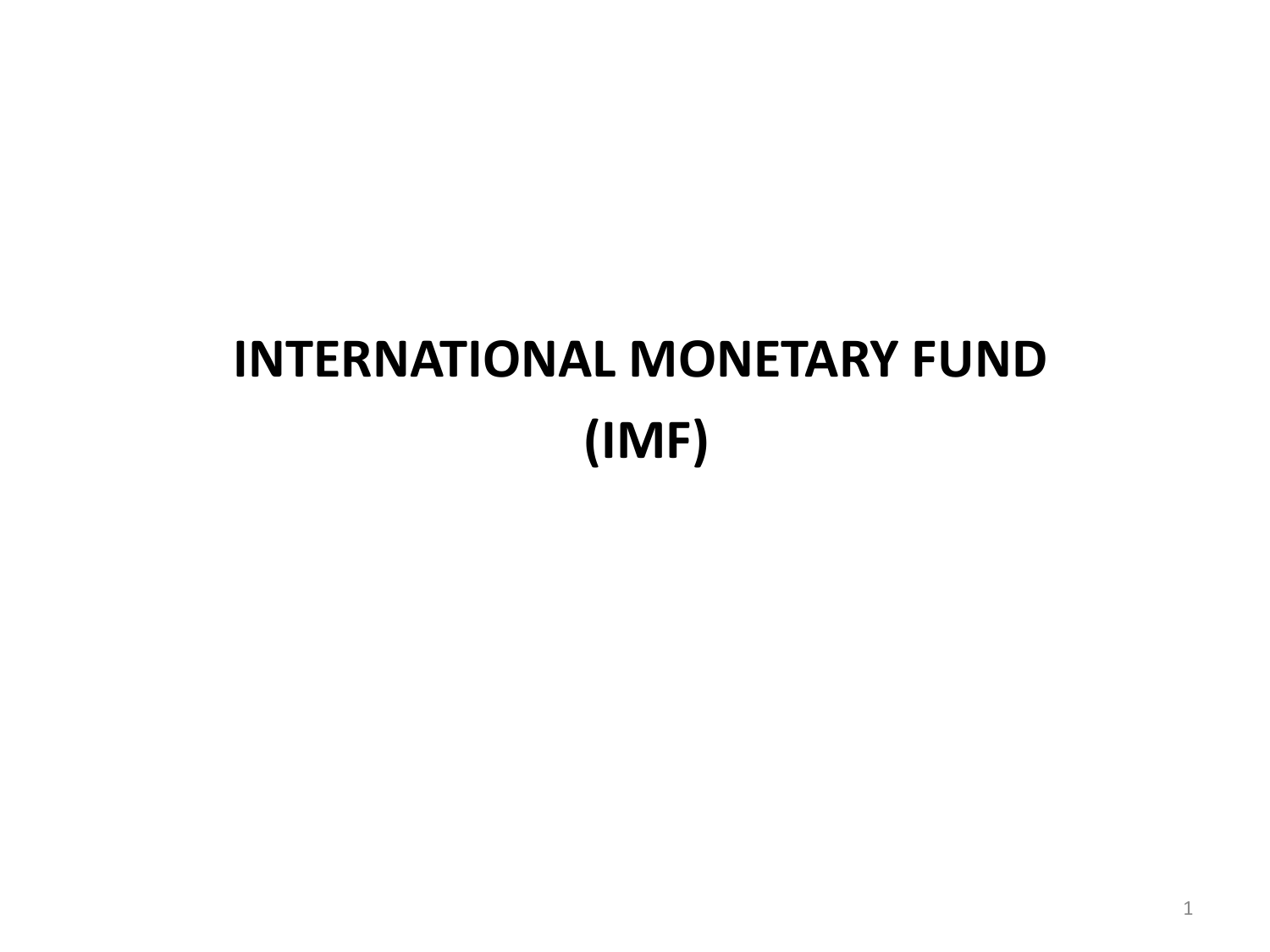- **The International Monetary Fund (IMF)** is an organization of 189 countries, working to:
- foster global monetary cooperation,
- secure financial stability,
- facilitate international trade,
- promote high employment and sustainable economic growth, and
- reduce poverty around the world.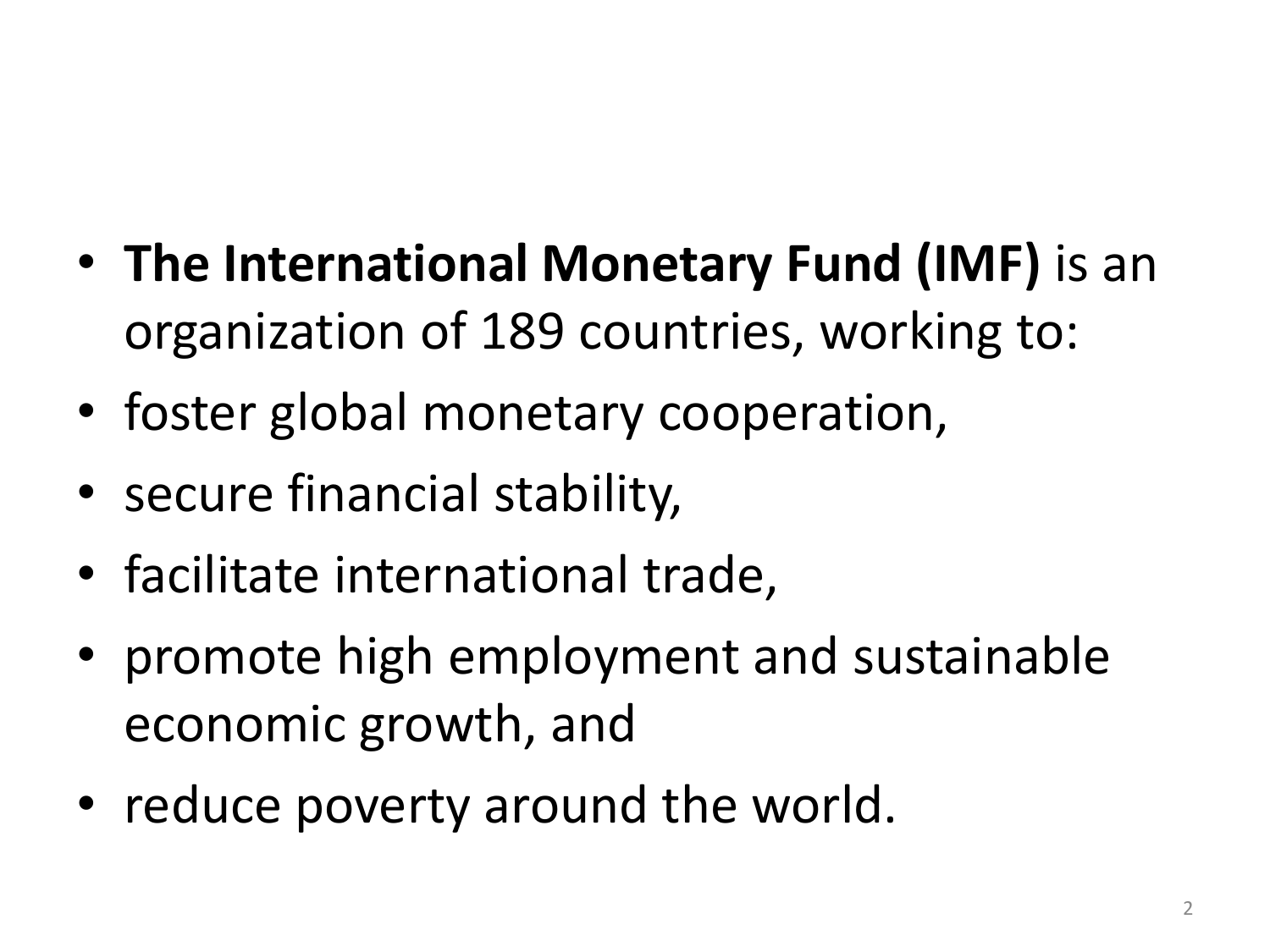# • **Background:**

- During the Great Depression of the 1930s, countries attempted to shore up their failing economies by:
- $\dots$  sharply raising barriers to foreign trade;
- **\*** devaluing their currencies to compete against each other for export markets; and,
- ❖ curtailing their citizens' freedom to hold foreign exchange.
- These attempts proved to be self-defeating.
- World trade declined sharply and employment and living standards plummeted in many countries.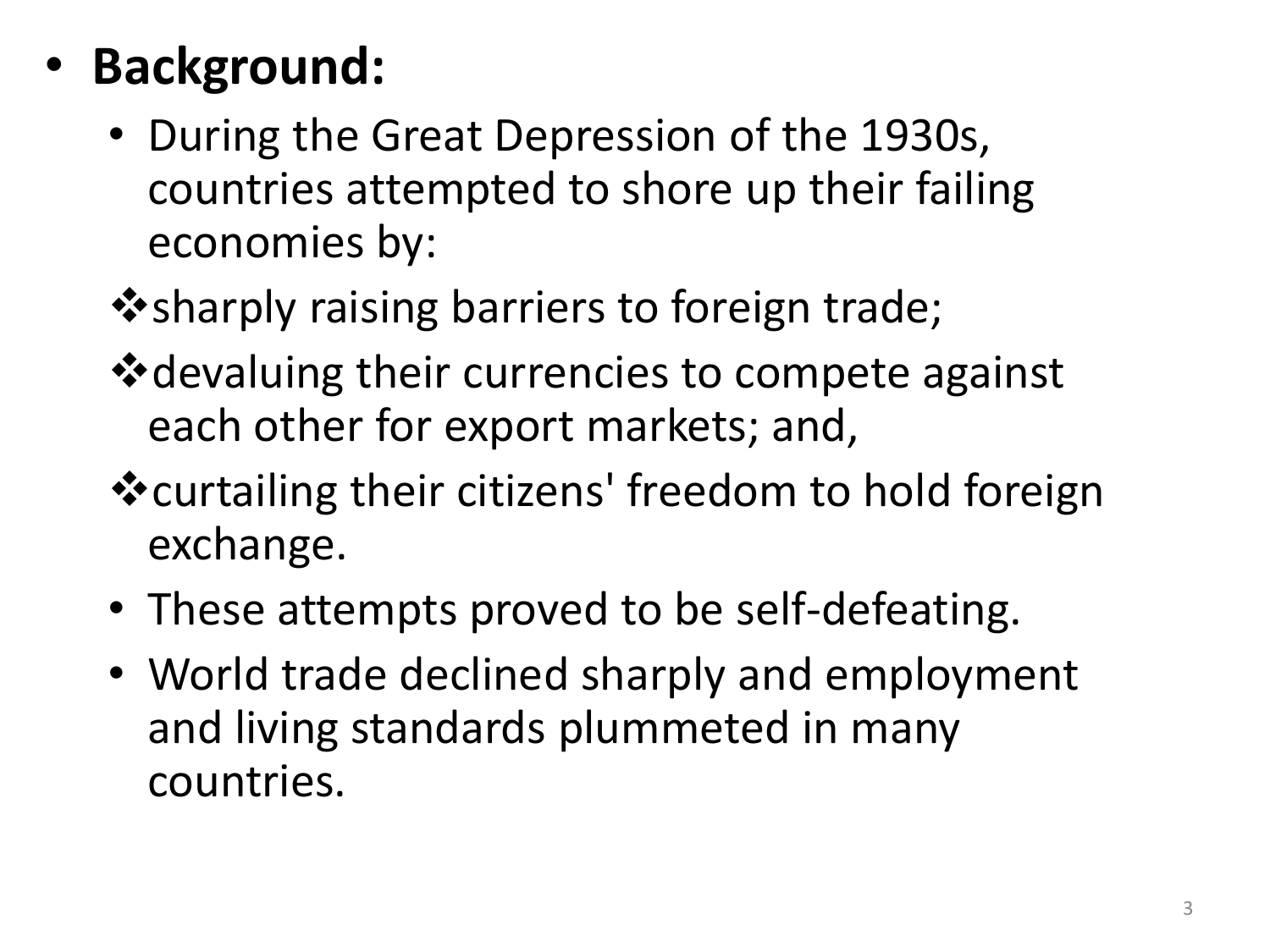- This breakdown in international monetary cooperation led the IMF's founders to plan an institution charged with overseeing the international monetary system
- A system of exchange rates and international payments that enables countries and their citizens to buy goods and services from each other.
- The new global entity would ensure exchange rate stability and encourage its member countries to eliminate exchange restrictions that hindered trade.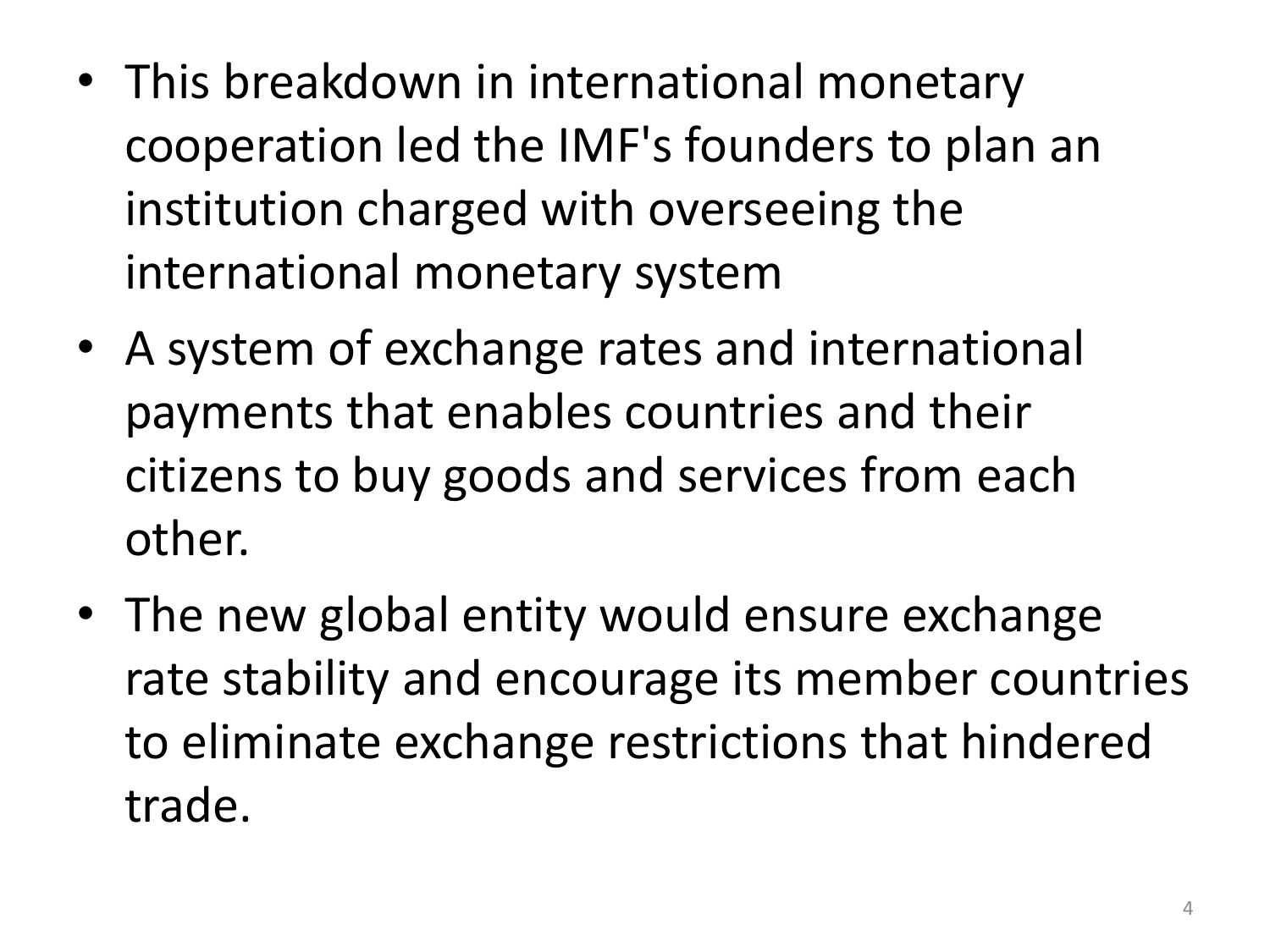## Quick Details

- **Formation:** Adopted: July 22, 1944 (1944-07-22) (72 years ago) Entered into force: December 27, 1945 (1945-12- 27) (71 years ago)
- **Type:** International Economic Organization
- **Headquarters:** Washington, D.C.
- **Membership:** 189 nations (to date)
- **Official languages:** English, French, and Spanish
- **Managing Director:** *Christine Lagarde*
- **Main organ:** Board of Governors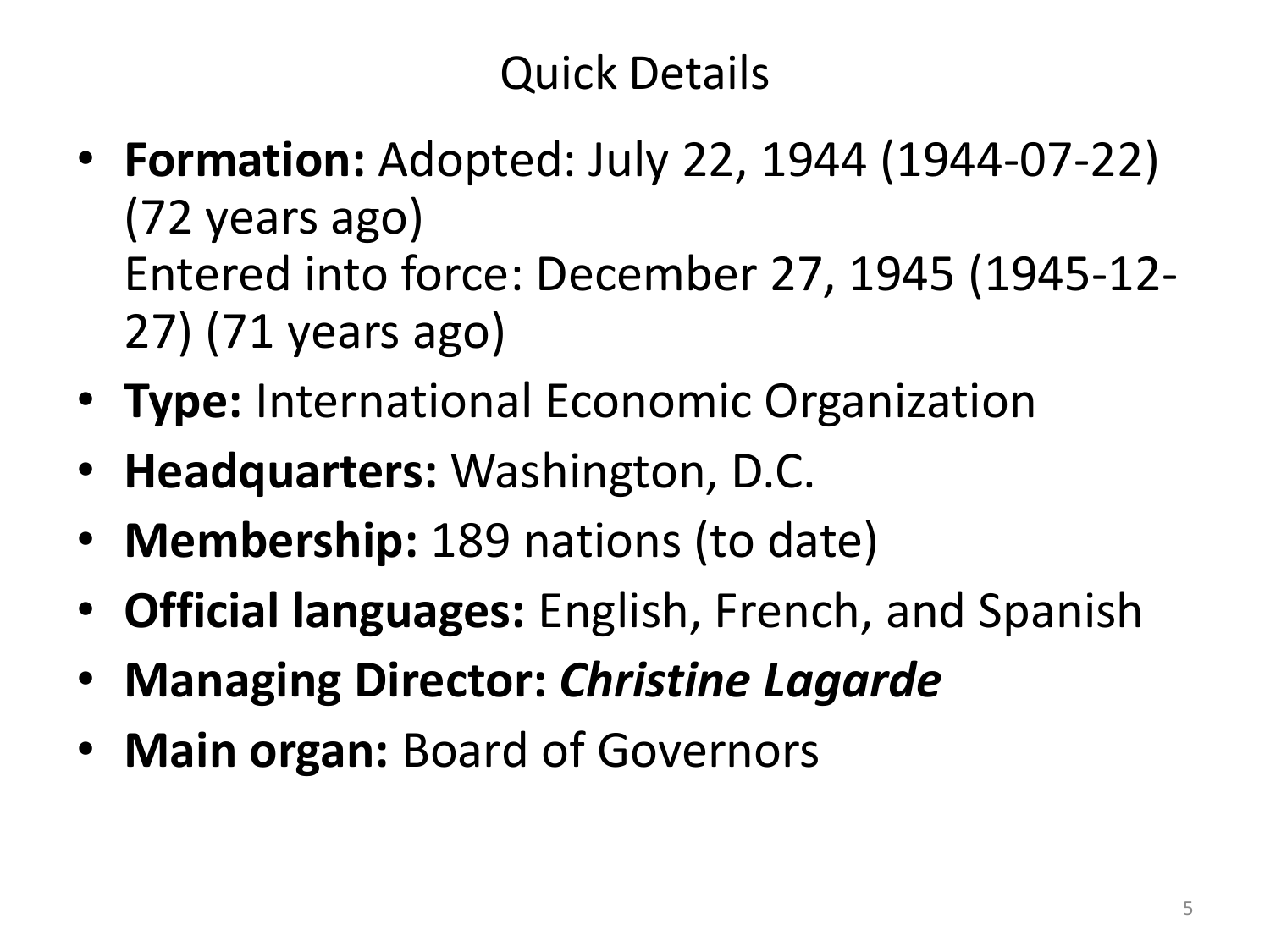#### **Issues in the Membership of IMF**

- All members of the *IMF* are also members of the *World Bank.*
- Some countries have chequered membership history:
	- The former Czechoslovakia was expelled in 1954 for "failing to provide required data" and was readmitted in 1990, after the Velvet Revolution.
	- Poland withdrew in 1950—allegedly pressured by the Soviet Union— but returned in 1986.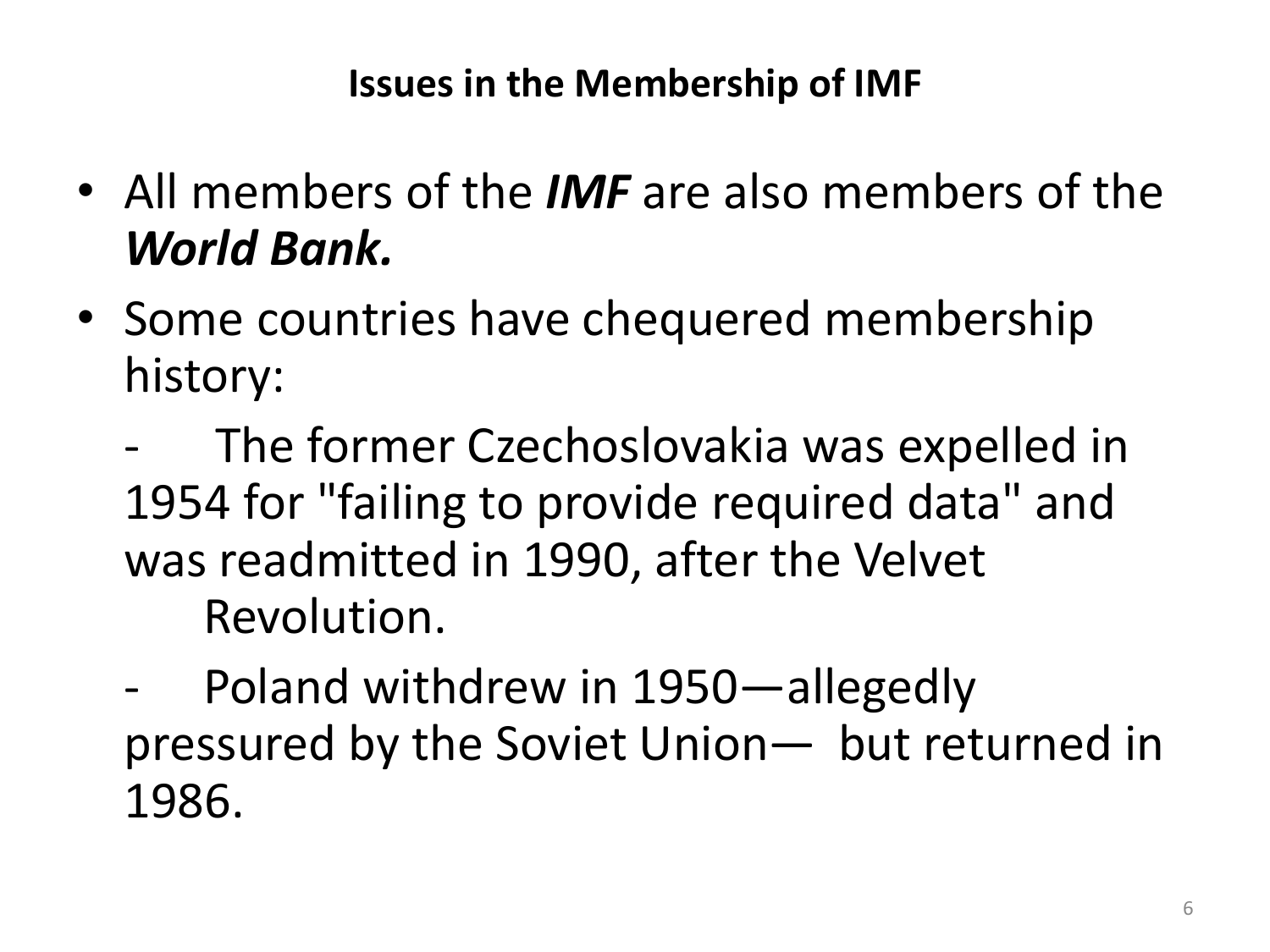- Former members are Cuba (which left in 1964) and the Republic of China, which was ejected from the UN in 1980 after losing the support of then U.S. President Jimmy Carter and was replaced by the People's Republic of China. However, "Taiwan Province of China" is still listed in the official IMF indices.
- Apart from Cuba, the other states that do not belong to the IMF are North Korea, Andorra, Monaco, Liechtenstein, Nauru, Cook Islands, Niue, Vatican City.
- Kosovo has limited recognition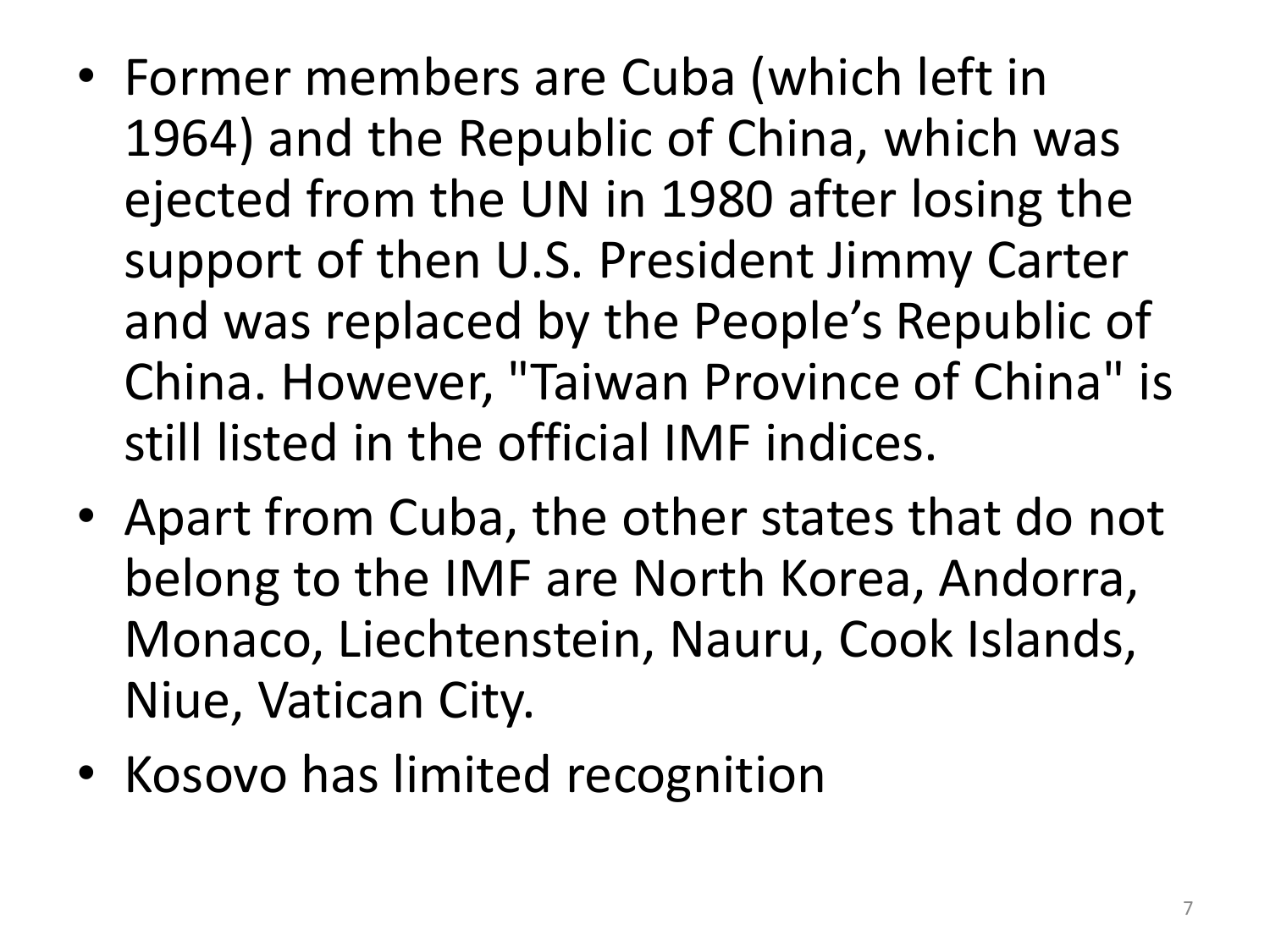#### • **Mission of IMF**

- The IMF's fundamental mission is to ensure the stability of the international monetary system.
- It does so in three ways: keeping track of the global economy and the economies of member countries; lending to countries with balance of payments difficulties; and giving practical help to members.

## • *1) Surveillance*

- The IMF oversees the international monetary system and monitors the economic and financial policies of its 189 member countries.
- As part of this process, which takes place both at the global level and in individual countries, the IMF highlights possible risks to stability and advises on needed policy adjustments.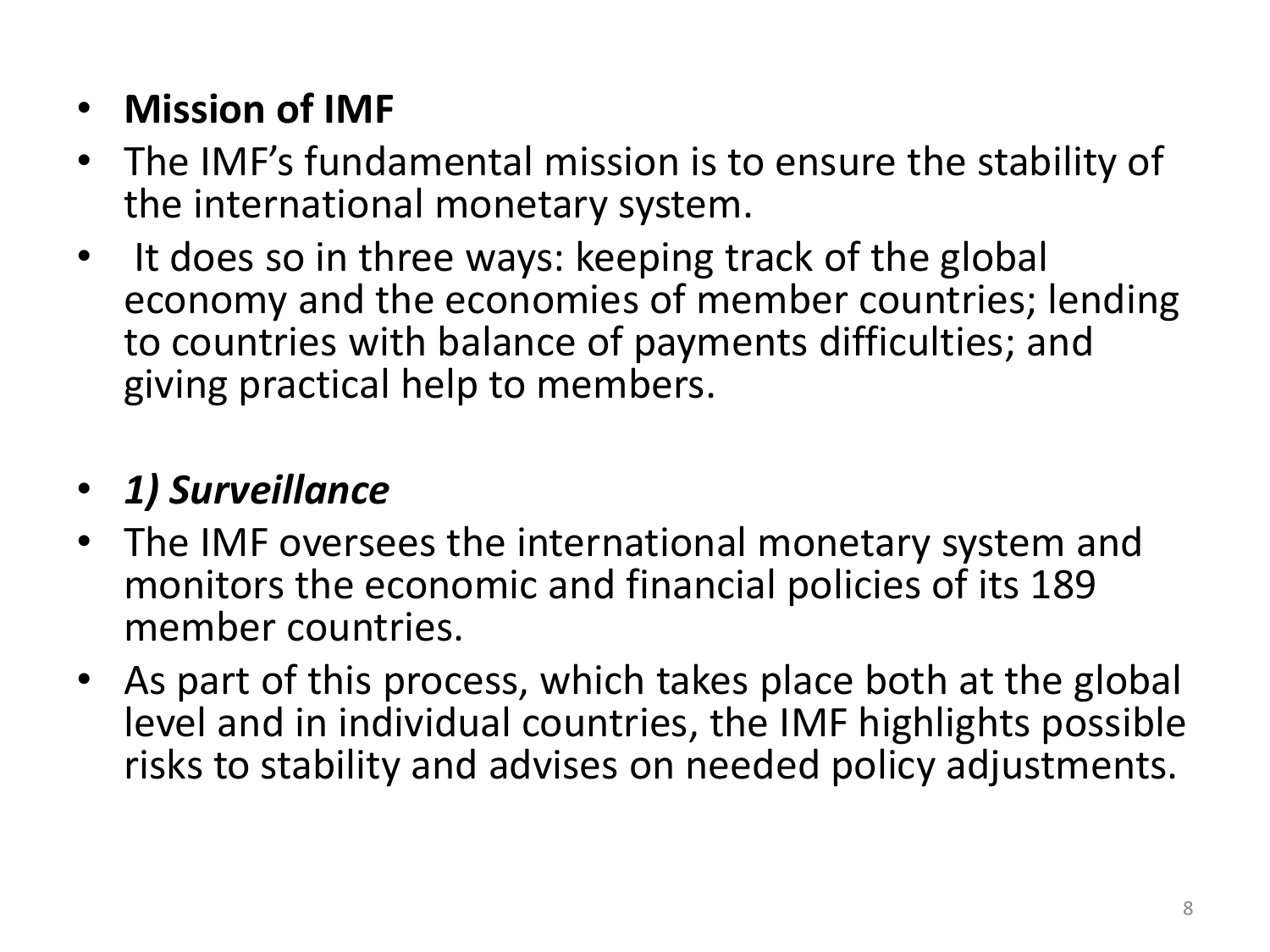#### • *2) Lending*

- A core responsibility of the IMF is to provide loans to member countries experiencing actual or potential balance of payments problems.
- This financial assistance enables countries to rebuild their international reserves, stabilize their currencies, continue paying for imports, and restore conditions for strong economic growth, while undertaking policies to correct underlying problems.
- Unlike development banks, the IMF does not lend for specific projects.

#### • *3) Capacity Development*

• IMF capacity development—technical assistance and training helps member countries design and implement economic policies that foster stability and growth by strengthening their institutional capacity and skills. The IMF seeks to build on synergies between technical assistance and training to maximize their effectiveness.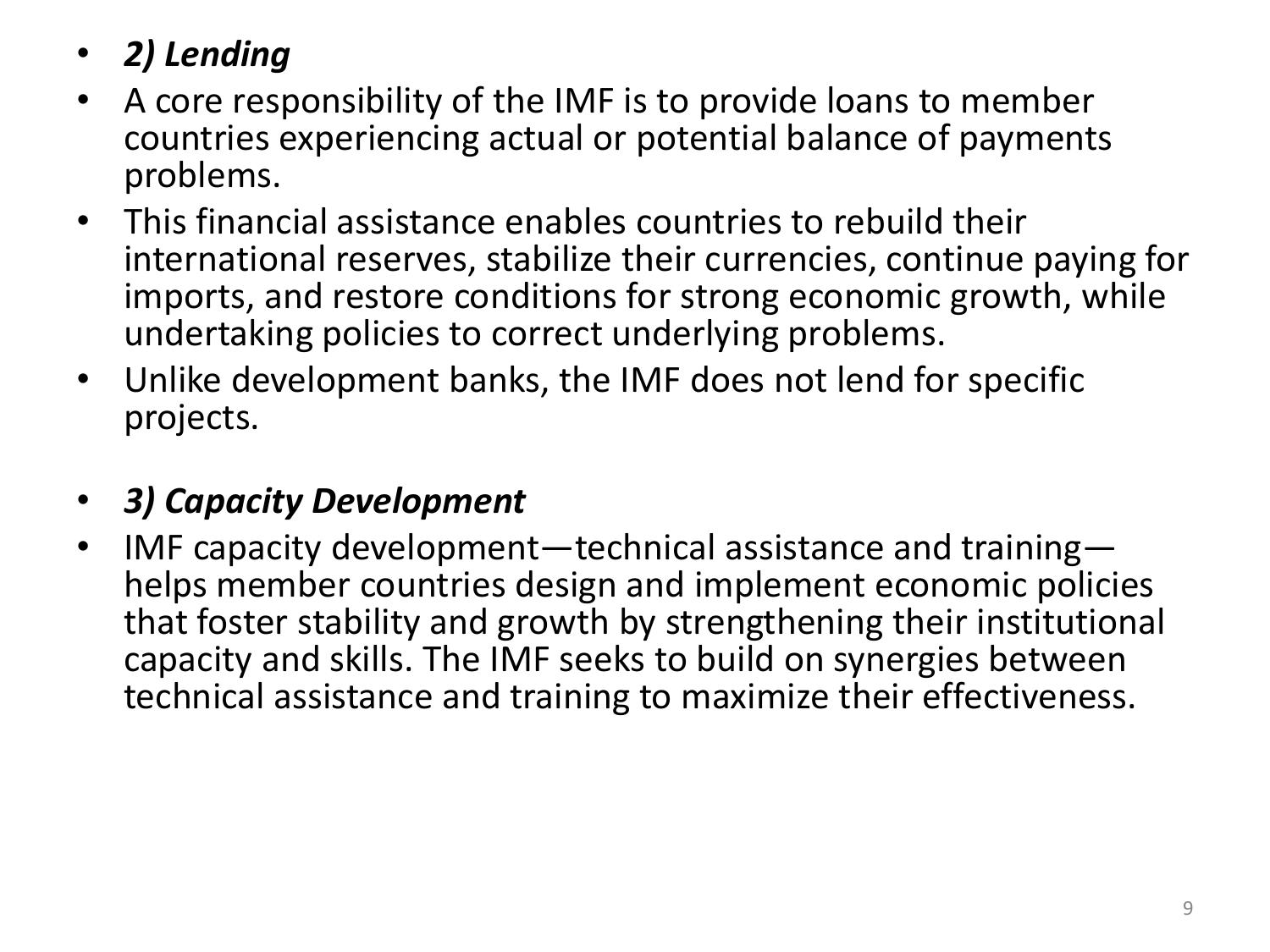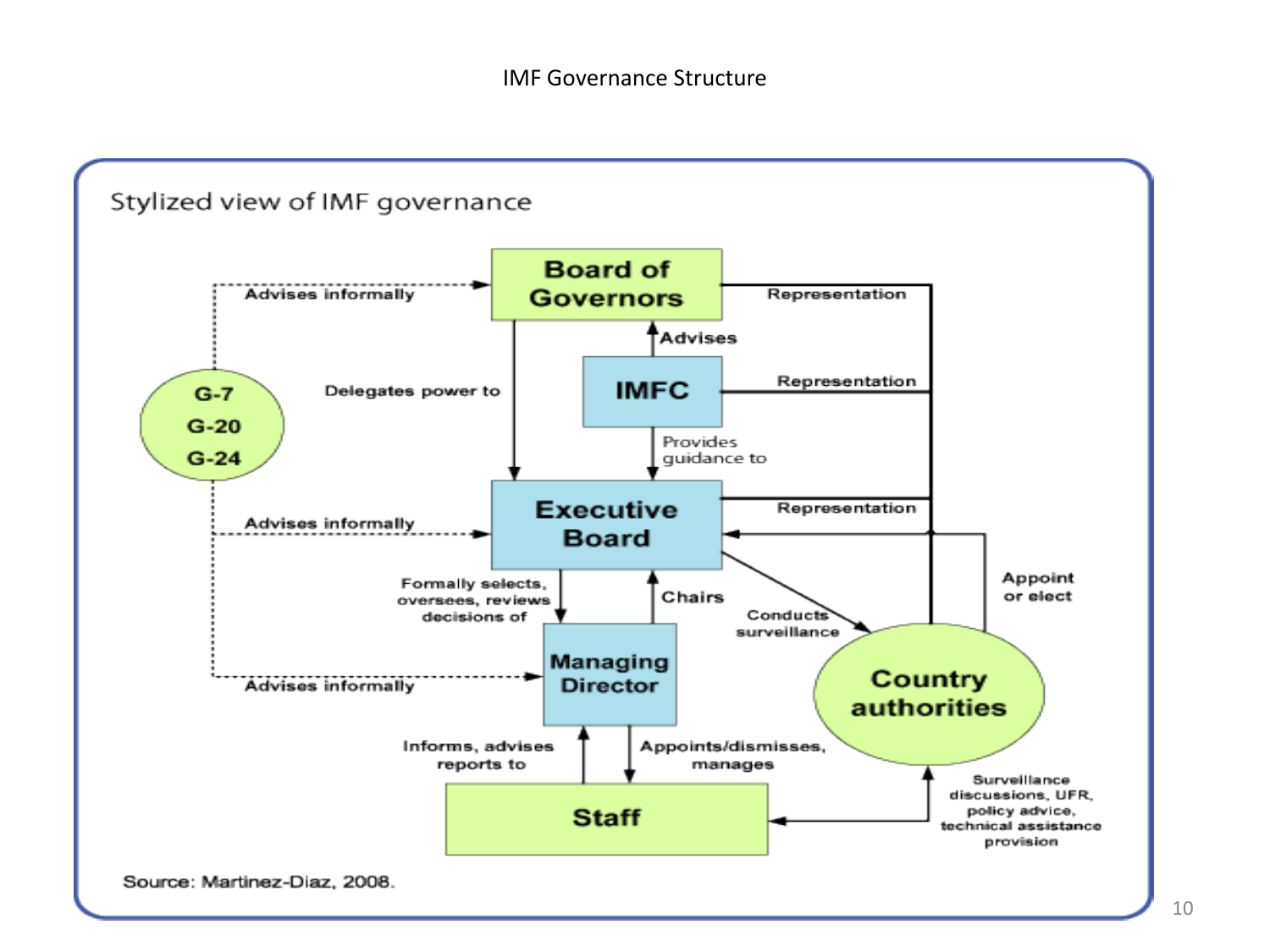## **Operational Modalities of the IMF Board of Governors (BOG)**

- The highest decision-making body of the IMF.
- It consists of one governor and one alternate governor for each member country. The governor is appointed by the member country and is usually the **Minister of Finance or the Head of the Central Bank**.
- While the BOG has delegated most of its powers to the IMF's Executive Board, it retains the **right to approve quota increases, special drawing right (SDR) allocations, the admittance of new members, compulsory withdrawal of members, and amendments to the Articles of Agreement and By-Laws.**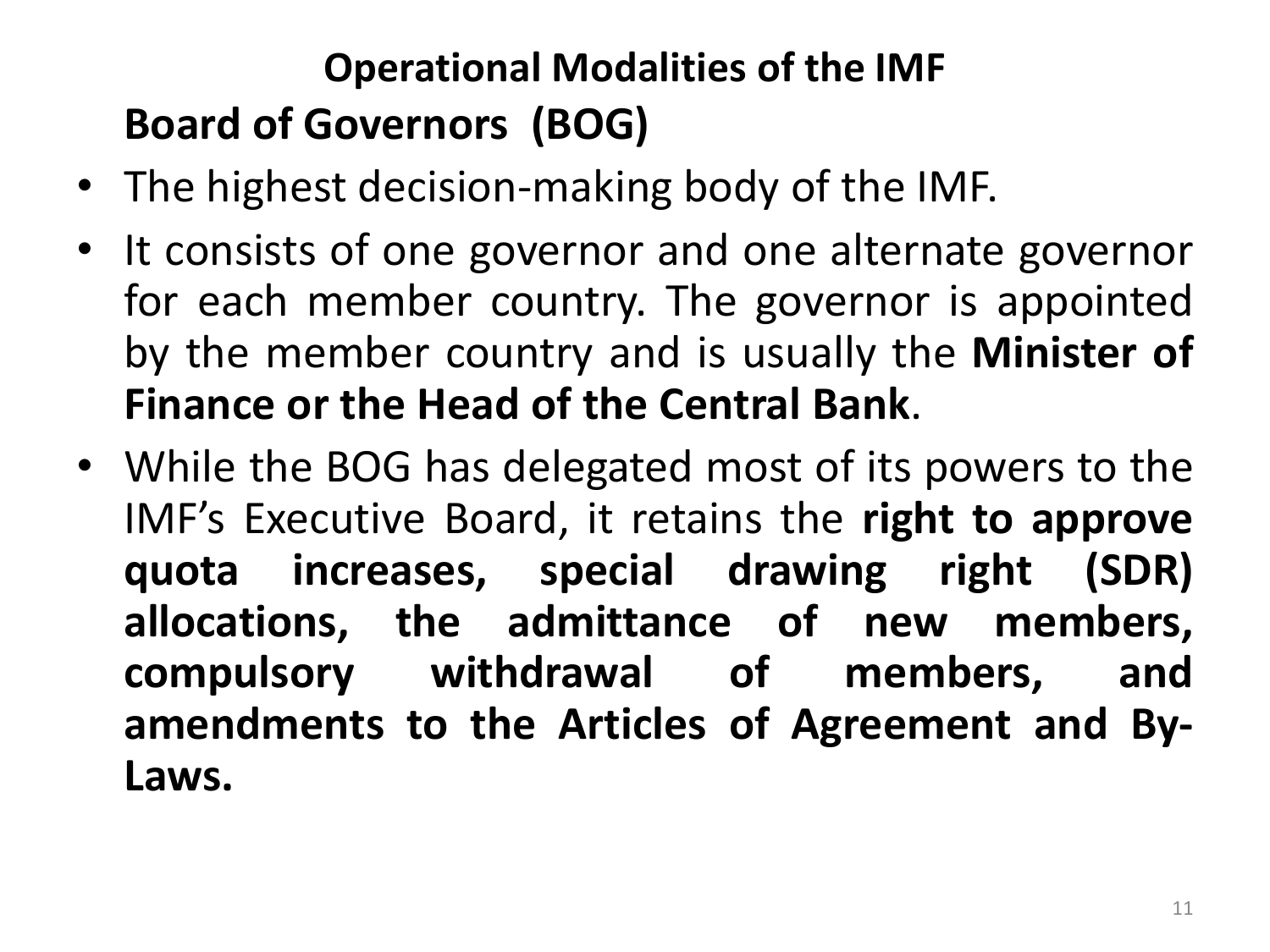- The BOG also elects or appoints Executive Directors and is the ultimate arbiter on issues related to the interpretation of the IMF's Articles of Agreement.
- Voting by the BOG may take place either by holding a meeting or remotely (through the use of courier services, electronic mail, facsimile, or the IMF's secure online voting system).
- The Boards of Governors of the IMF and the World Bank Group normally meet once a year, during the IMF-World Bank Annual Meetings, to discuss the work of their respective institutions.
- The Annual Meetings, which take place in September or October, have customarily been held in Washington for two consecutive years and in another member country in the third year.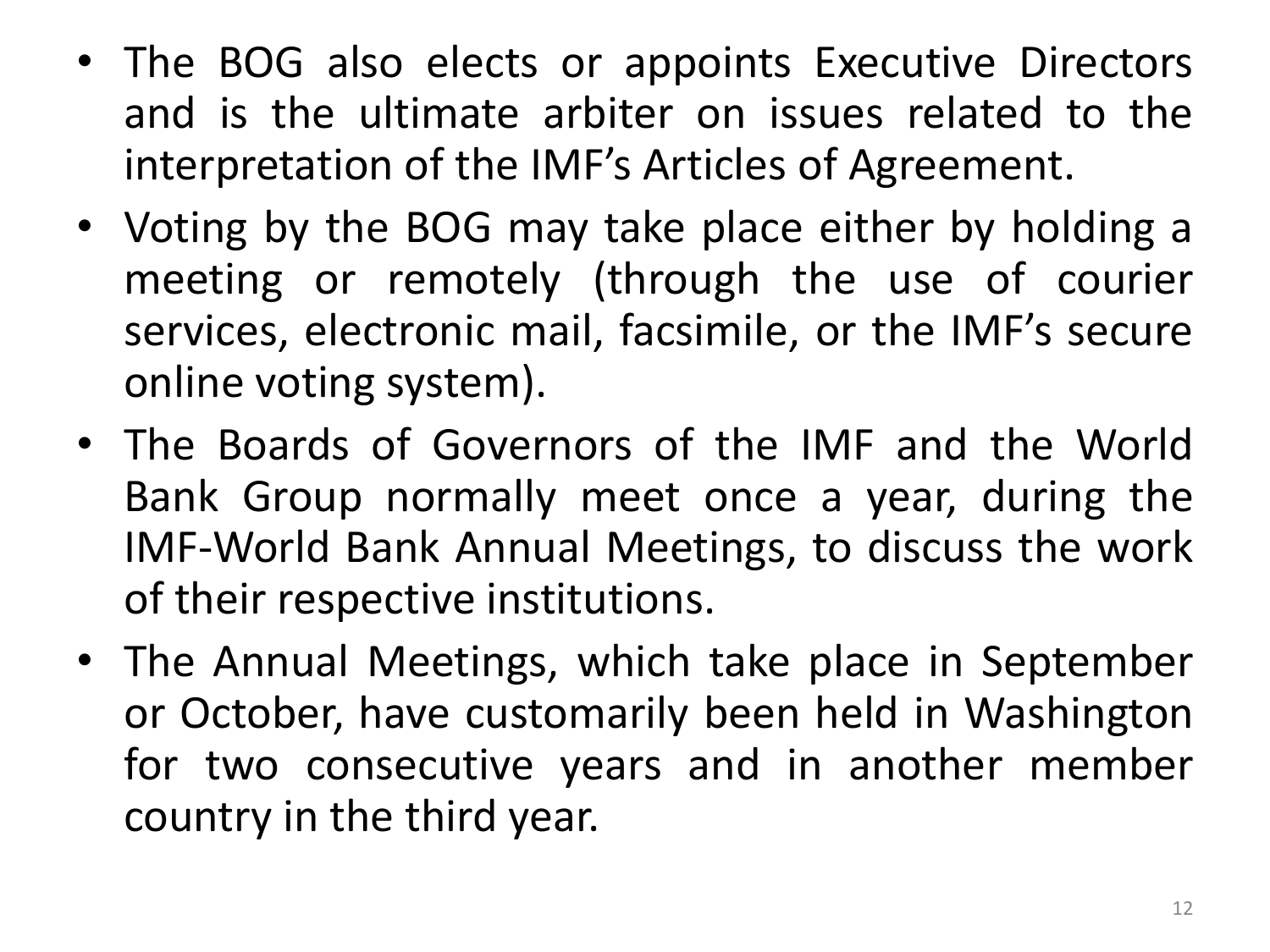## **Ministerial Committees**

- The Board of Governors is advised by two ministerial committees, the *International Monetary and Financial Committee (IMFC)* and the *Development Committee*.
- The IMFC has 24 members, drawn from the pool of 189 governors, and represents all member countries. Its structure mirrors that of the Executive Board and its 24 constituencies.
- The IMFC meets twice a year, during the IMF-World Bank Spring and Annual Meetings. The Committee discusses matters of common concern affecting the global economy and also advises the IMF on the direction of its work.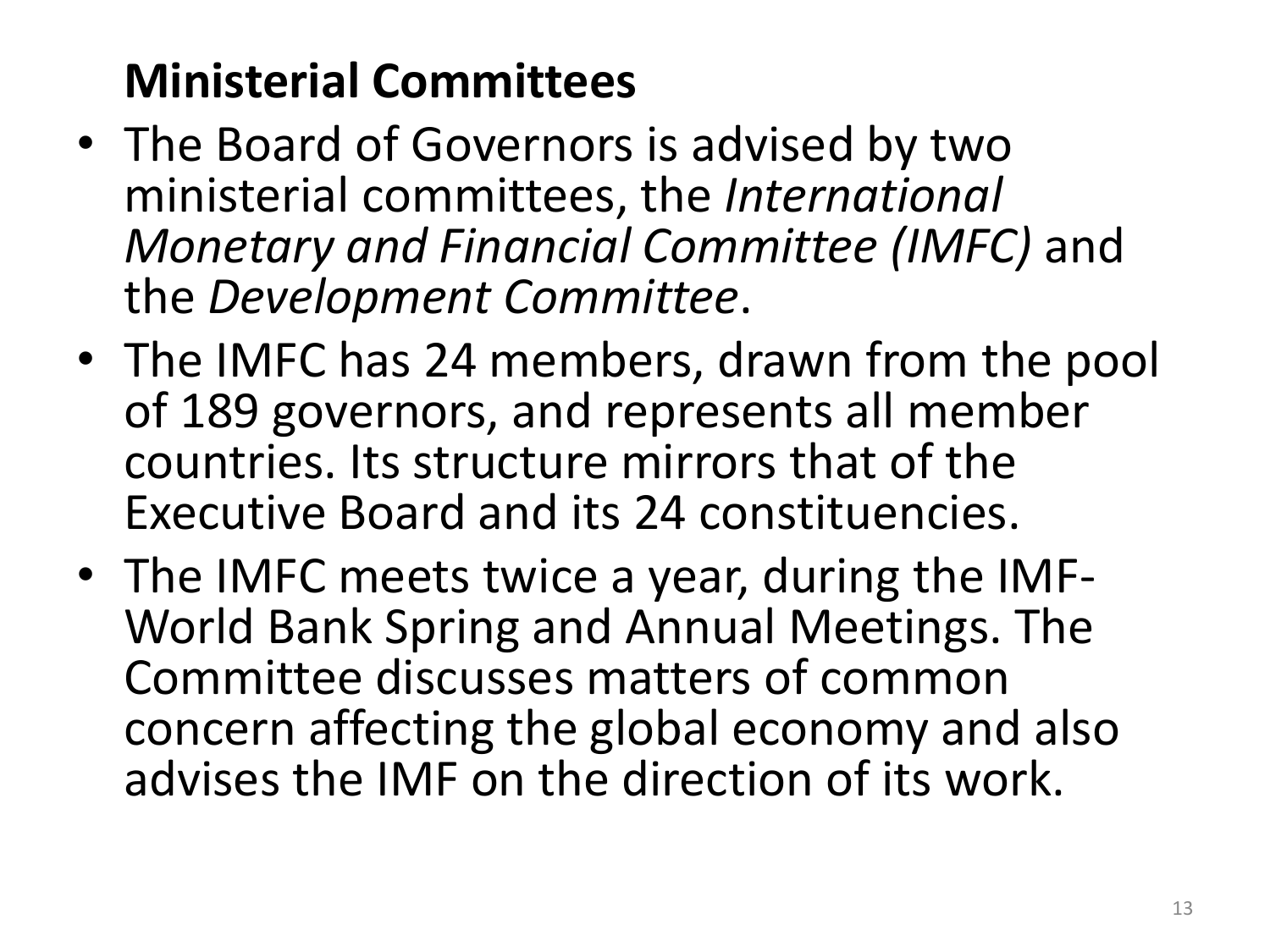- At the end of each meeting, the Committee issues a joint communiqué summarizing its views. These communiqués provide guidance for the IMF's work program during the six months leading up to the next Spring or Annual Meetings. The IMFC operates by consensus and does not conduct formal votes.
- The Development Committee is a joint committee, tasked with advising the Boards of Governors of the IMF and the World Bank on issues related to economic development in emerging and developing countries. The committee has 25 members (usually ministers of finance or development).
- It represents the full membership of the IMF and the World Bank and mainly serves as a forum for building intergovernmental consensus on critical development issues.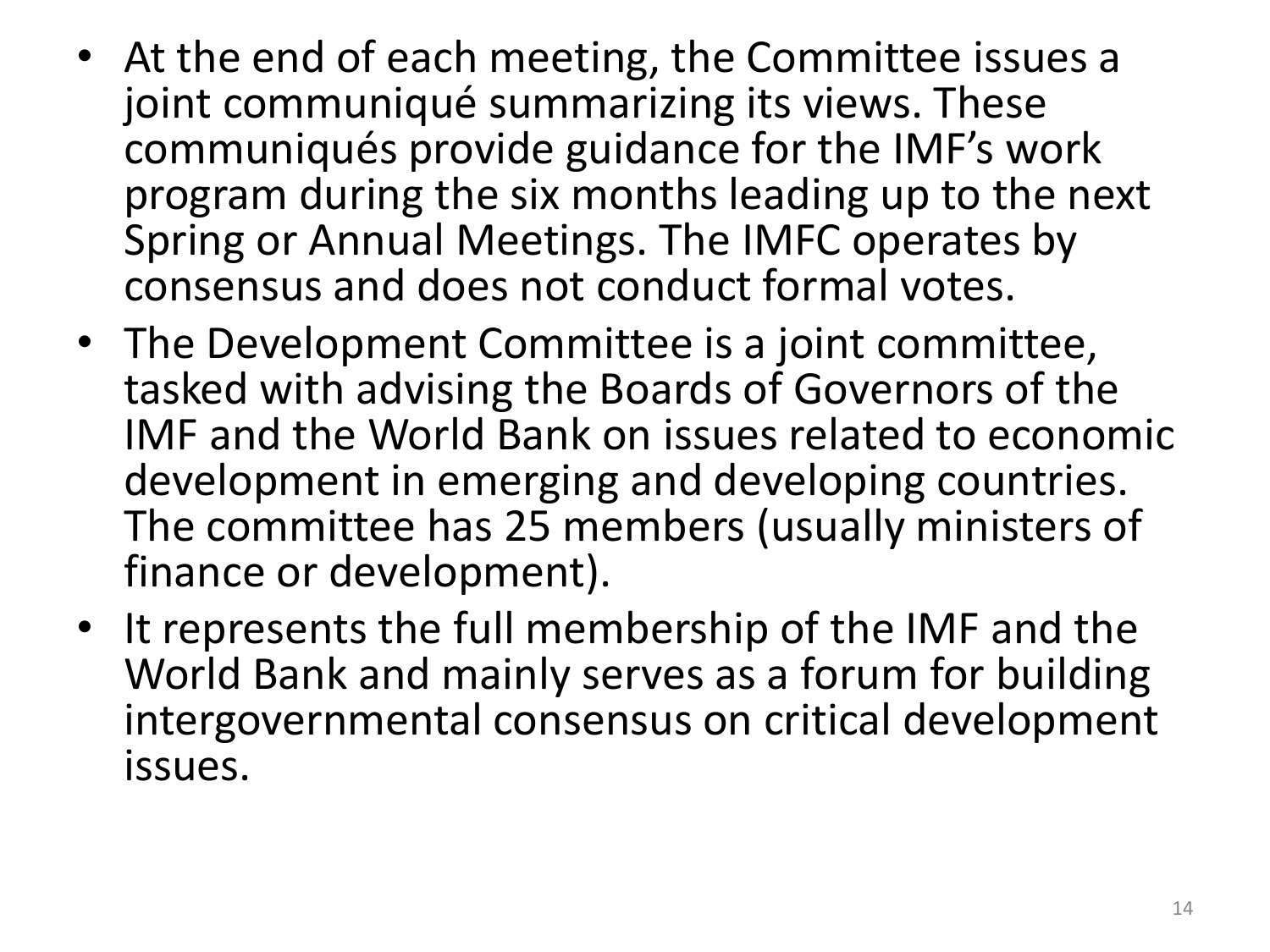## **The Executive Board**

- The IMF's 24-member Executive Board conducts the daily business of the IMF.
- The current configuration of the Board dates from **1992**, following the expansion of the IMF's membership to include many former Soviet Union countries.
- Five Executive Directors are appointed by the member countries holding the five largest quotas (currently the United States, Japan, Germany, France, and the United Kingdom), and 19 are elected by the remaining member countries.
- Under reforms currently being finalized, all 24 Directors will be elected by the member countries, starting in 2012.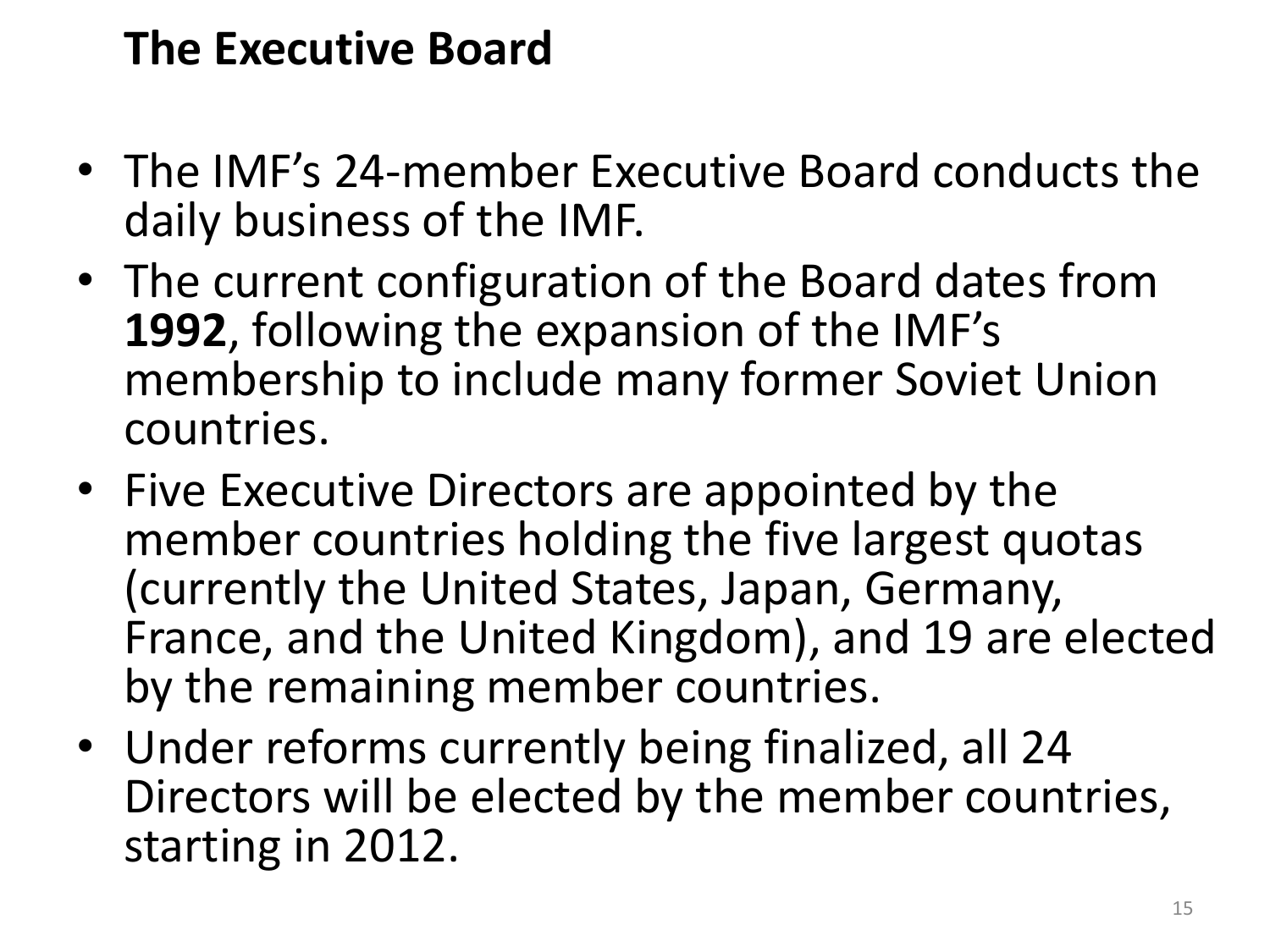- The Board discusses all aspects of the Fund's work, from the IMF staff's annual health checks of member countries' economies to policy issues relevant to the global economy.
- The board normally makes decisions based on consensus, but sometimes formal votes are taken.
- At the end of most formal discussions, the Board issues what is known as a *Summing Up*, which summarizes its views.
- Informal discussions may be held to discuss complex policy issues at a preliminary stage.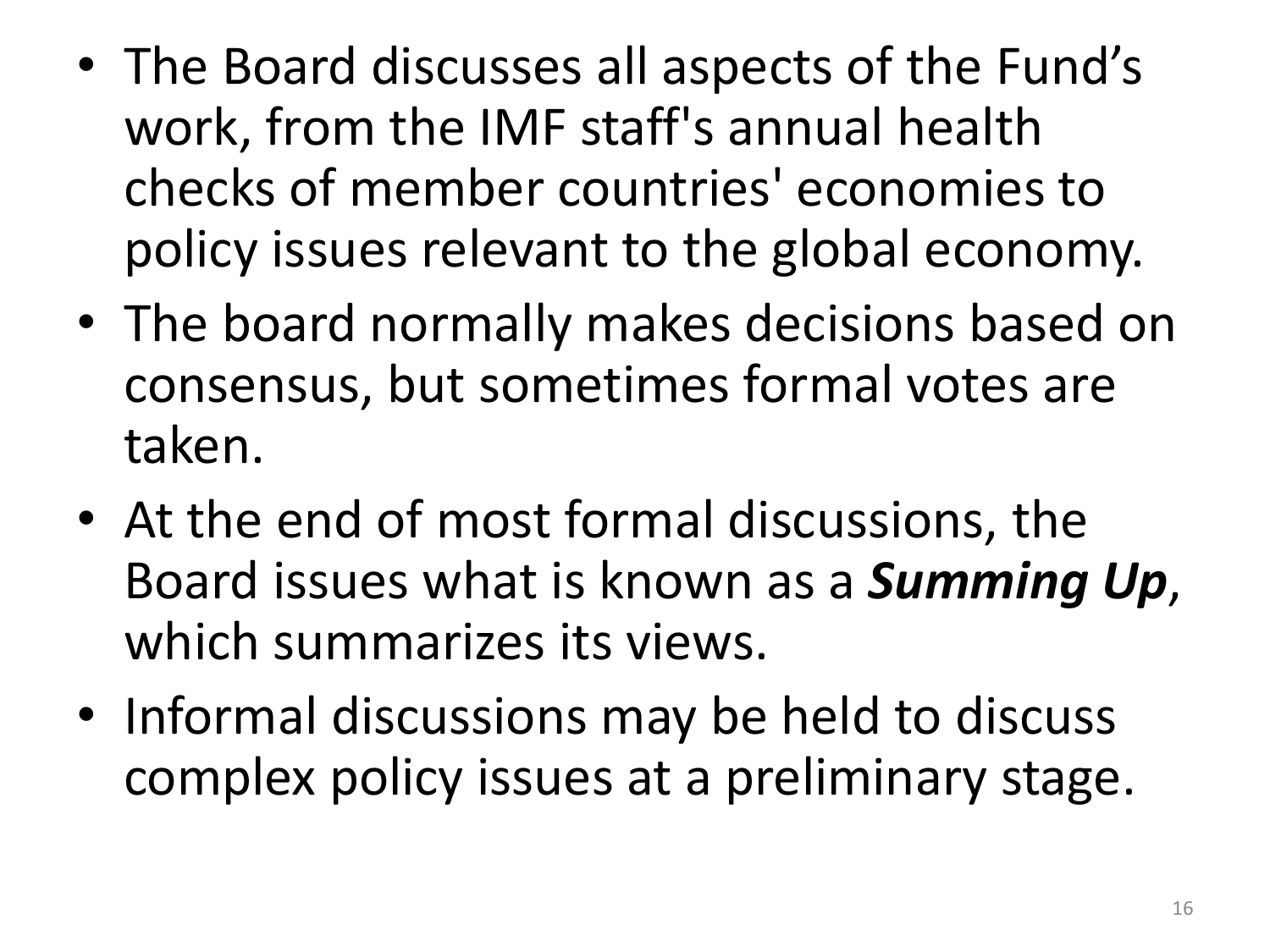#### **IMF Management**

- The IMF's Managing Director is both chairman of the IMF's Executive Board and Head of IMF staff.
- The Managing Director is assisted by four Deputy Managing Directors.
- The Managing Director is appointed by the Executive Board for a renewable term of five years.
- The IMF's Governors and Executive Directors may nominate nationals of any of the Fund's member countries.
- Although the Executive Board may select a Managing Director by a majority of votes cast, the Board has in the past made such appointments by consensus.
- For the 2011 selection, the Executive Board adopted a procedure that allowed the selection of the next Managing Director to take place in an open, merit-based, and transparent manner. The Executive Board adopted the same procedure to govern the 2016 selection.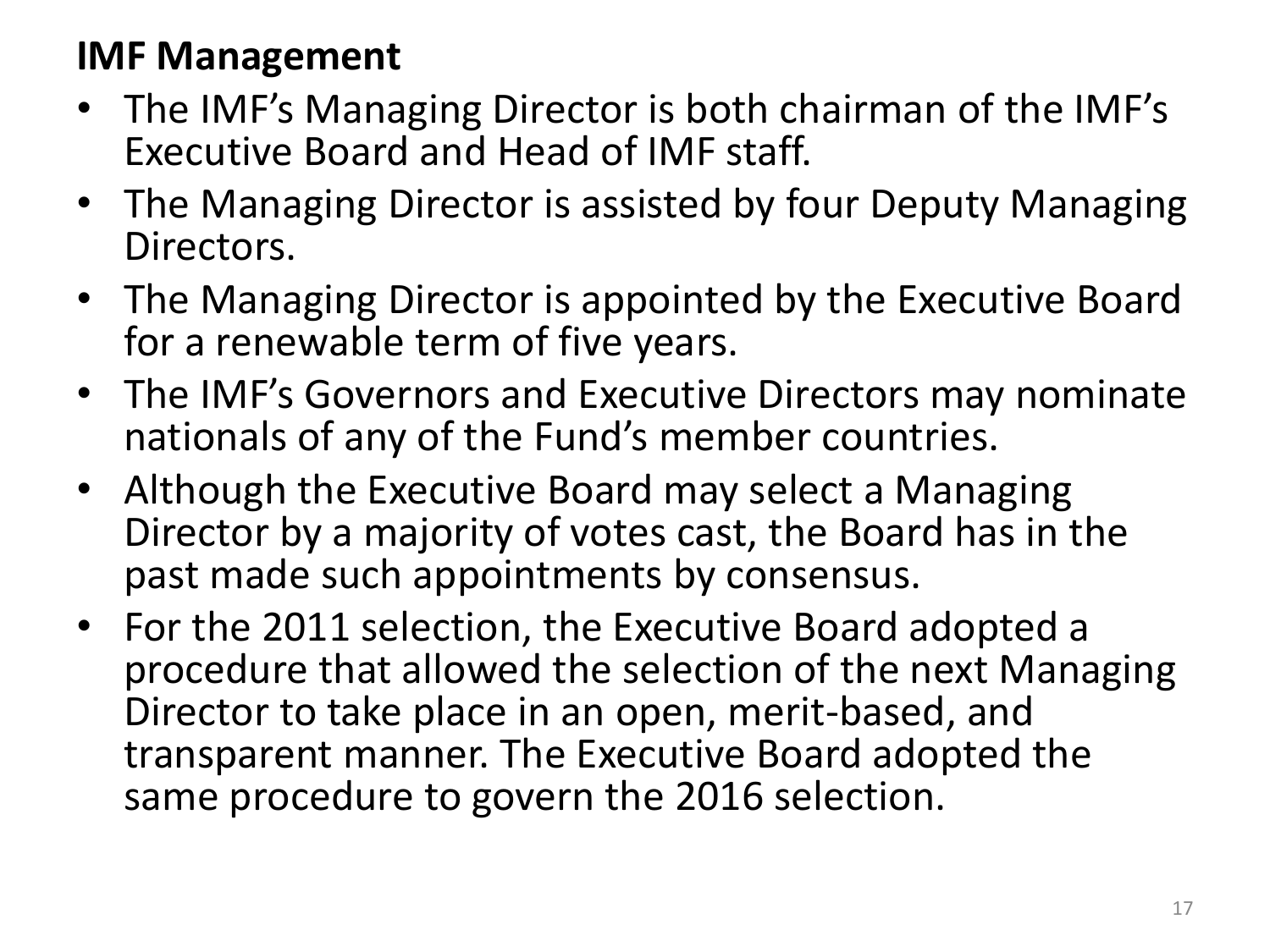#### • **Governance Reform**

- In order to be effective and legitimate, the IMF must be seen as representing the interests of all of its 189 member countries. Reform of the IMF's governance structure is currently under way in response to rapid changes in the global economy that have seen large emerging market countries take on greater importance.
- Reform of the IMF's governance began in earnest in 2006, when a process to realign members' quotas and voting power received the backing of the membership.
- The 2008 quota and voice reform—which provides for ad hoc quota increases for a group of dynamic emerging market countries, as well as measures to enhance the voice of low-income countries—became effective on March 3, 2011.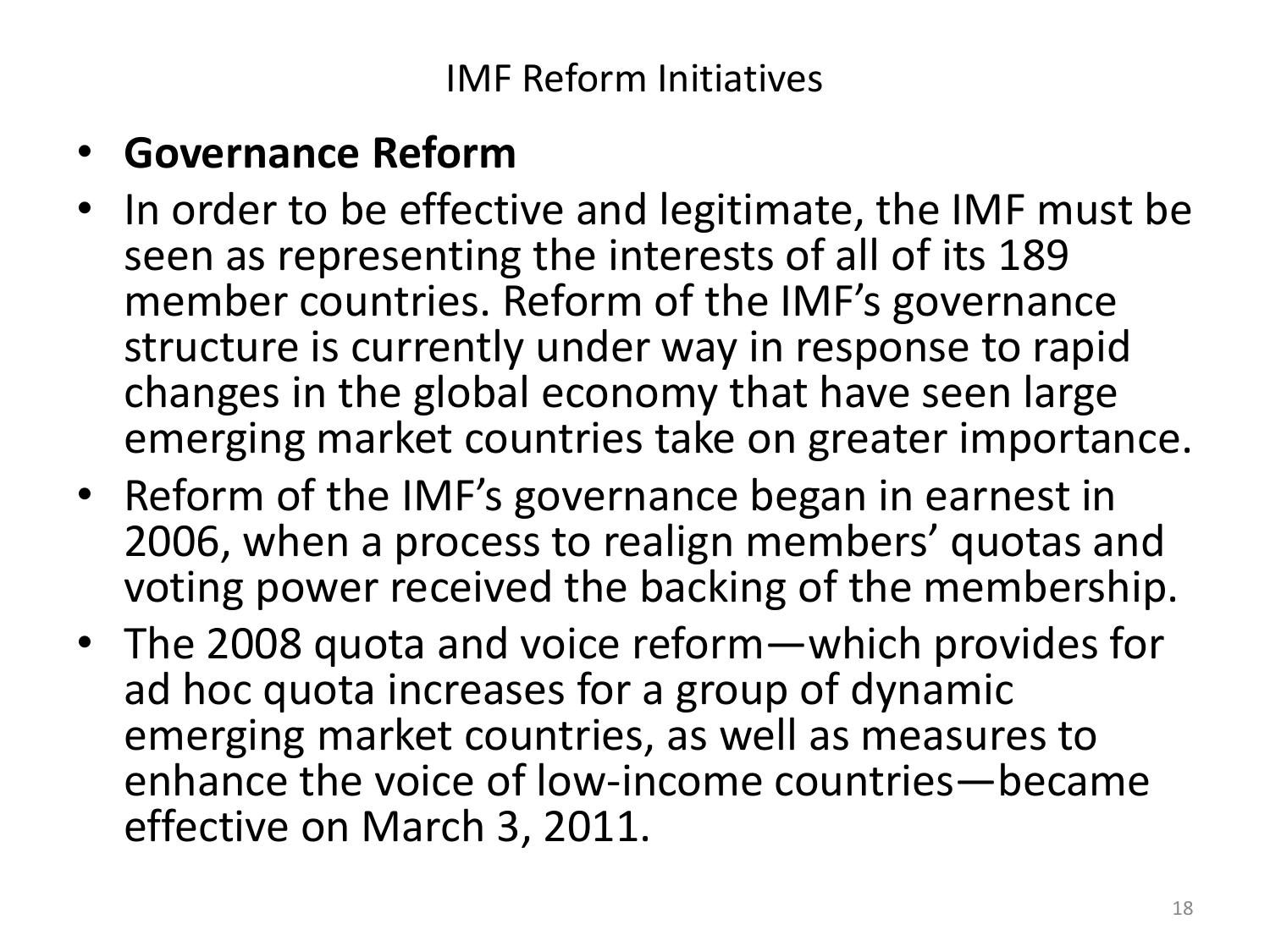- In October 2009, the IMF's policy steering committee, the International Monetary and Financial Committee, endorsed a call by G-20 leaders to aim for an even more ambitious reform effort, while protecting the voting share of the poorest member countries. On December 15, 2010, the IMF Board of Governors approved the 14th General Review of Quotas which will double members' quotas and will result in a further shift of more than 6 percentage points in quota share to dynamic emerging and developing countries, exceeding what the IMFC had called for.
- Further, there was also agreement to preserve the gains in the voting power of the poorest member countries achieved in the 2008 reforms.
- Once in effect, India and Brazil will join China and Russia as part of the top 10 shareholders of the IMF.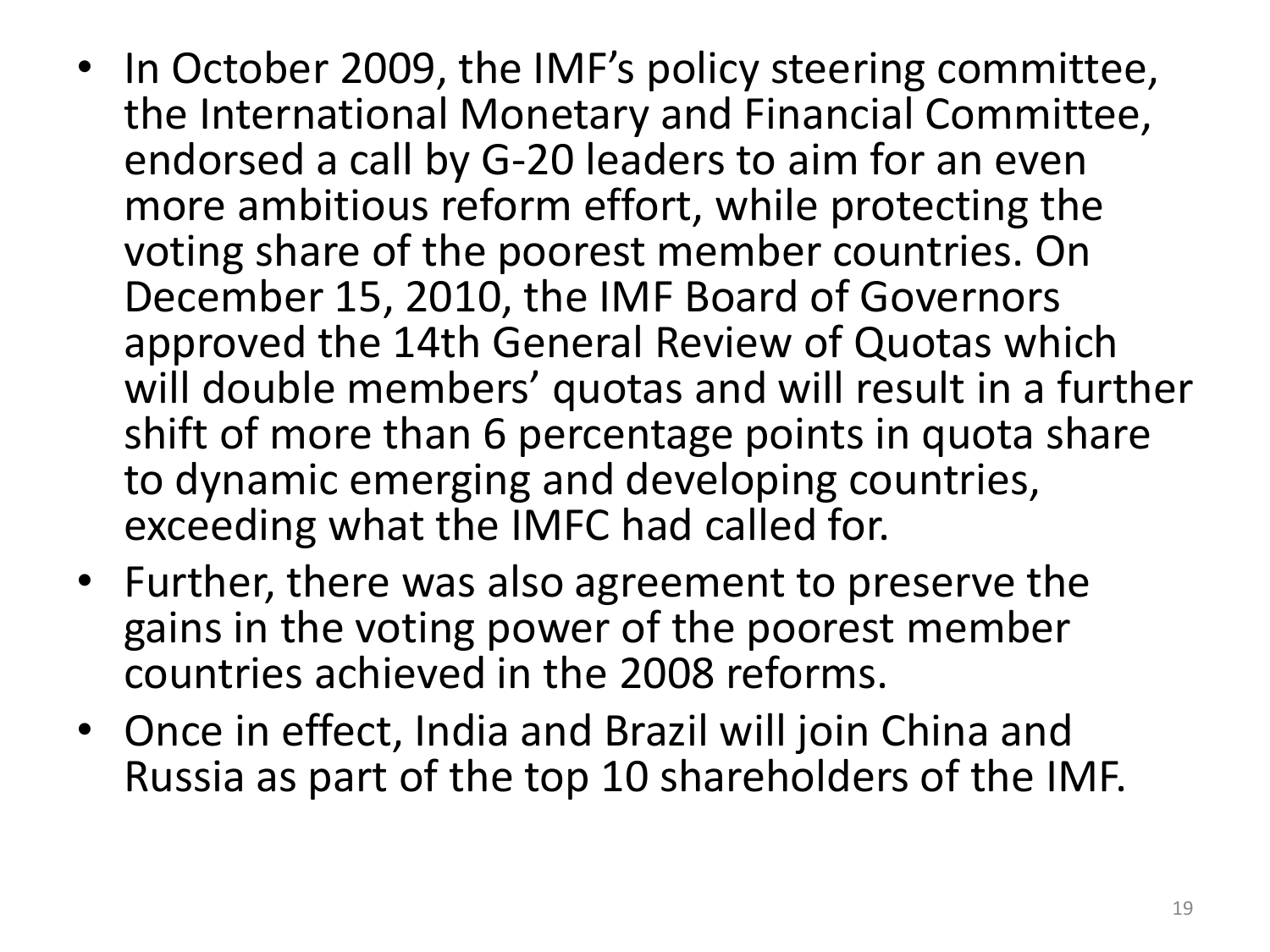- The 24-member Executive Board also agreed on a restructuring of the way it operates, paving the way for an increase in the representation of dynamic emerging market and developing countries in the day-to-day decision-making at the IMF.
- There will be two fewer Board members from advanced European countries, and all Executive Directors will be elected rather than appointed, as some are now. The size of the Board will remain at 24, and its composition will be reviewed every 8 years.
- The Board of Governors has called on member countries to ratify these reforms by the time of the 2012 Annual Meetings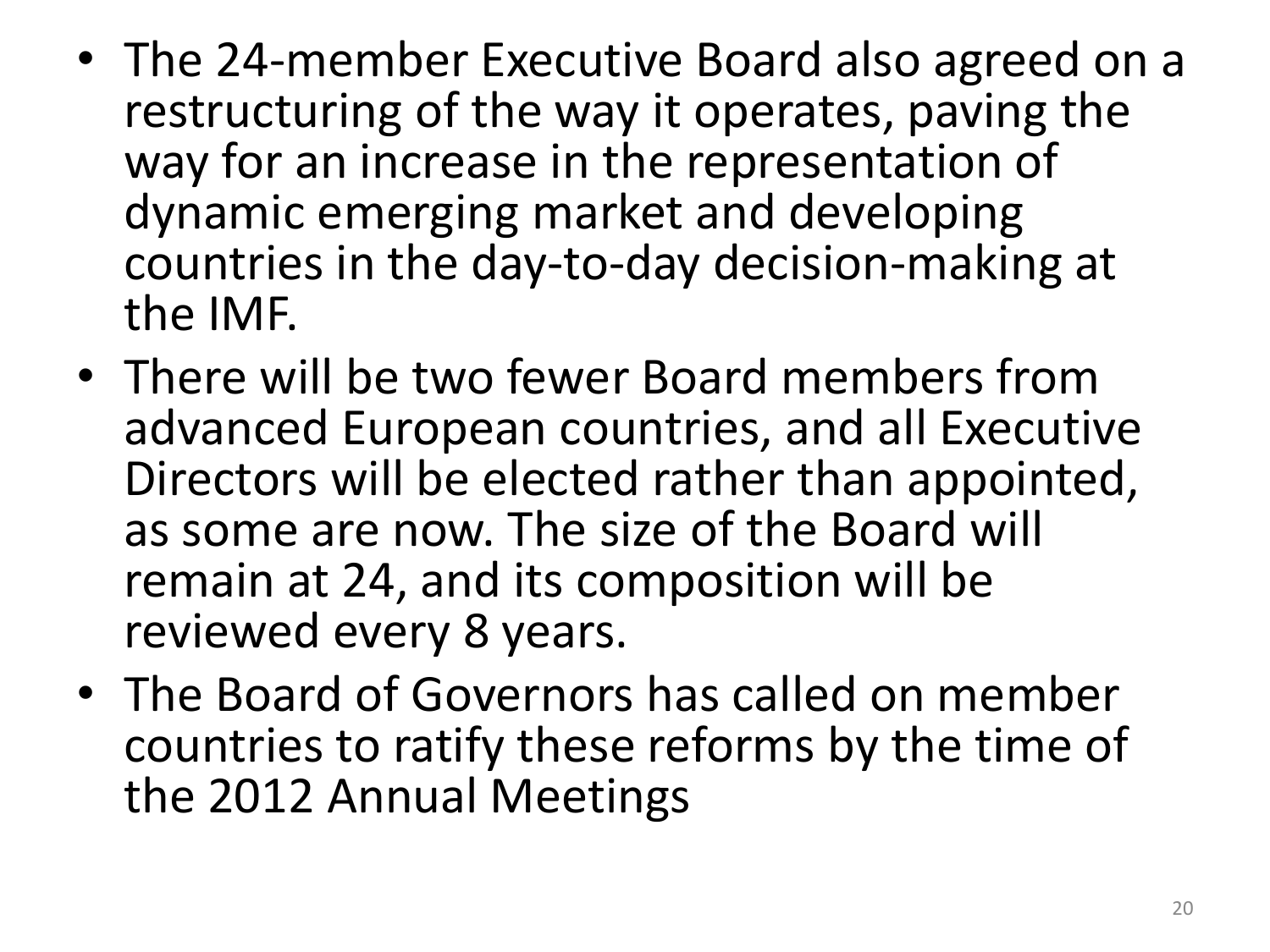- **Reform of IMF governance to better reflect the global economy**
- A top priority for the IMF's legitimacy and effectiveness has been the completion of governance reform.
- On December 15, 2010, the Board of Governors approved far-reaching governance reforms under the 14th General Review of Quotas. The package included a doubling of quotas, with a more than a 6 percentage point shift in quota share to dynamic emerging market and developing countries while protecting the voting shares of the poorest member countries. The reform also included a move to a more representative, fully elected Executive Board and advanced European countries committed to reduce their combined Executive Board representation by two chairs.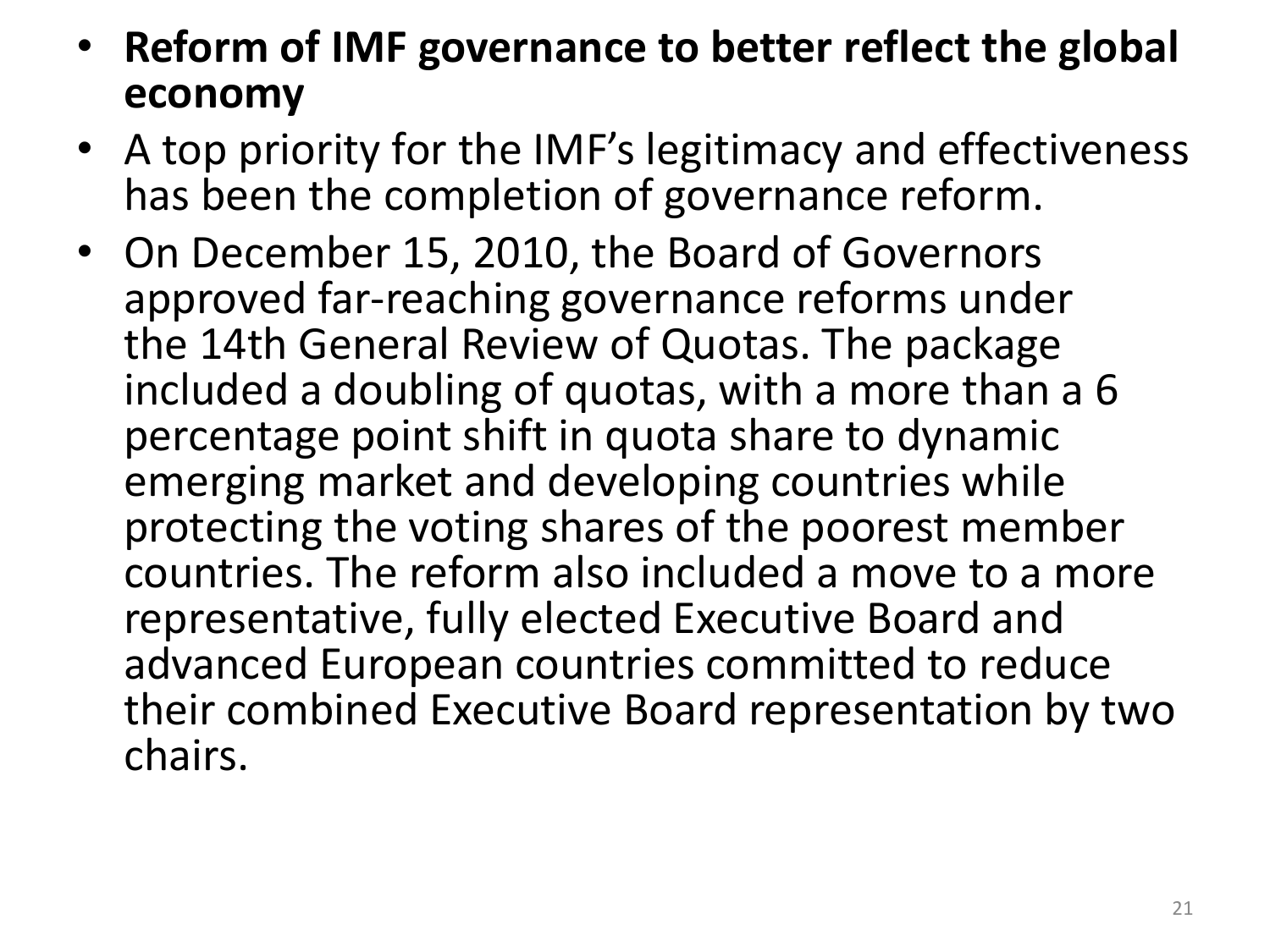- The reforms became effective on January 26, 2016, with the entry into force of the amendment to the IMF's Articles of Agreement that created an all-elected Executive Board, after it had been accepted by three-fifths (or 113) of the 189 member countries having 85 percent of the total voting power.
- The 2010 reforms built on quota and voice reforms agreed in April 2008 and became effective on March 3, 2011. Under these reforms, 54 members received an increase in their quotas—with China, Korea, India, Brazil, and Mexico as the largest beneficiaries. Another 135 members, including low-income countries, saw an increase in their voting power as a result of the increase in basic votes, which will remain a fixed percentage of total votes. Combined with the 14th Review, the shift in quota share to dynamic emerging market and developing countries is 9 percentage points.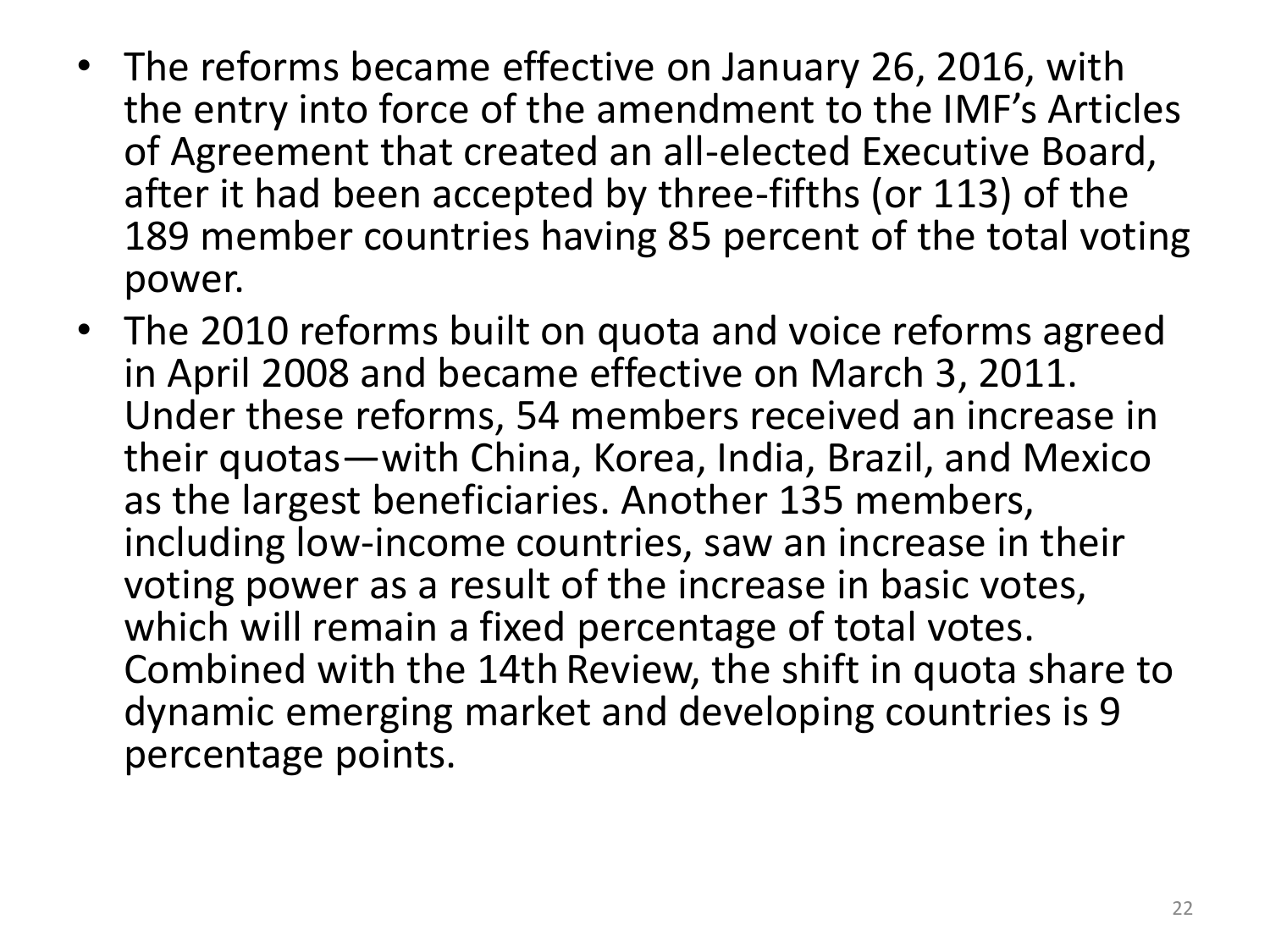## • **Elements of the Governance Reform**

• The Fund's governance structure must keep pace with the rapidly evolving world economy to ensure it remains an effective and representative institution of all of its 189 member countries. To secure this objective, in December 2010 the Board of Governors of the IMF approved a package of far-reaching reforms of the Fund's quotas and governance. These reforms, which became effective on January 26, 2016 represent a major realignment in the ranking of quota shares that better reflects global economic realities, and a strengthening in the Fund's legitimacy and effectiveness.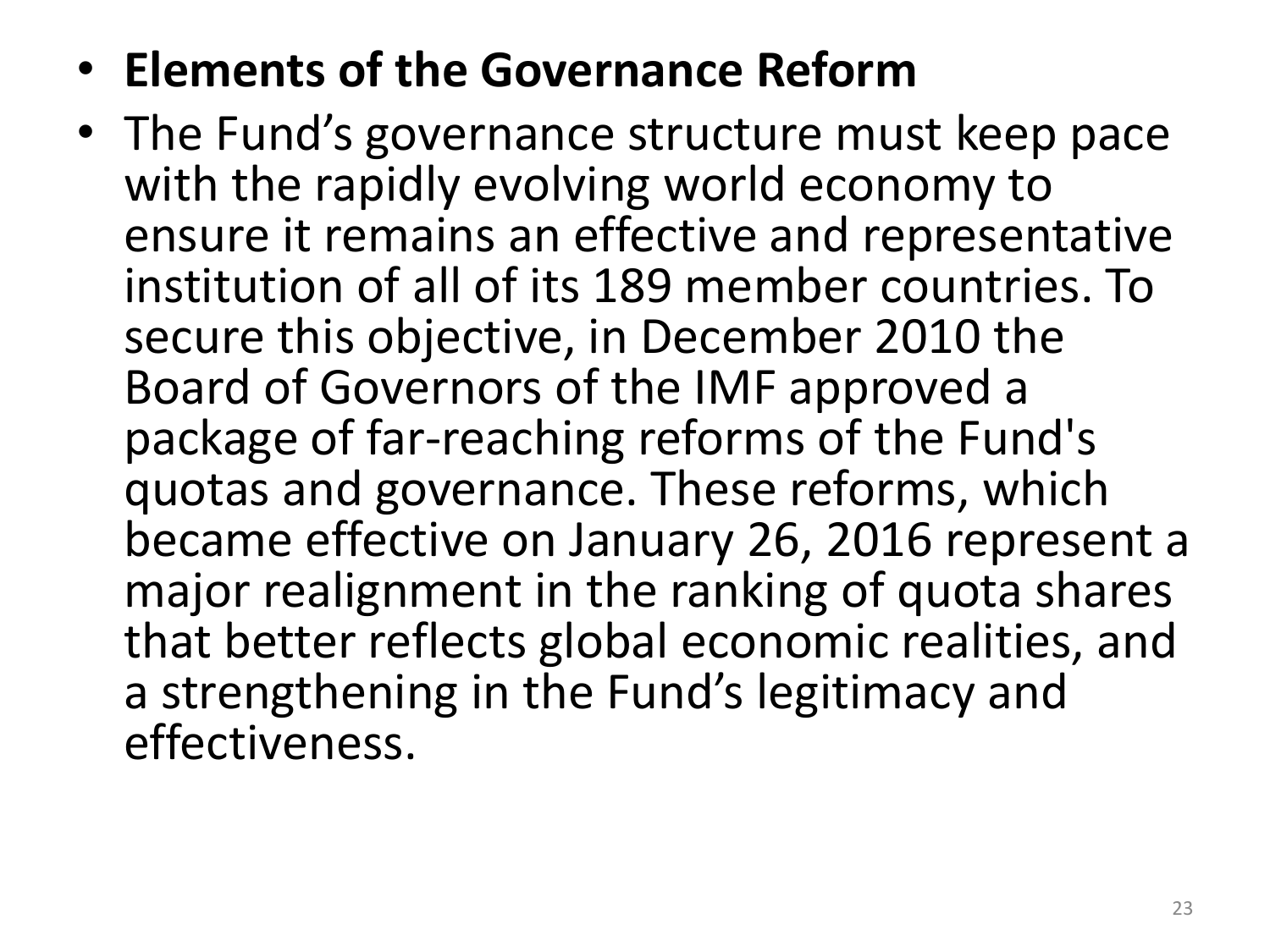- The elements of the reform include
- **i) A quota increase and shift in shares.** The 14th General Review of Quotas resulted in an unprecedented doubling of quotas and a major realignment of quota and voting shares to emerging and developing countries (with a more than 6 percent quota shift to dynamic emerging market and developing countries and under-represented countries).
- **ii) Protecting the voting power of the poorest.** The quota shares and voting power of the poorest members were preserved.
- **iii) Quota formula and next review.** A comprehensive review of the current quota formula and bringing forward the completion of the 15th General Review of Quotas to January 2014.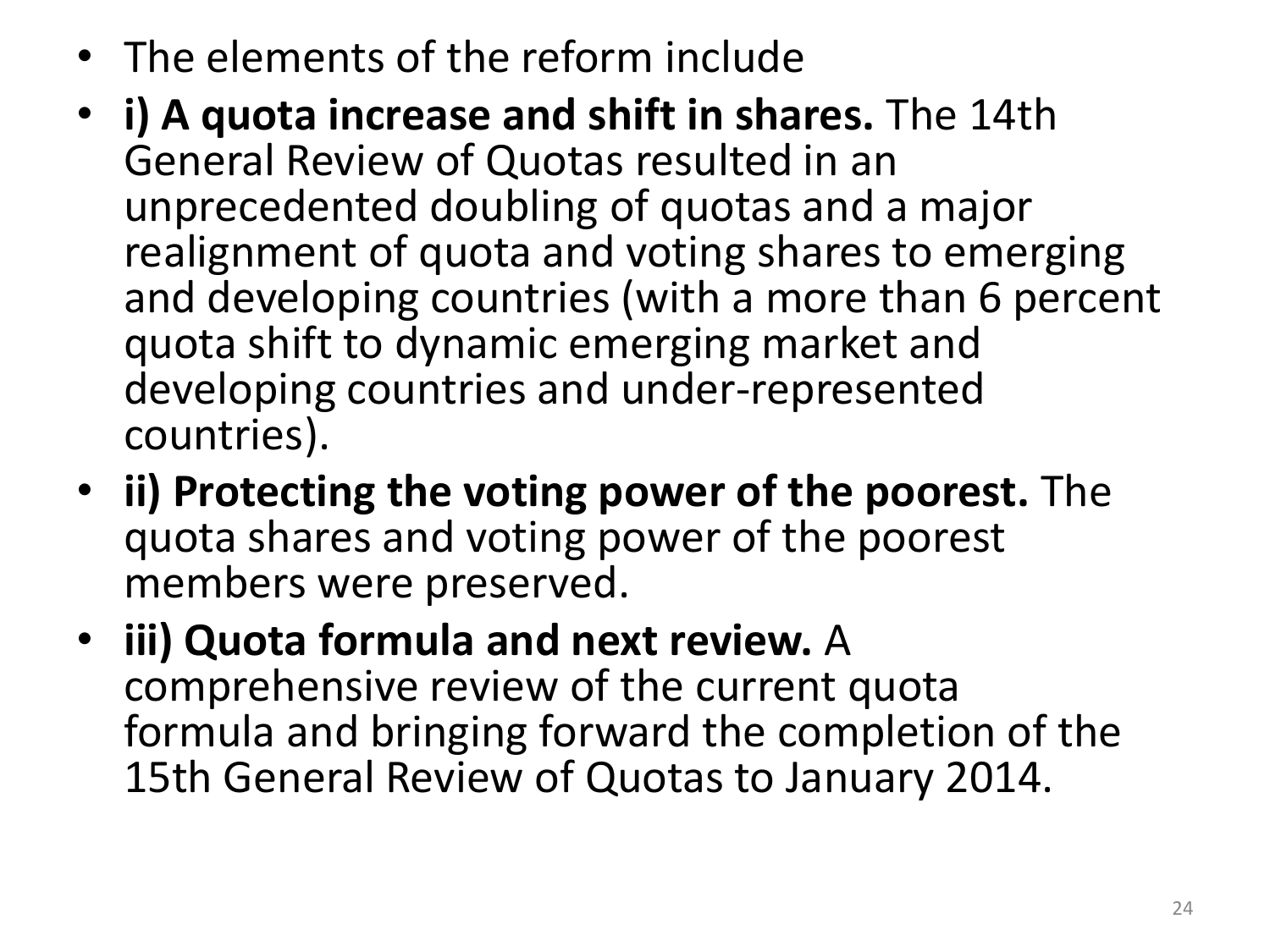- **iv) A new composition and more representative Board.**
- The 2010 reforms also included an amendment to the Articles of Agreement that facilitates a move to a more representative, all-elected Executive Board.
- Following the 2016 regular election of Executive Directors all 24 Executive Directors will be elected, and take office as of November 1, 2016. The size of the Board will remain at 24, and its composition will be reviewed every 8 years. The European members are committed to reducing by two the number of Board members representing advanced European countries in favor of emerging market and developing countries, and have made significant progress.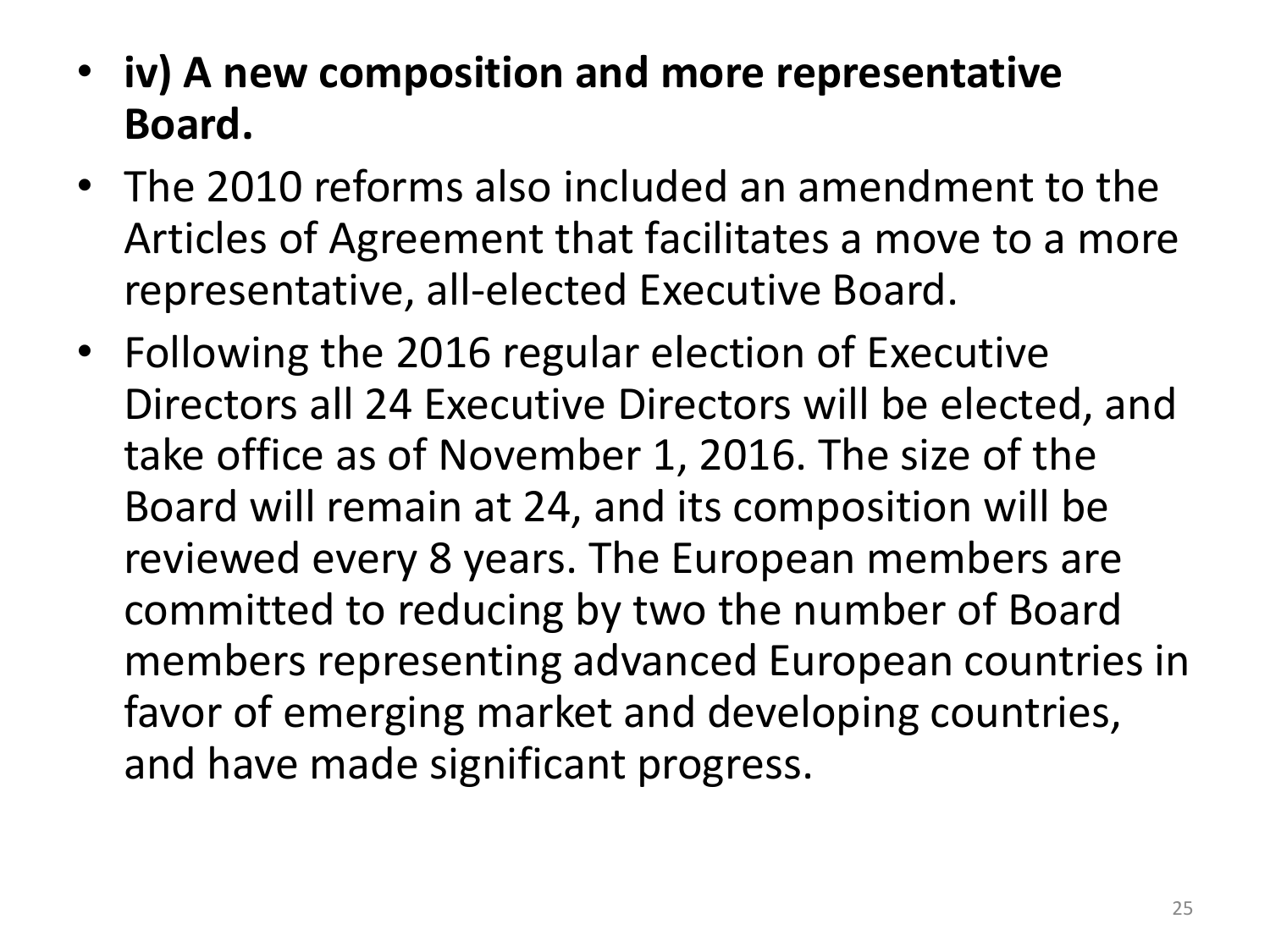## • **The Bretton Woods agreement**

- The IMF was conceived in July 1944, when representatives of 45 countries met in the town of Bretton Woods, New Hampshire, in the northeastern United States
- These countries agreed on a framework for international economic cooperation, to be established after the Second World War.
- They believed that such a framework was necessary to avoid a repetition of the disastrous economic policies that had contributed to the Great Depression.
- The IMF came into formal existence in December 1945, when its first 29 member countries signed its Articles of Agreement.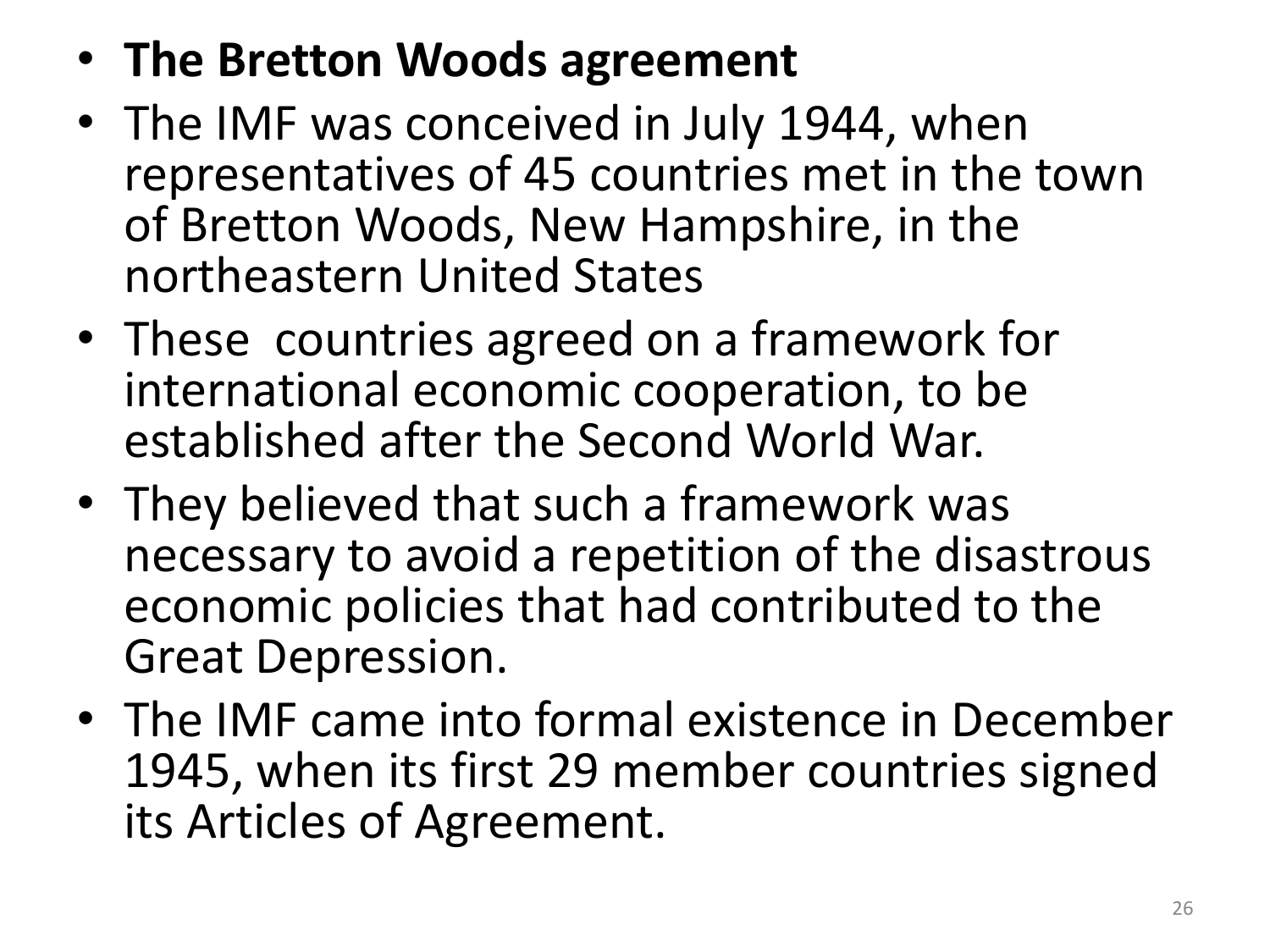- It began operations on March 1, 1947. Later that year, France became the first country to borrow from the IMF on May 8th and May 9th 1947 respectively. .
- The IMF's membership began to expand in the late 1950s and during the 1960s as many African countries became independent and applied for membership.
- But the Cold War limited the Fund's membership, with most countries in the Soviet sphere of influence not joining.
- More recently, with the 1991 dissolution of the Soviet Union most countries in the Soviet Sphere of influence joined the IMF.
- IMF currently has 189 countries.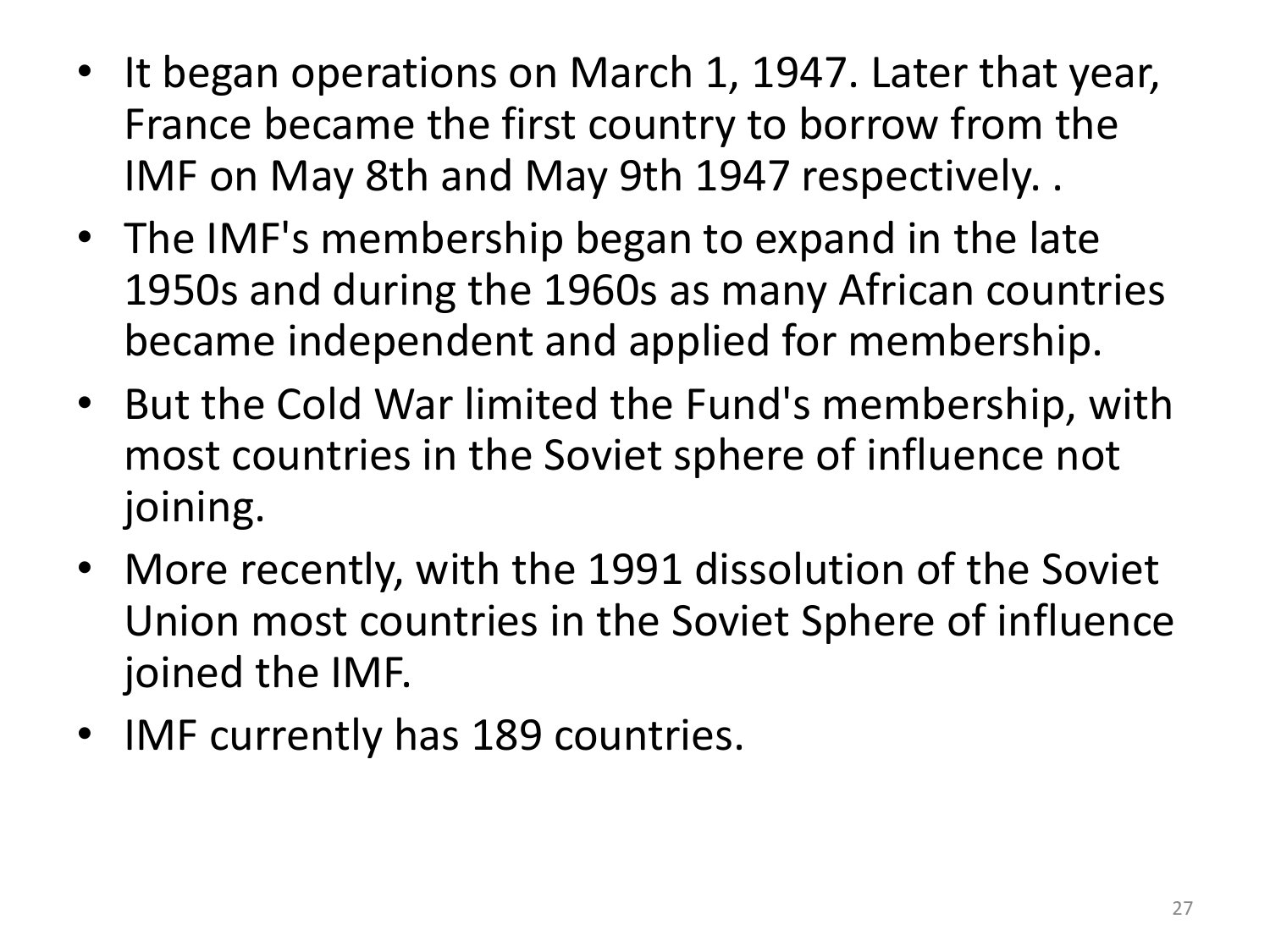- The purposes of the IMF are set in Article 1 as follows:
- To promote international monetary cooperation through a permanent institution which provides the machinery for consultation and collaboration on international monetary problems
- To facilitate the expansion and balanced growth of international trade, and to contribute thereby to the promotion and maintenance of high levels of employment and real income and to the development of the productive resources of all members as primary objectives of economic policy
- To promote exchange stability, to maintain orderly exchange arrangements among members, and to avoid competitive exchange depreciation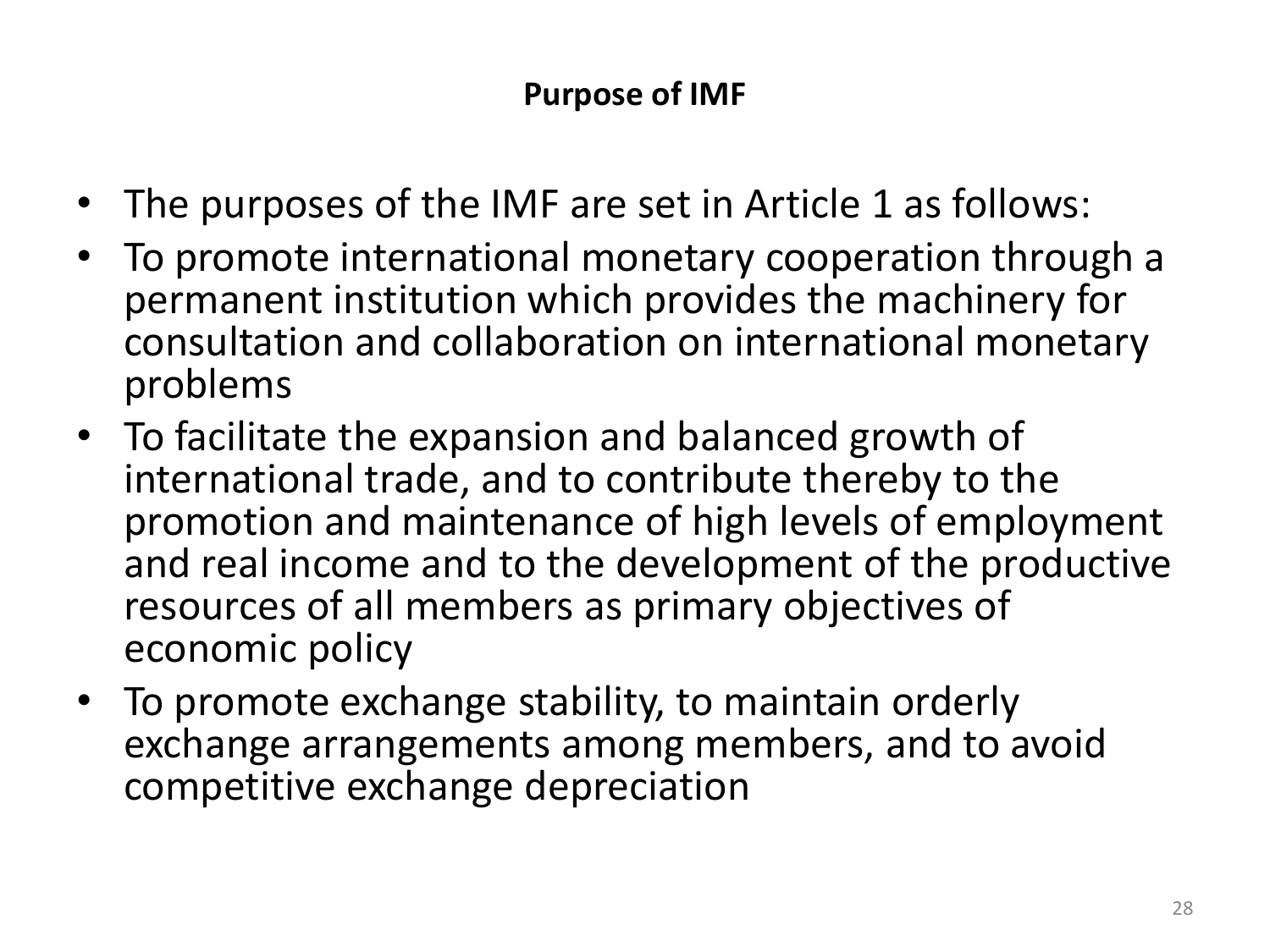- To assist in the establishment of a multilateral system of payments in respect of current transactions between members and in the elimination of foreign exchange restrictions which hamper the growth of world trade
- To give confidence to members by making the general resources of the Fund temporarily available to them under adequate safeguards, thus providing them with opportunity to correct maladjustments in their balance of payments without resorting to measures destructive of national or international prosperity
- In accordance with the above, to shorten the duration and lessen the degree of disequilibrium in the international balances of payments of members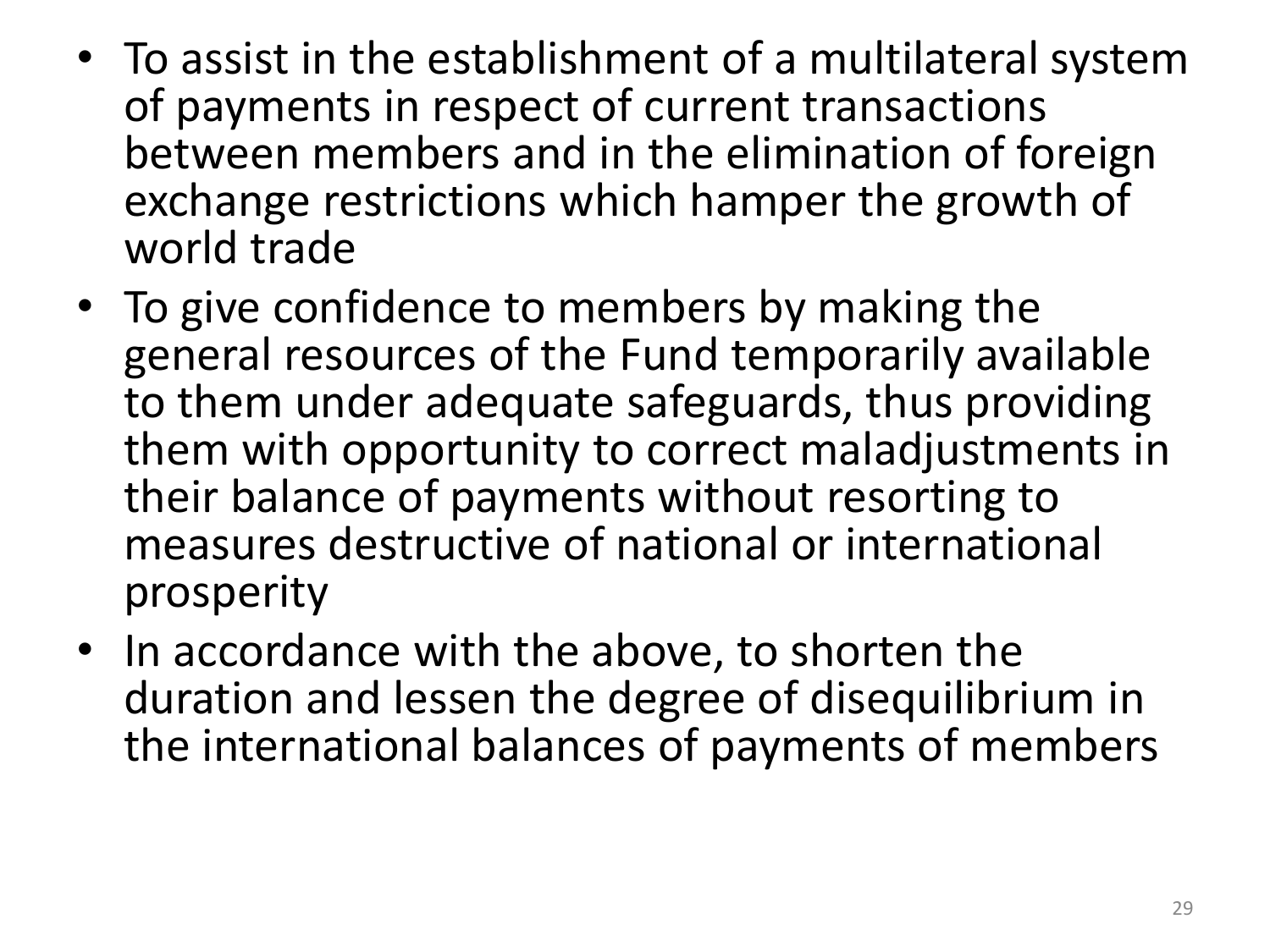- **Historical Examination of the Metamorphosis of the Influence of the IMF**
- **Cooperation and reconstruction (1944–71)**
- **The IMF adopted Par value system**
- The countries that joined the IMF between 1945 and 1971 agreed to keep their exchange rates (the value of their currencies in terms of the U.S. dollar and, in the case of the United States, the value of the dollar in terms of gold) pegged at rates that could be adjusted only to correct a "fundamental disequilibrium" in the balance of payments, and only with the IMF's agreement.
- This par value system—also known as the Bretton Woods system—prevailed until 1971, when the U.S. government suspended the convertibility of the dollar (and dollar reserves held by other governments) into gold.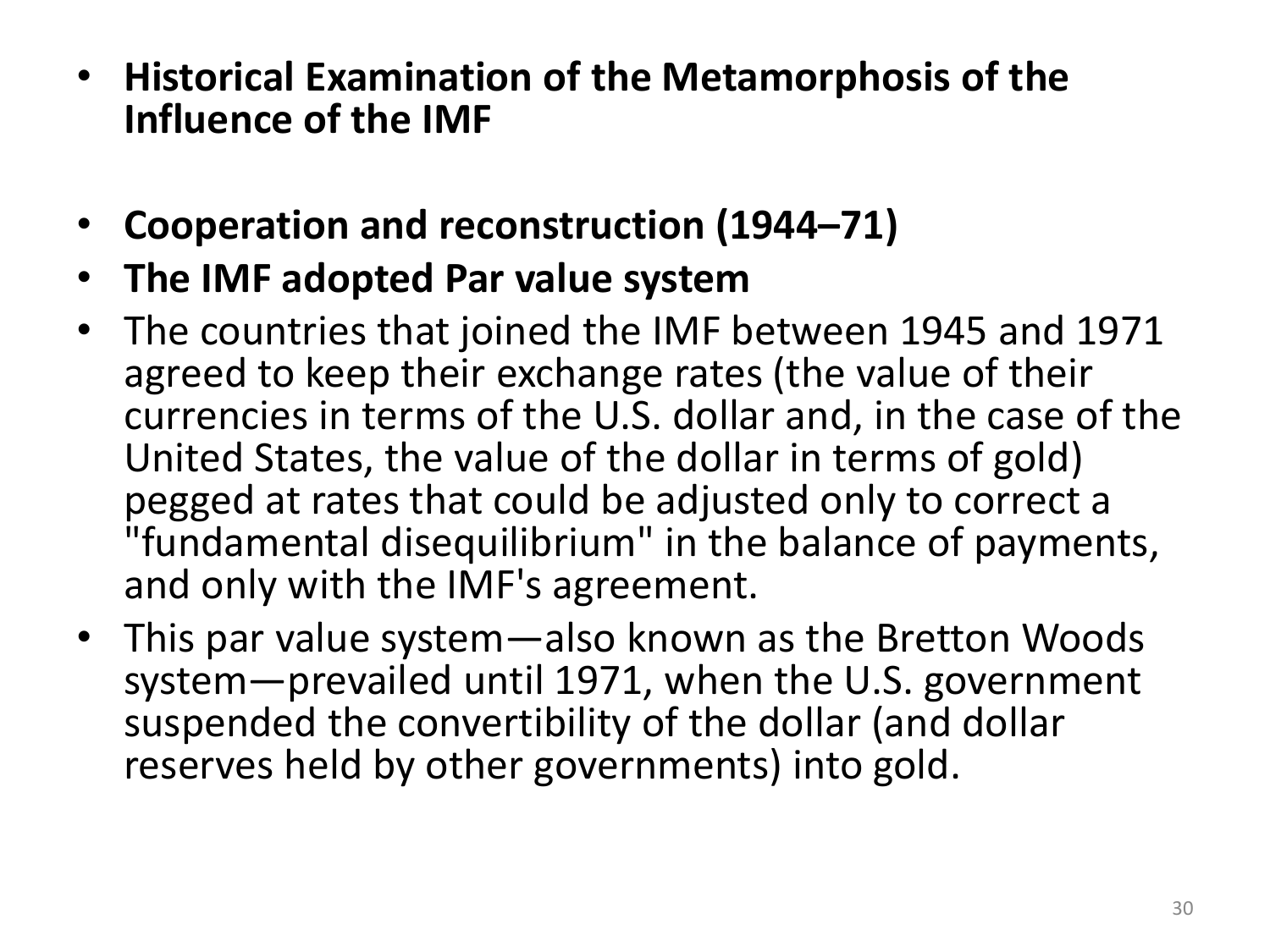**The End of the Bretton Woods System (1972–81)**

- By the early 1960s, the U.S. dollar's fixed value against gold, under the Bretton Woods system of fixed exchange rates, was seen as overvalued.
- A sizable increase in domestic spending on President Lyndon Johnson's Great Society programs and a rise in military spending caused by the Vietnam War gradually worsened the overvaluation of the dollar.
- The system dissolved between 1968 and 1973. In August 1971, U.S. President Richard Nixon announced the "temporary" suspension of the dollar's convertibility into gold.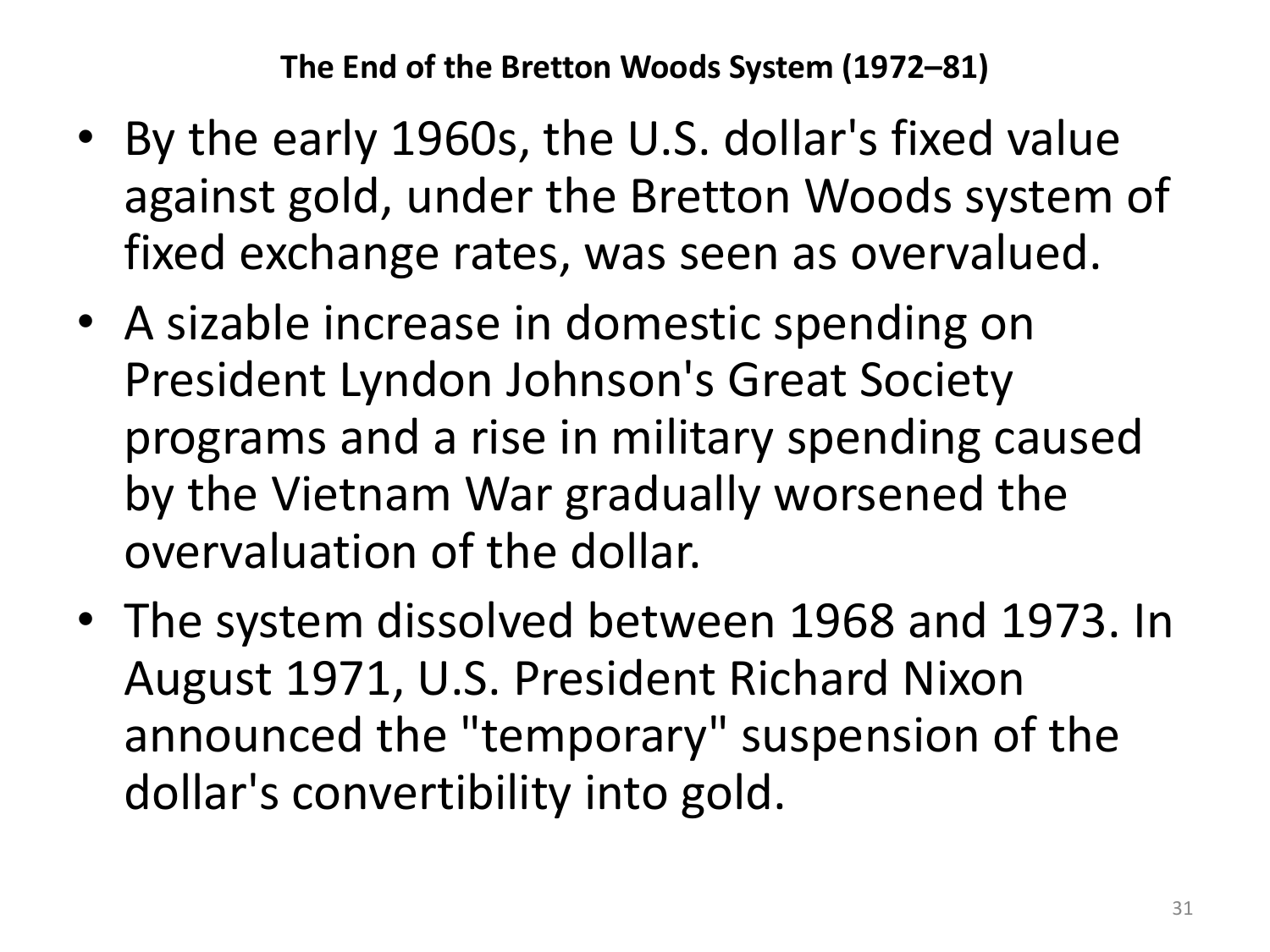- While the dollar had struggled throughout most of the 1960s within the parity established at Bretton Woods, this crisis marked the breakdown of the system. An attempt to revive the fixed exchange rates failed, and by March 1973 the major currencies began to float against each other.
- Since the collapse of the Bretton Woods system, IMF members have been free to choose any form of exchange arrangement they wish (except pegging their currency to gold):
	- allowing the currency to float freely,
	- pegging it to another currency or a basket of currencies,
	- adopting the currency of another country,
	- participating in a currency bloc, or
	- forming part of a monetary union.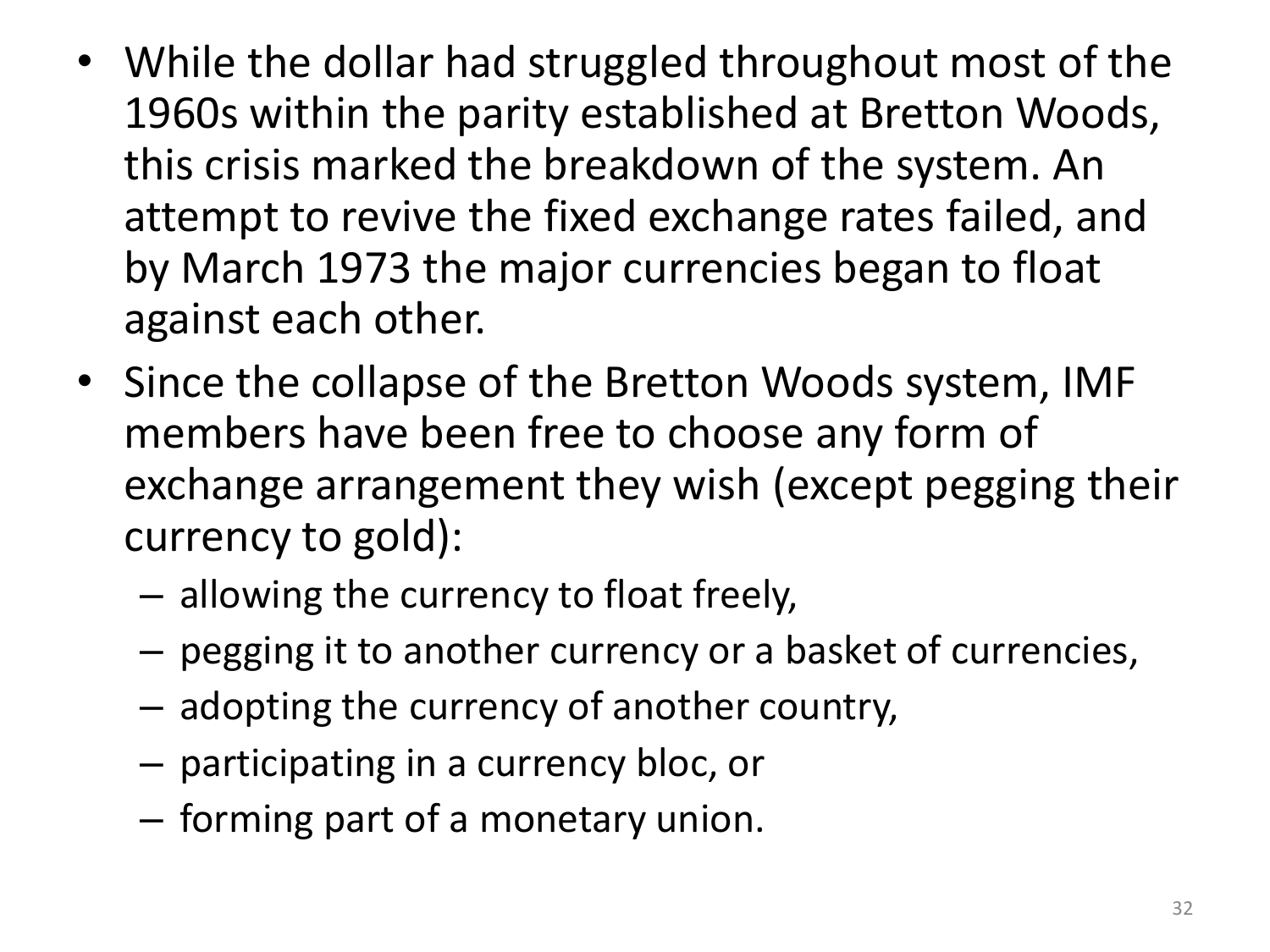- **Debt and Painful Reforms (1982–89)**
- The oil shocks of the 1970s, which forced many oil-importing countries to borrow from commercial banks, and the interest rate increases in industrial countries trying to control inflation led to an international debt crisis.
- During the 1970s, Western commercial banks lent billions of "recycled" petrodollars, getting deposits from oil exporters and lending those resources to oil-importing and developing countries, usually at variable, or floating, interest rates.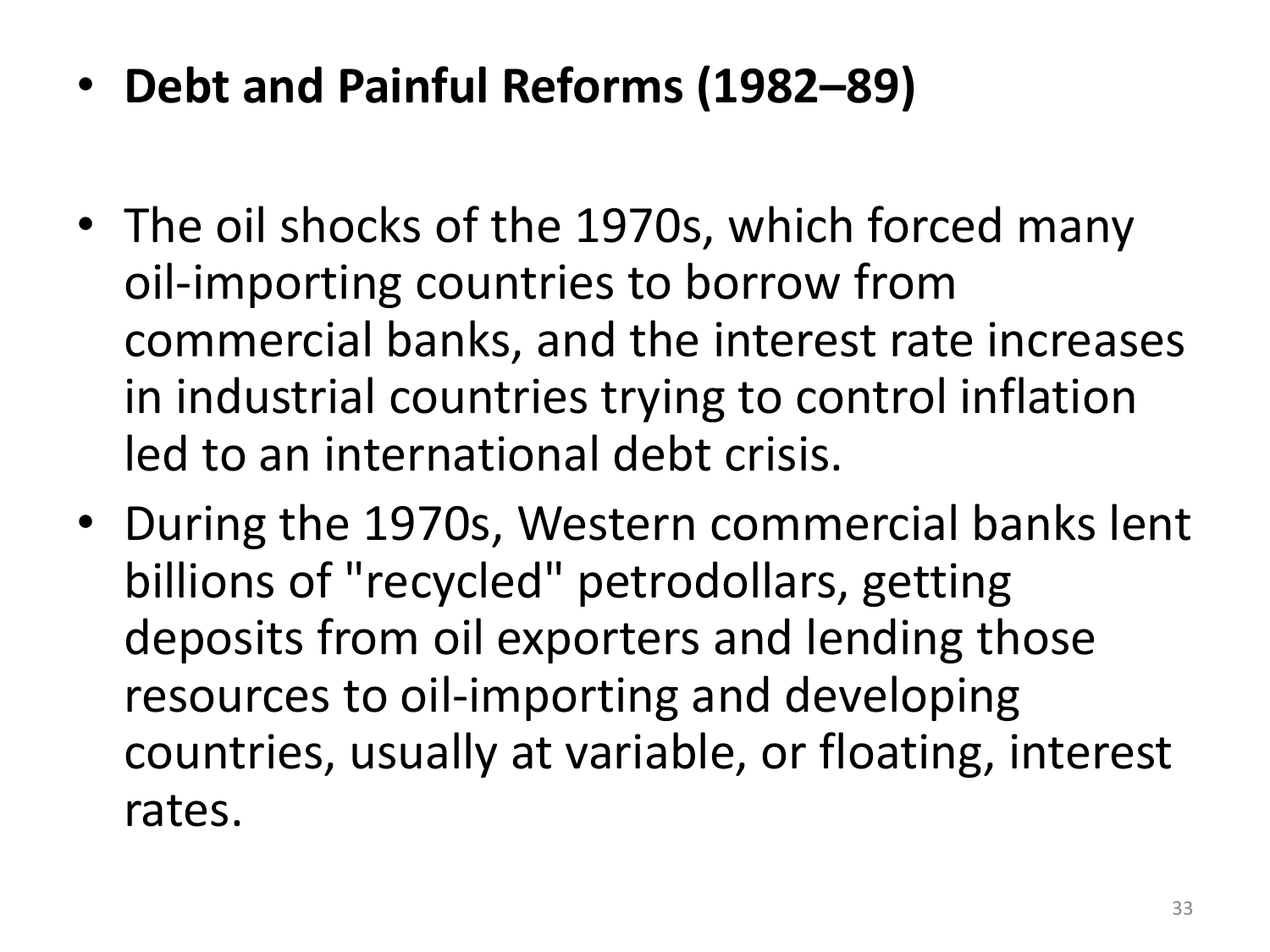- So when interest rates began to soar in 1979, the floating rates on developing countries' loans also shot up. Higher interest payments are estimated to have cost the non-oilproducing developing countries at least \$22 billion during 1978–81. At the same time, the price of commodities from developing countries slumped because of the recession brought about by monetary policies. Many times, the response by developing countries to those shocks included expansionary fiscal policies and overvalued exchange rates, sustained by further massive borrowings.
- When a crisis broke out in Mexico in 1982, the IMF coordinated the global response, even engaging the commercial banks. It realized that nobody would benefit if country after country failed to repay its debts.
- The IMF's initiatives calmed the initial panic and defused its explosive potential. But a long road of painful reform in the debtor countries, and additional cooperative global measures, would be necessary to eliminate the problem.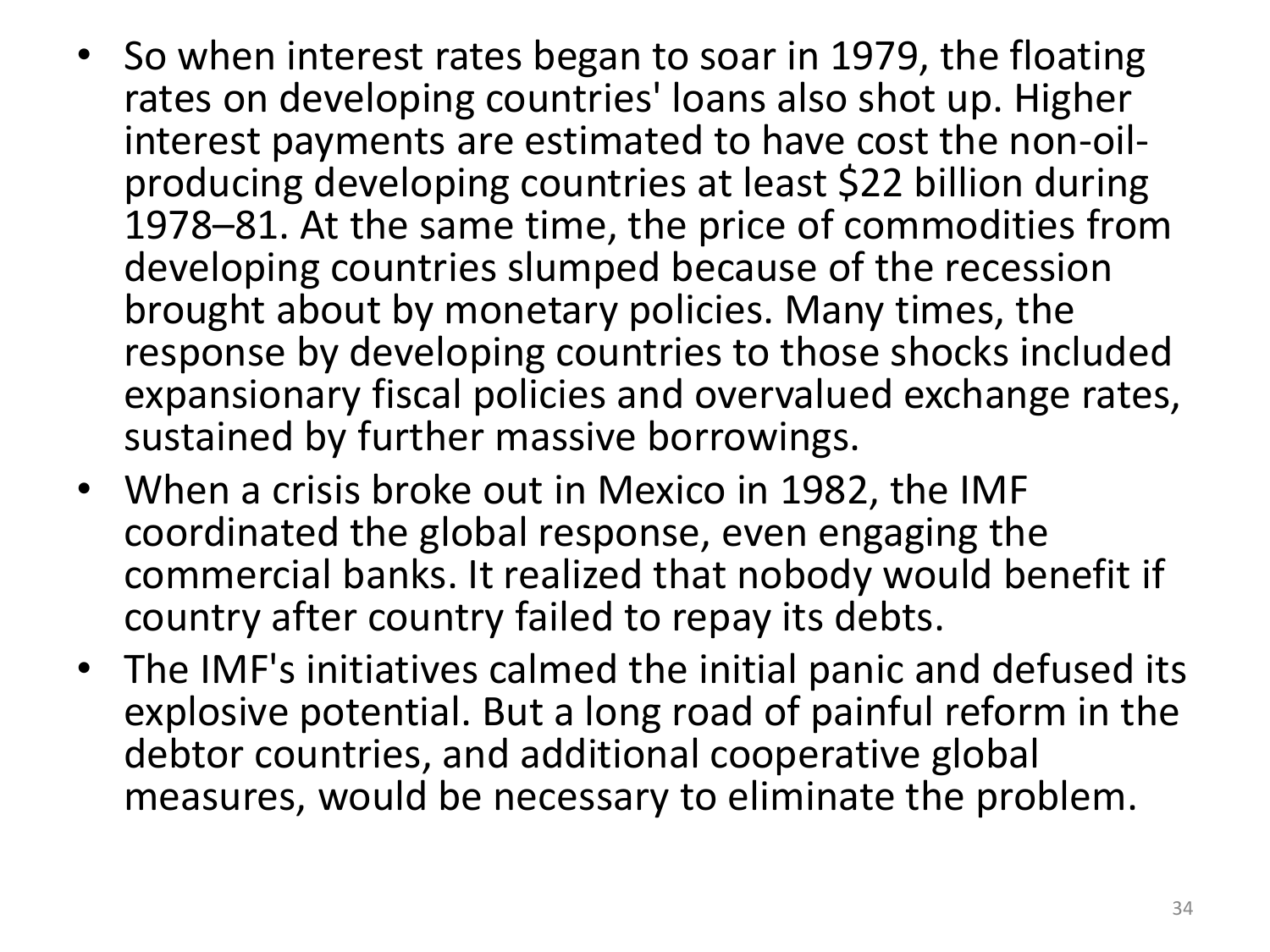### **Societal Change for Eastern Europe and Asian Upheaval (1990-2004**

- The fall of the Berlin wall in 1989 and the dissolution of the Soviet Union in 1991 enabled the IMF to become a (nearly) universal institution. In three years, membership increased from 152 countries to 172, the most rapid increase since the influx of African members in the 1960s.
- In order to fulfil its new responsibilities, the Executive Board increased from 22 seats to 24 to accommodate Directors from Russia and Switzerland, and some existing Directors saw their constituencies expand by several countries.
- The IMF played a central role in helping the countries of the former Soviet bloc transition from central planning to market-driven economies.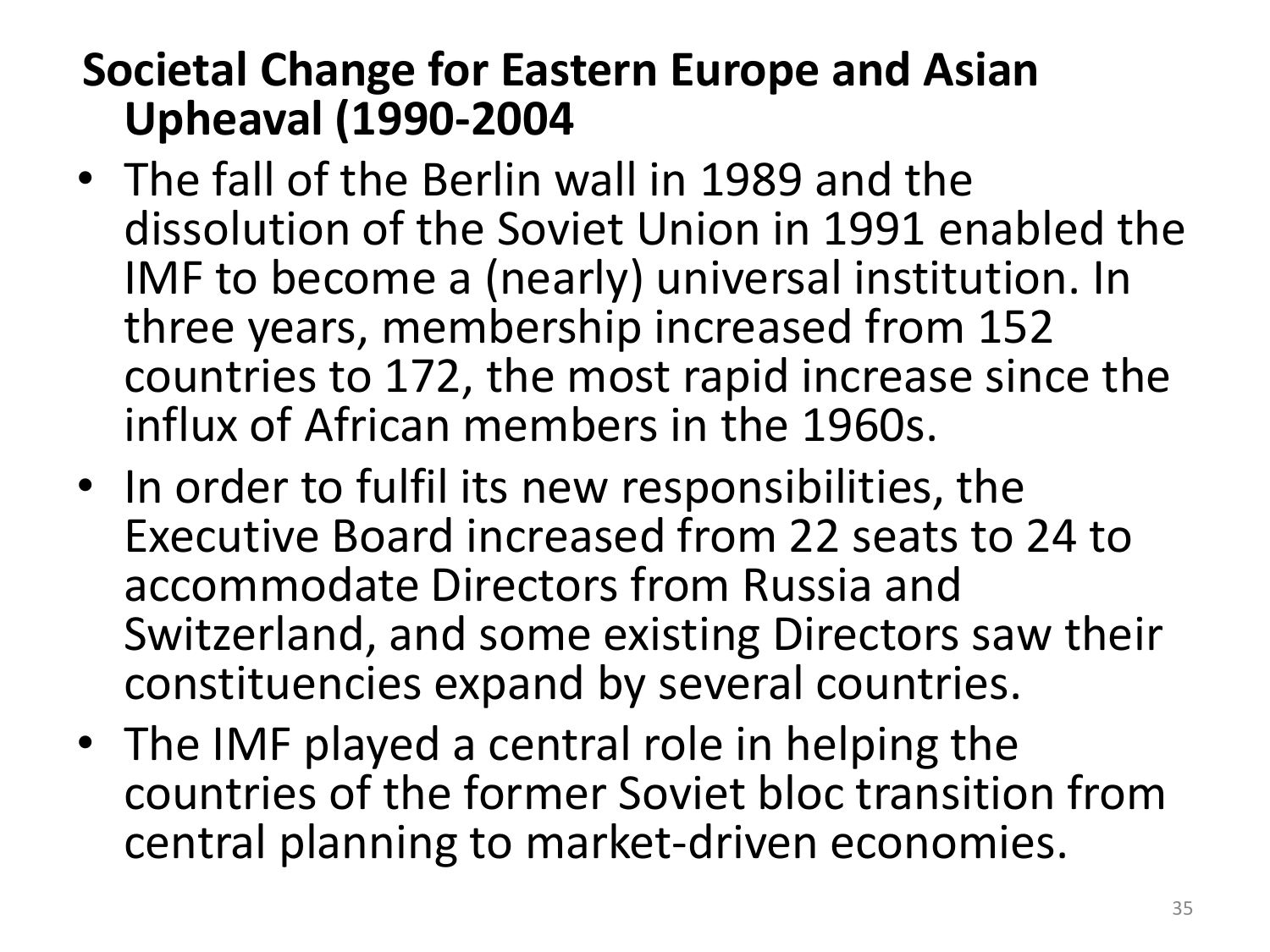• By the end of the decade, most economies in transition had successfully graduated to market economy status after several years of intense reforms, with many joining the European Union in 2004.

#### • **Asian Financial Crisis**

- In 1997, a wave of financial crises swept over East Asia, from Thailand to Indonesia to Korea and beyond. Almost every affected country asked the IMF for both financial assistance and for help in reforming economic policies.
- From this experience, the IMF drew several lessons:

First, it paid more attention to weaknesses in countries' banking sectors and to the effects of those weaknesses on macroeconomic stability. In 1999, the IMF/World Bank launched the Financial Sector Assessment Program for national assessments on a voluntary basis.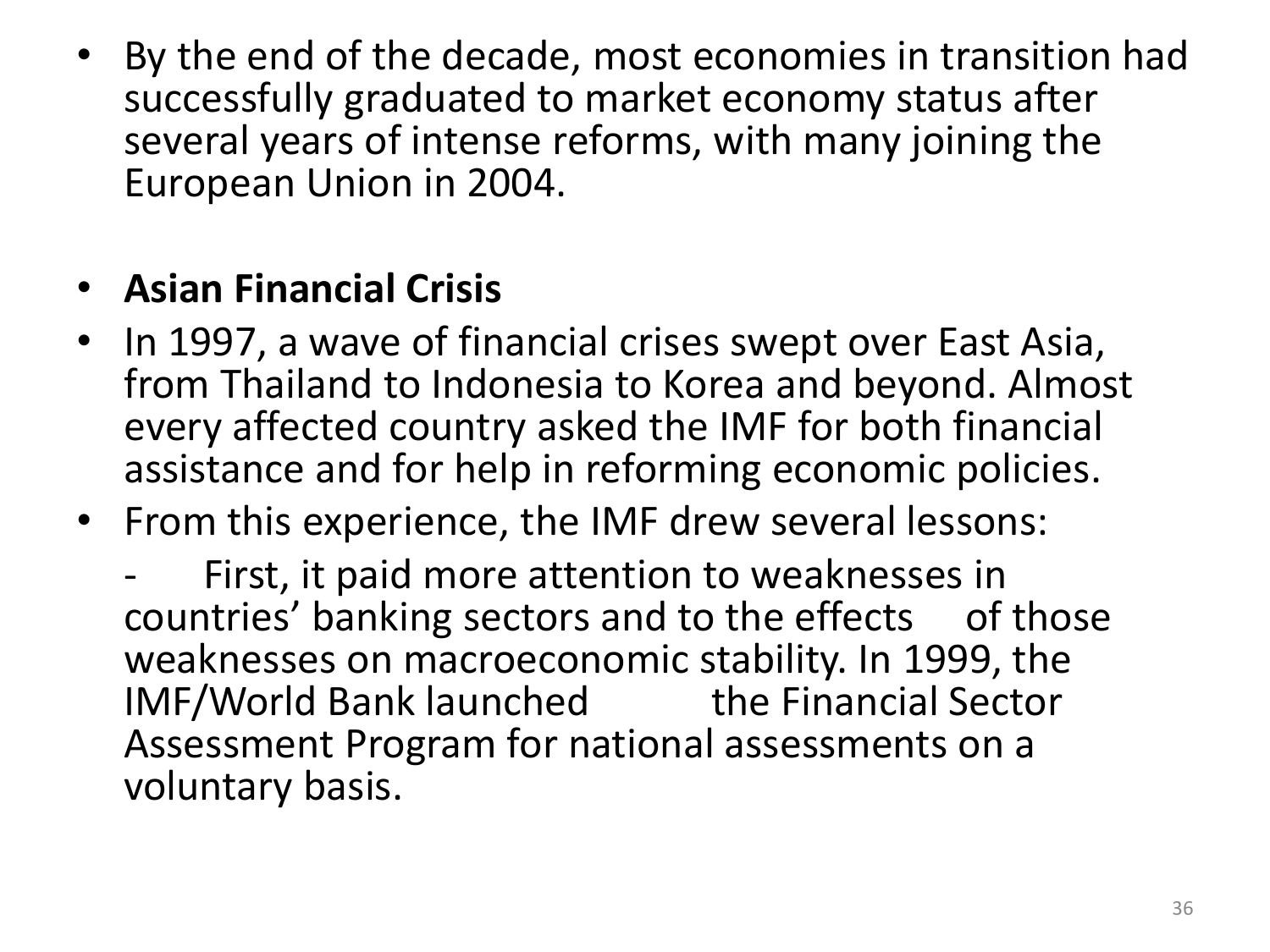Second, the Fund realized that the institutional prerequisites for successful liberalization of international capital flows were more daunting than it had previously thought.

Third, the severity of the contraction in economic activity that accompanied the Asian crisis necessitated a re-evaluation of how fiscal policy should be adjusted when a crisis was precipitated by a sudden stop in financial inflows.

### • **Debt relief for poor countries**

• During the 1990s, the IMF worked closely with the World Bank to alleviate the debt burdens of poor countries through the Heavily Indebted Poor Countries (1996) and the Multilateral Debt Relief Initiative (MDRI). (2005)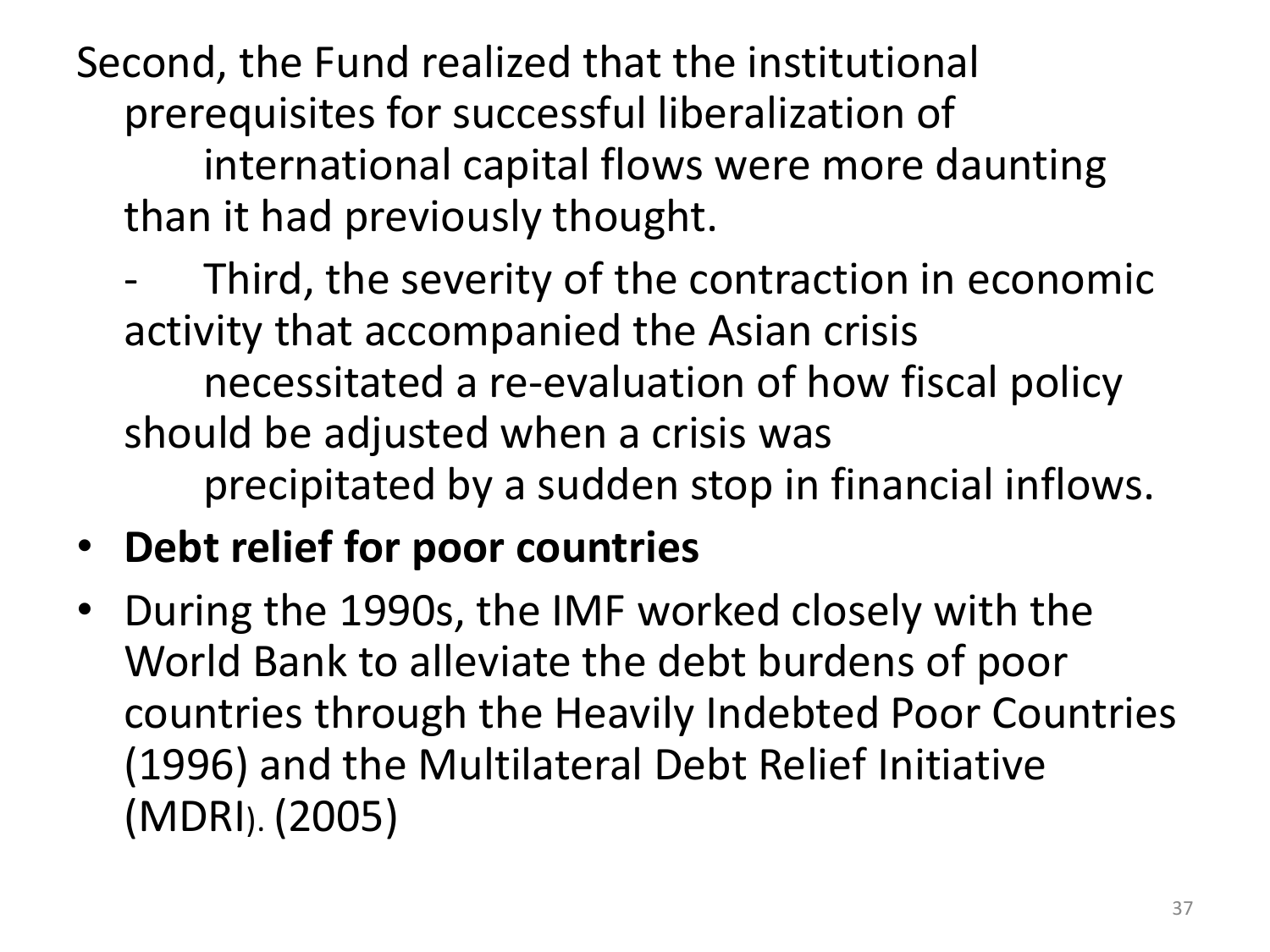# **Functions**

- Upon initial IMF formation, to oversee the fixed exchange rate arrangements between countries, thus helping national governments manage their exchange rates and allowing these governments to prioritize economic growth.
- To provide short-term capital to aid balance of payments. This assistance was meant to prevent the spread of international economic crises.
- The IMF's role was fundamentally altered after the floating exchange rates post 1971 as it shifted to examining the economic policies of countries with IMF loan agreements to determine if a shortage of capital was due to economic fluctuations or economic policy.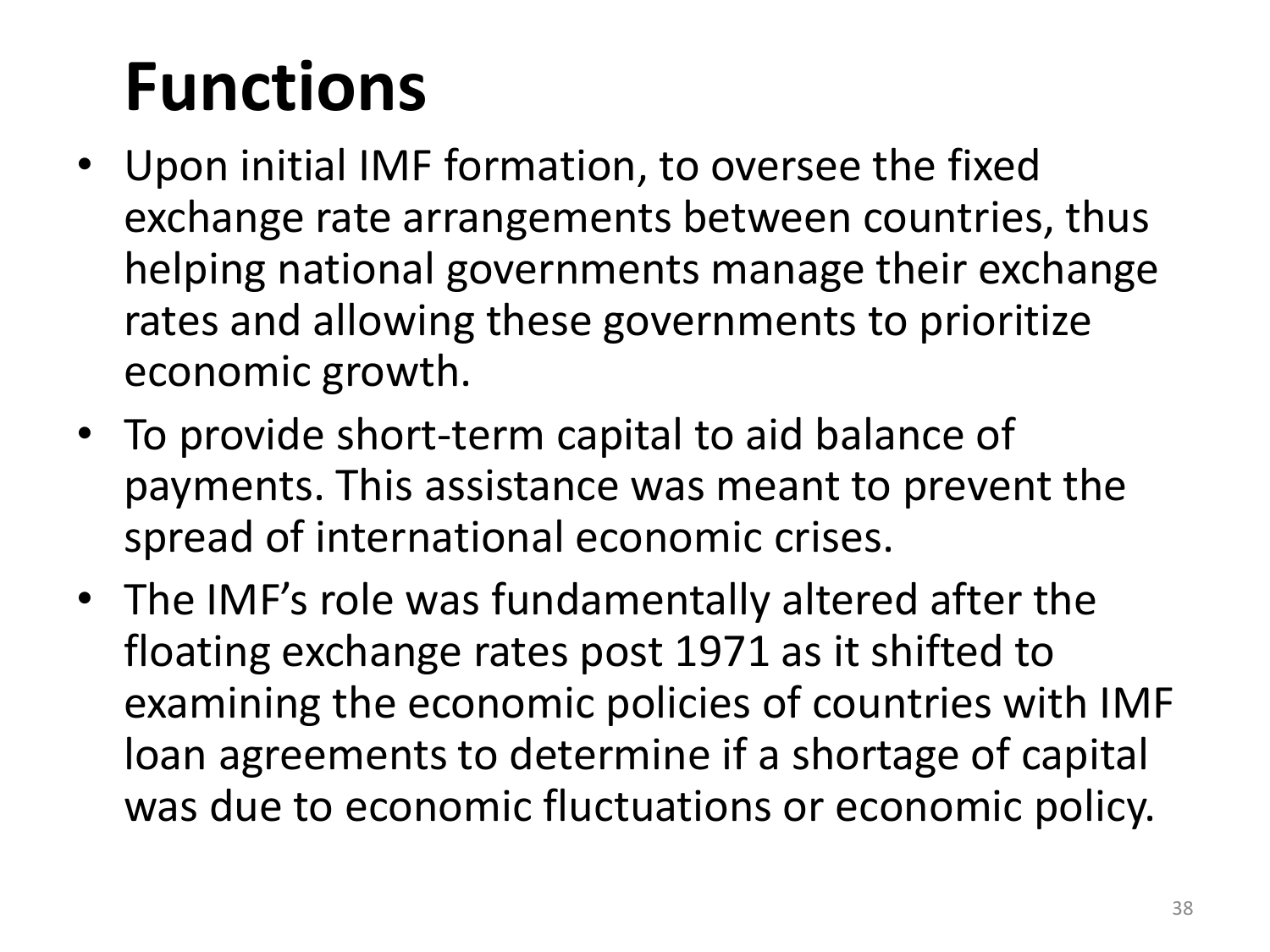- To research what types of government policy would ensure economic recovery. The new challenge is to promote and implement policy that reduces the frequency of crises among the emerging market countries, especially the middle-income countries that are open to massive capital outflows.
- Rather than maintaining a position of oversight of only exchange rates, their function became one of "surveillance" of the overall macroeconomic performance of its member countries. Their role became a lot more active because the IMF now manages economic policy instead of just exchange rates.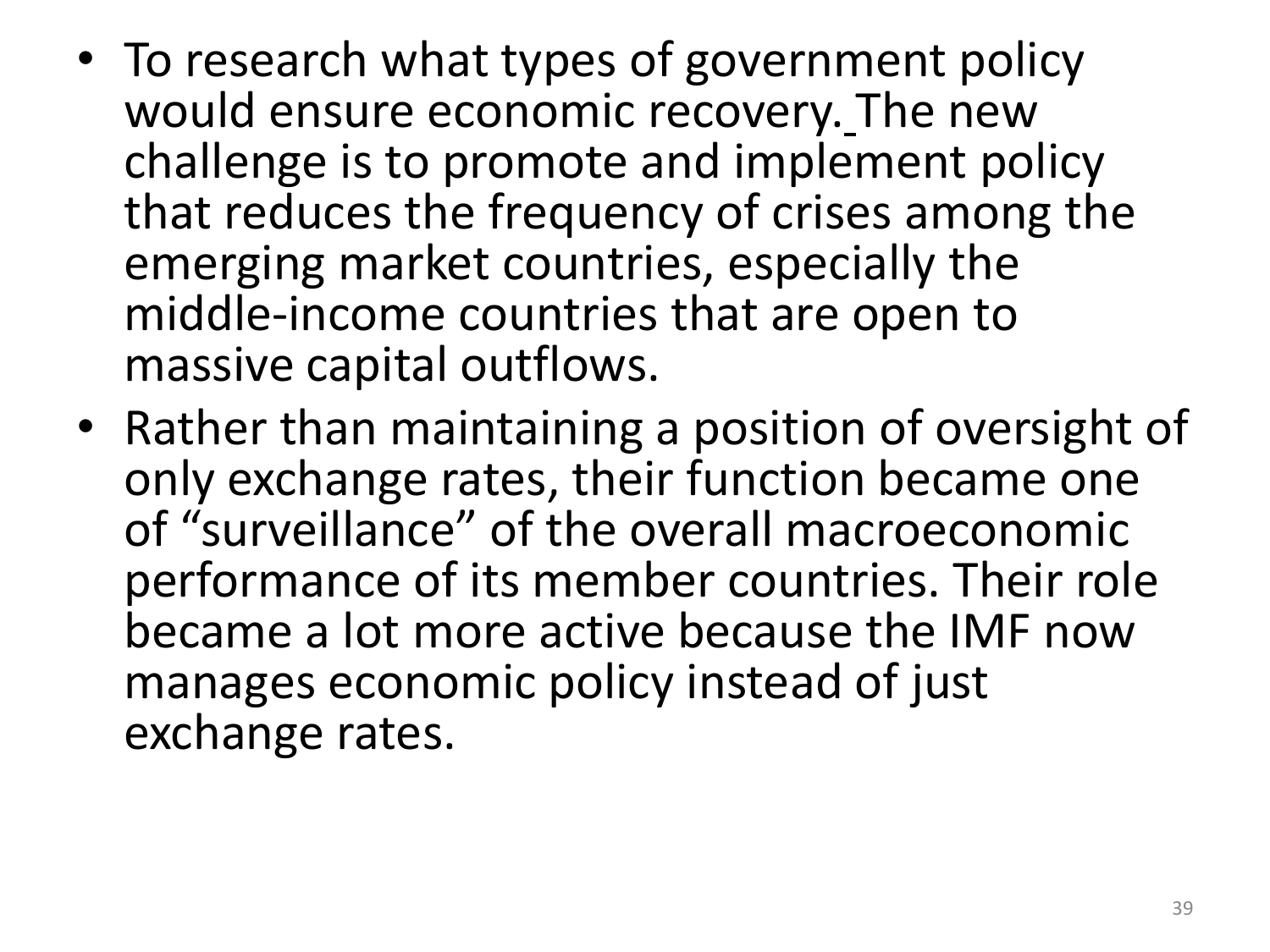- To foster global growth and economic stability.
- To provide policy advice and financing to members in economic difficulties.
- Works with developing nations to help them achieve macroeconomic stability and reduce poverty. The rationale for this is that private international capital markets function imperfectly and many countries have limited access to financial markets. The IMF can provide other sources of financing to countries in need that would not be available in the absence of an economic stabilization program supported by the Fund.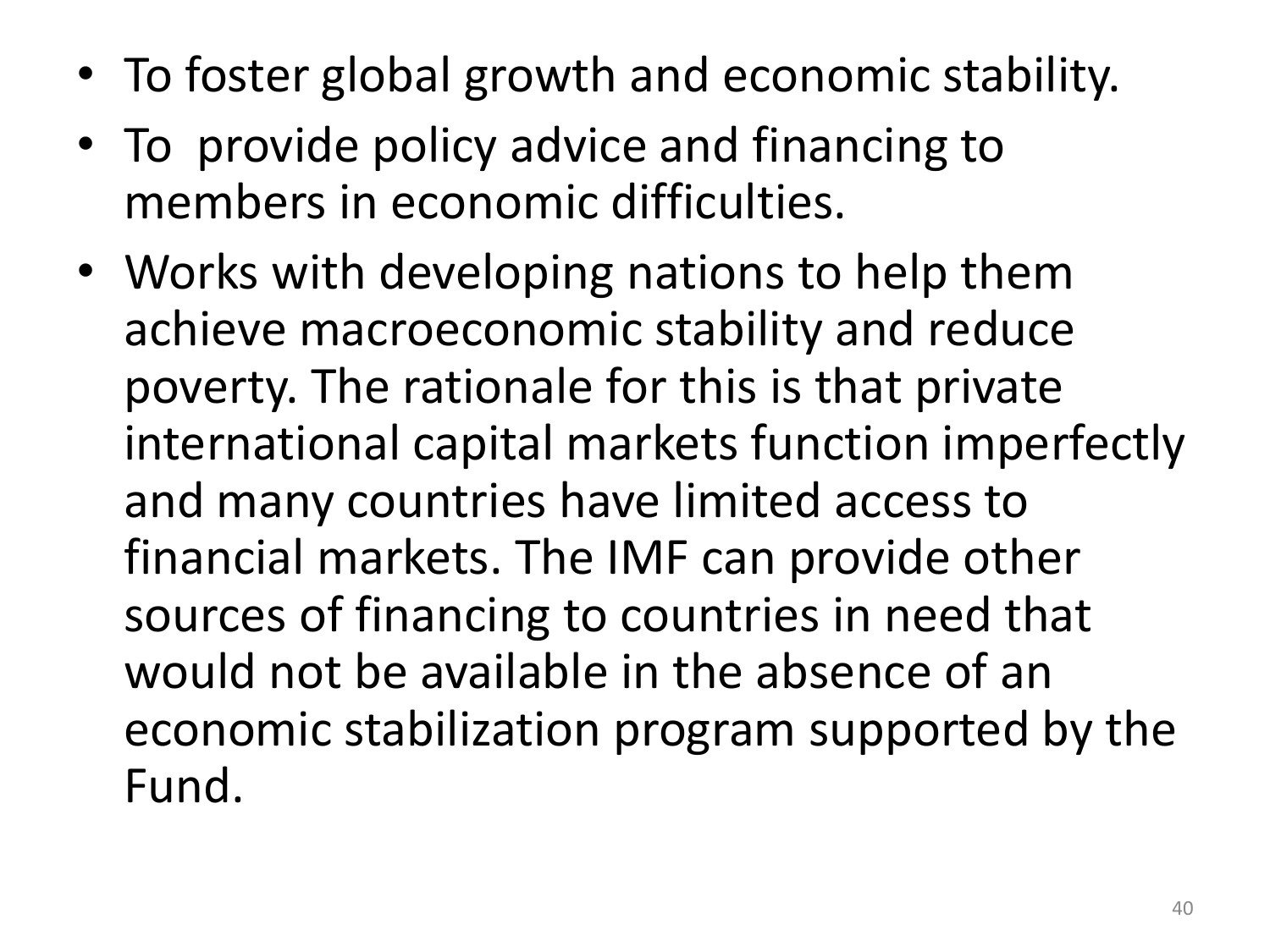#### • **The Process Of IMF Lending**

- Upon request by a member country, IMF resources are usually made available under a lending ―arrangement, which may, depending on the lending instrument used, stipulate specific economic policies and measures a country has agreed to implement to resolve its balance of payments problem.
- The economic policy program underlying an arrangement is formulated by the country in consultation with the IMF and is in most cases presented to the Fund's Executive Board in a ―Letter of Intent.
- Once an arrangement is approved by the Board, IMF resources are usually released in phased installments as the program is implemented. Some arrangements provide strong-performing countries with a one-time up-front access to IMF resources and thus not subject to the observance of policy understandings.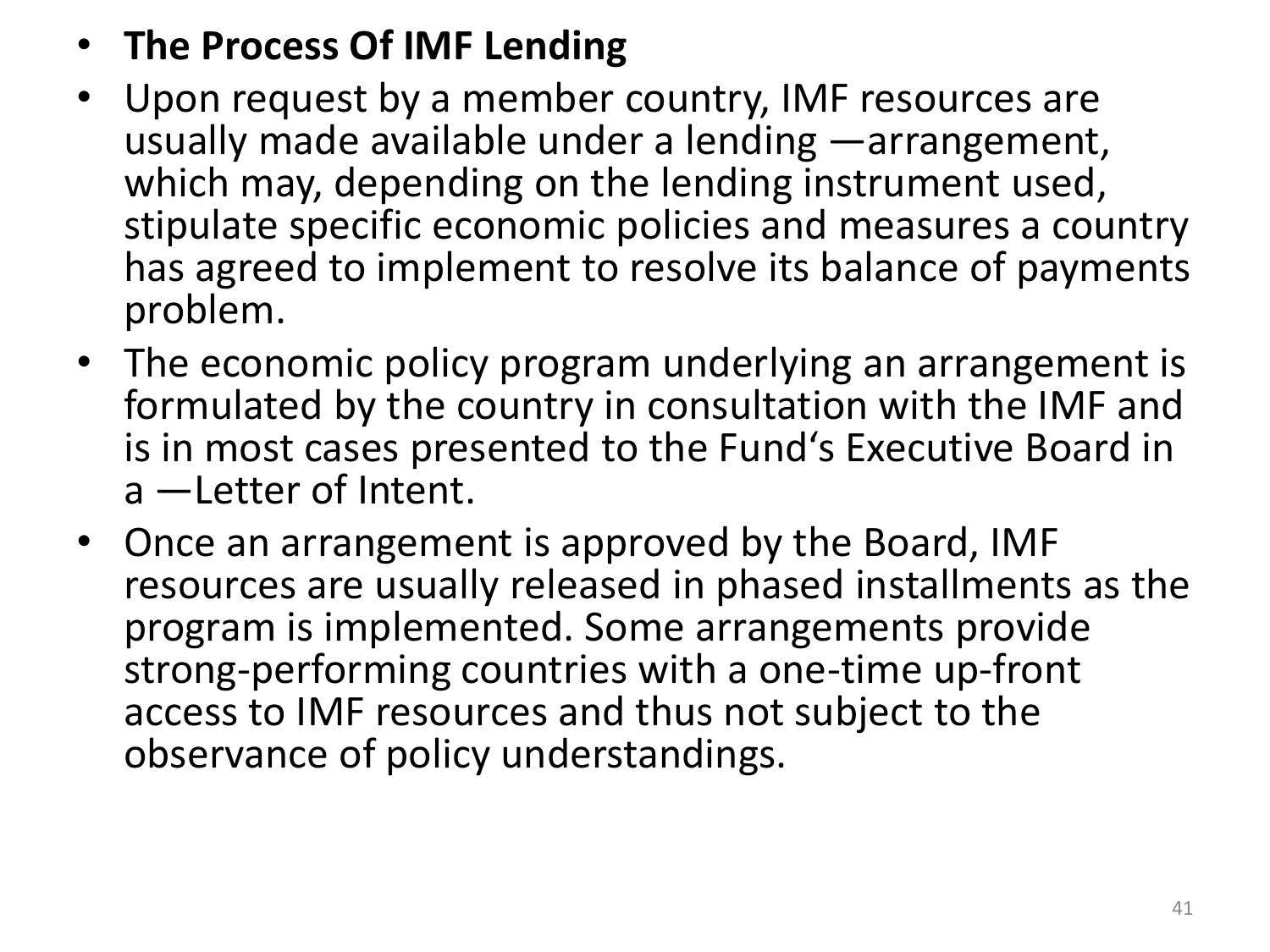# • **IMF Lending Instruments**

- Over the years, the IMF has developed various loan instruments that are tailored to address the specific circumstances of its diverse membership.
- These are categorized as :
	- Concessional Loans
	- Non-concessional Loans
	- Emergency Assistance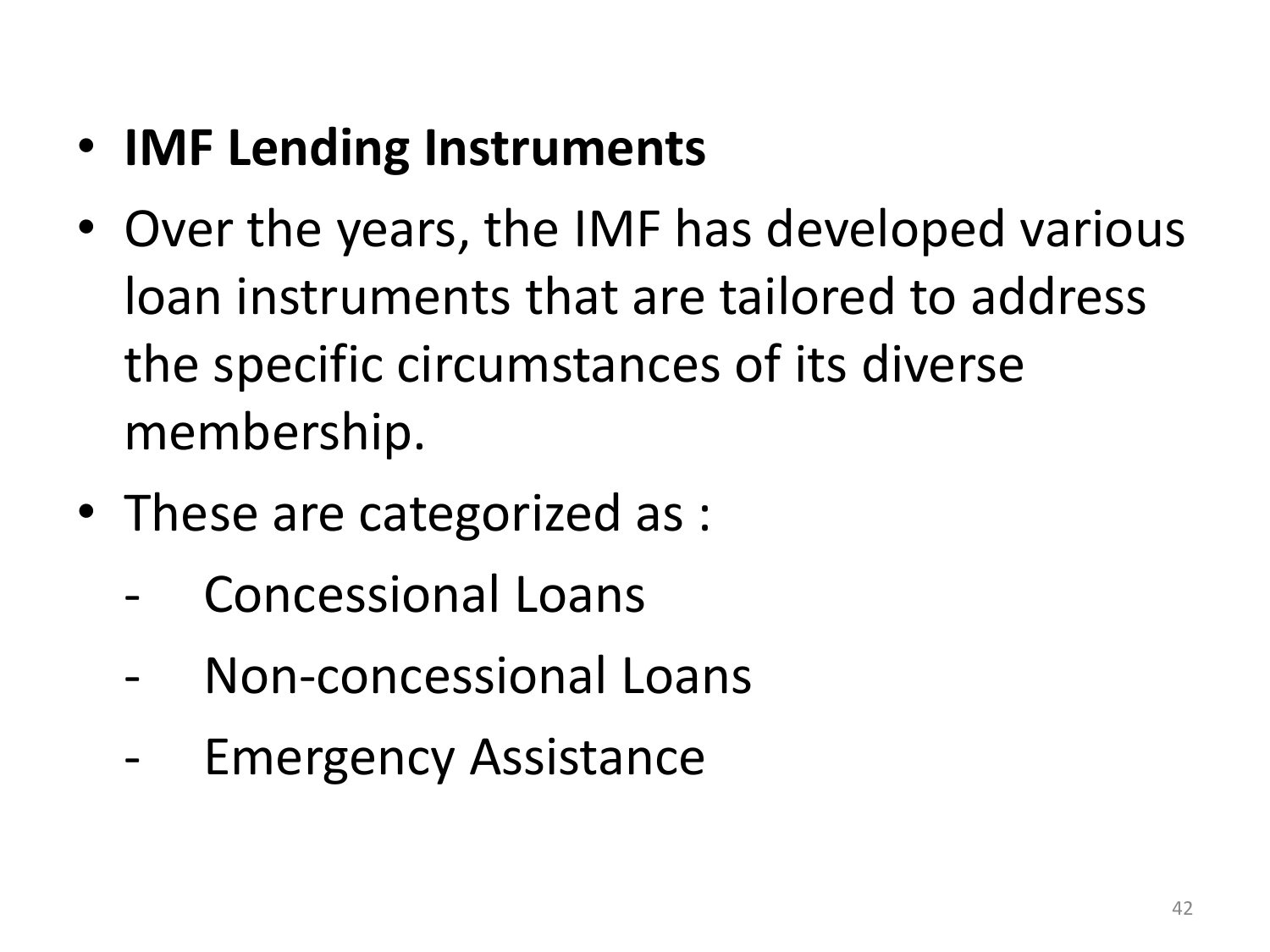### 1) **Concessional Loan** :

- a) **The Extended Credit Facility (ECF)**
	- The Fund's main tool for providing medium-term support to LICs with protracted balance of payments problems. Financing under the ECF currently carries a zero interest rate, with a grace period of 5½ years, and a final maturity of 10 years.
- **b) The Standby Credit Facility (SCF)** 
	- Provides financial assistance to LICs with shortterm balance of payments needs. The SCF can be used in a wide range of circumstances, including on a precautionary basis. Financing under the SCF currently carries a zero interest rate, with a grace period of 4 years, and a final maturity of 8 years.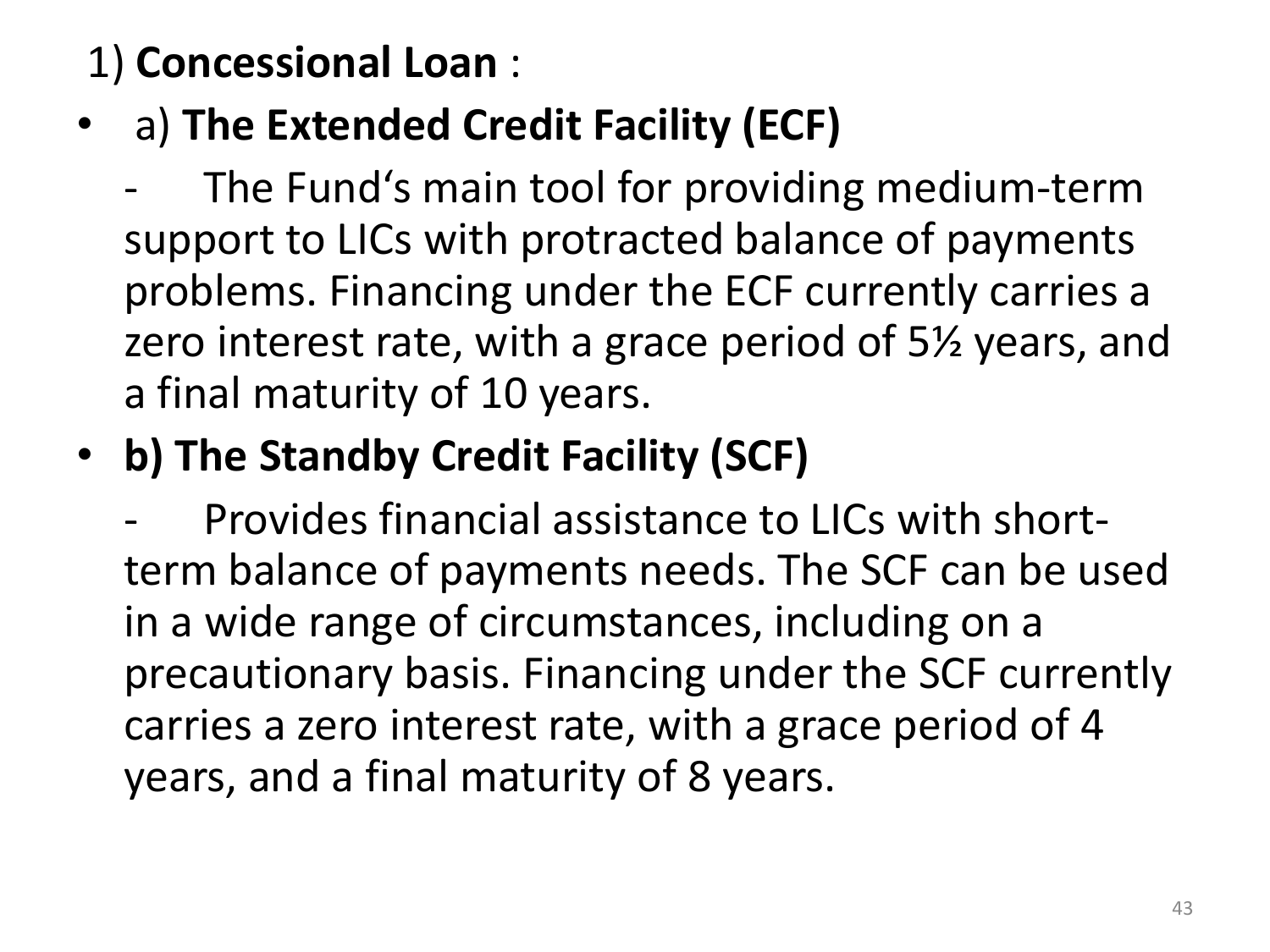- **c) The Rapid Credit Facility (RCF)**
- provides rapid financial assistance with limited conditionality to LICs facing an urgent balance of payments need. The RCF streamlines the Fund's emergency assistance for LICs, and can be used flexibly in a wide range of circumstances. Financing under the RCF currently carries a zero interest rate, has a grace period of 5½ years, and a final maturity of 10 years.
- Concessional loans carry zero interest rates until the end of 2013 (2012 for SCF loans).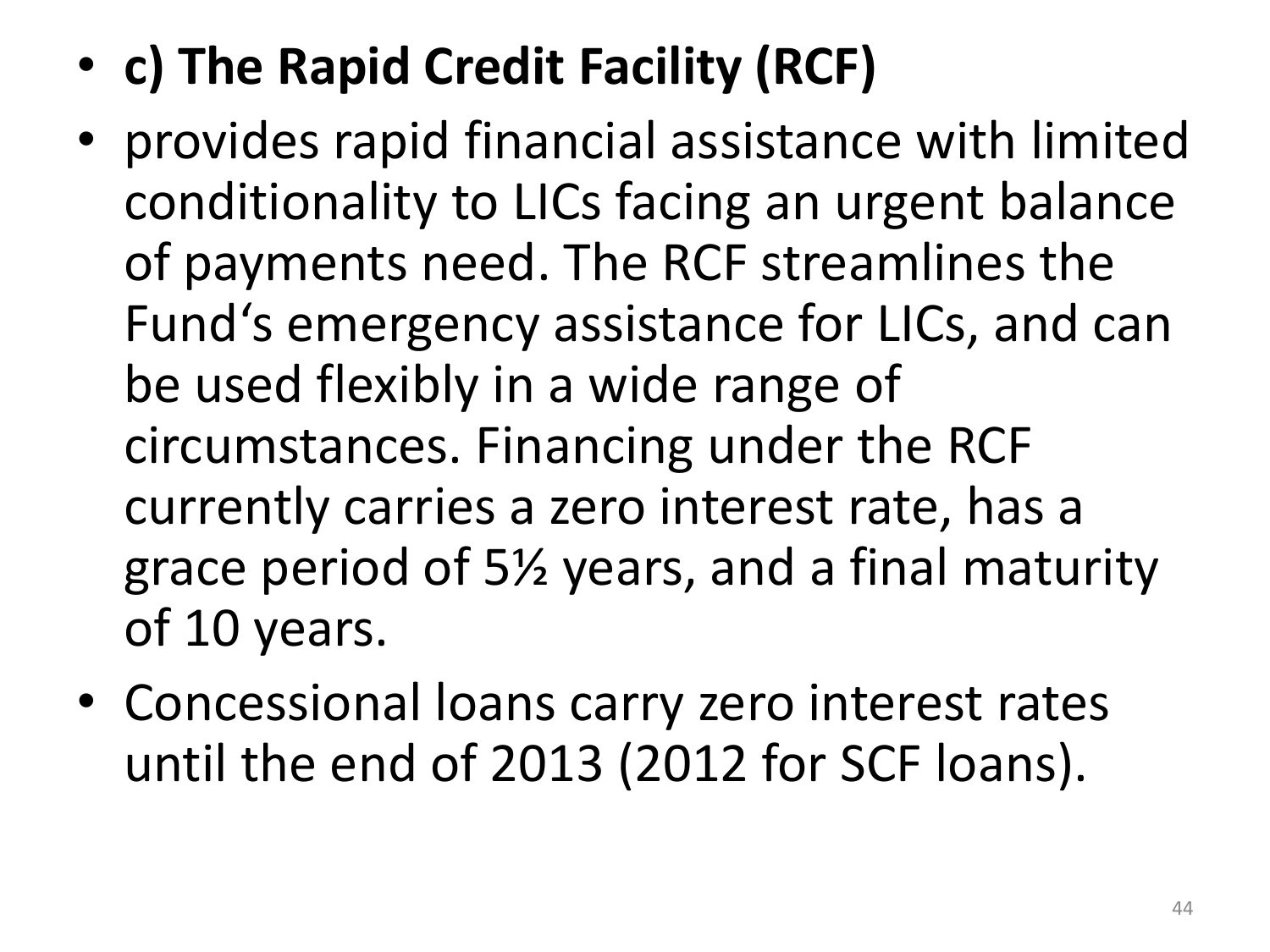#### **II: Non-concessional Loans :**

• **a) Stand-By Arrangements (SBA)**

The bulk of non-concessional IMF assistance is provided through SBAs. The SBA is designed to help countries address short-term balance of payments problems. Program targets are designed to address these problems and disbursements are made conditional on achieving these targets ('conditionality'). The length of a SBA is typically 12–24 months, and repayment is due within 3¼-5 years of disbursement. SBAs may be provided on a precautionary basis—where countries choose not to draw upon approved amounts but retain the option to do so if conditions deteriorate both within the normal access limits and in cases of exceptional access.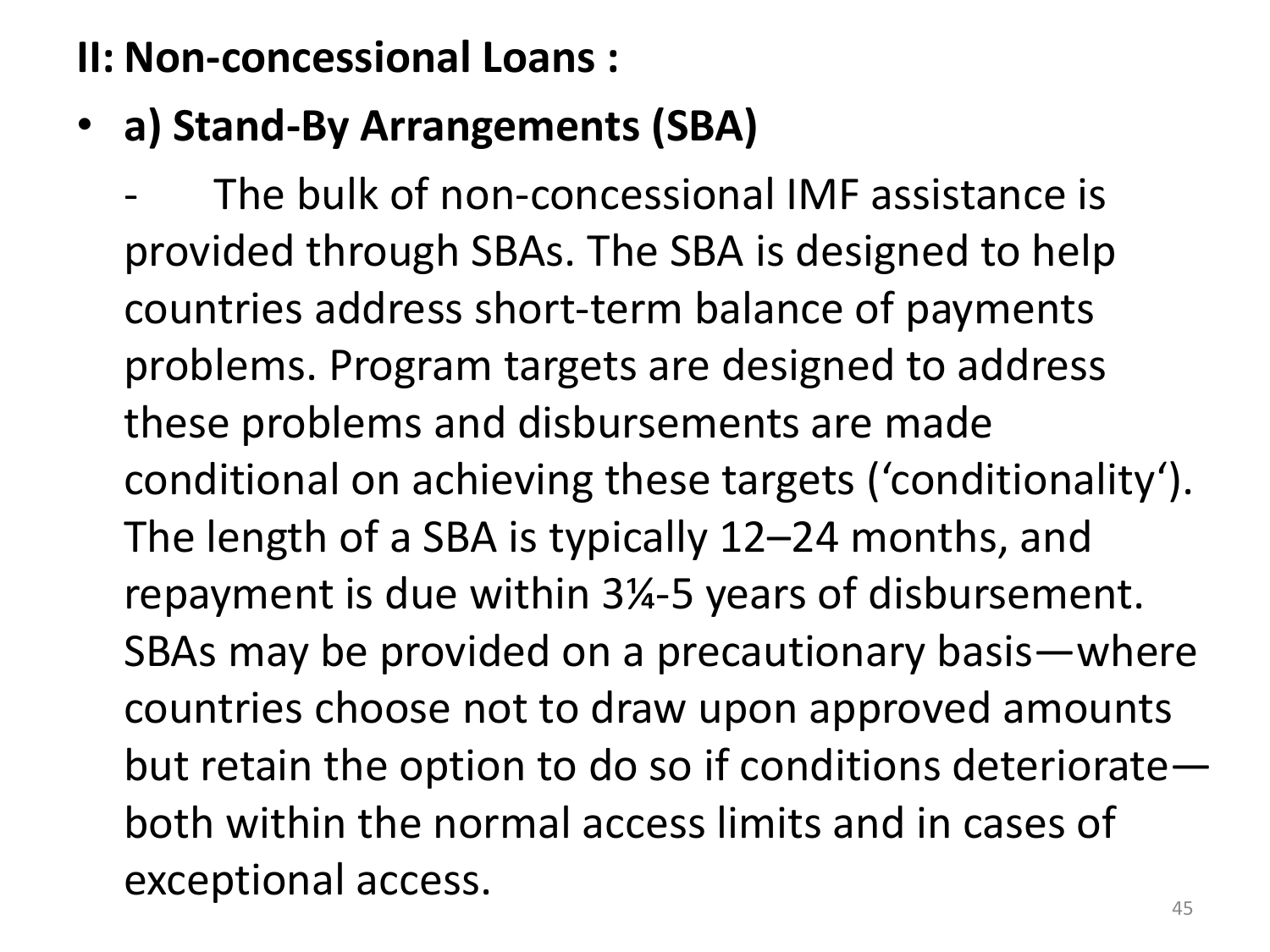• **b) The Flexible Credit Line (FCL)**

The FCL is for countries with very strong fundamentals, policies, and track records of policy implementation and is useful for both crisis prevention and crisis resolution.

- FCL arrangements are approved, at the member country's request, for countries meeting pre-set qualification criteria.
- The length of the FCL is one or two years (with an interim review of continued qualification after one year) and the repayment period is the same as for the SBA.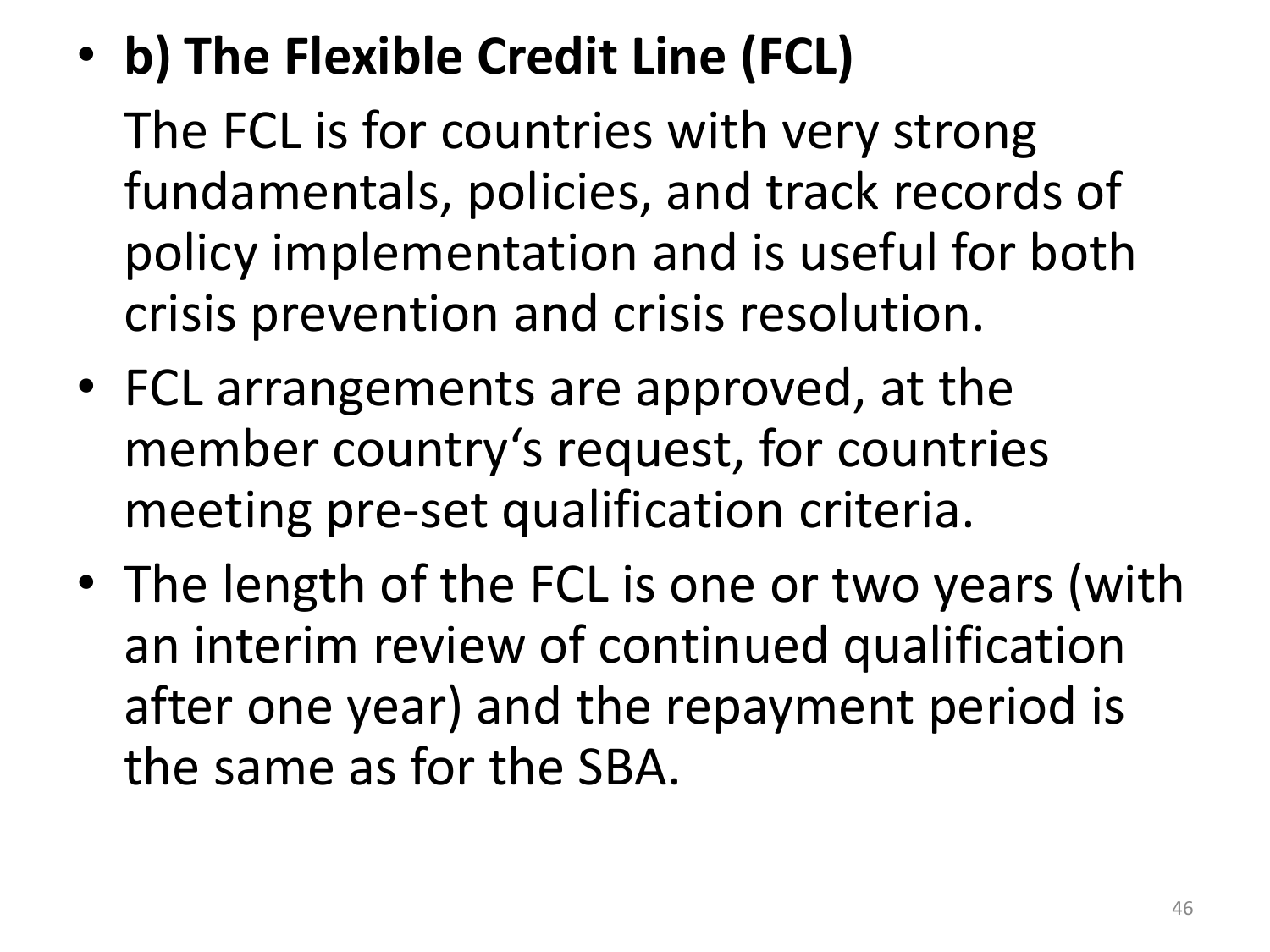- Access is determined on a case-by-case basis, is not subject to the normal access limits, and is available in a single up-front disbursement rather than phased.
- Disbursements under the FCL are not conditional on implementation of specific policy understandings as is the case under the SBA because FCL-eligible countries are trusted to be able to implement appropriate macroeconomic policies.
- There is flexibility to either draw on the credit line at the time it is approved or treat it as precautionary.
- In case a member country draws, the repayment term is the same as that under the SBA.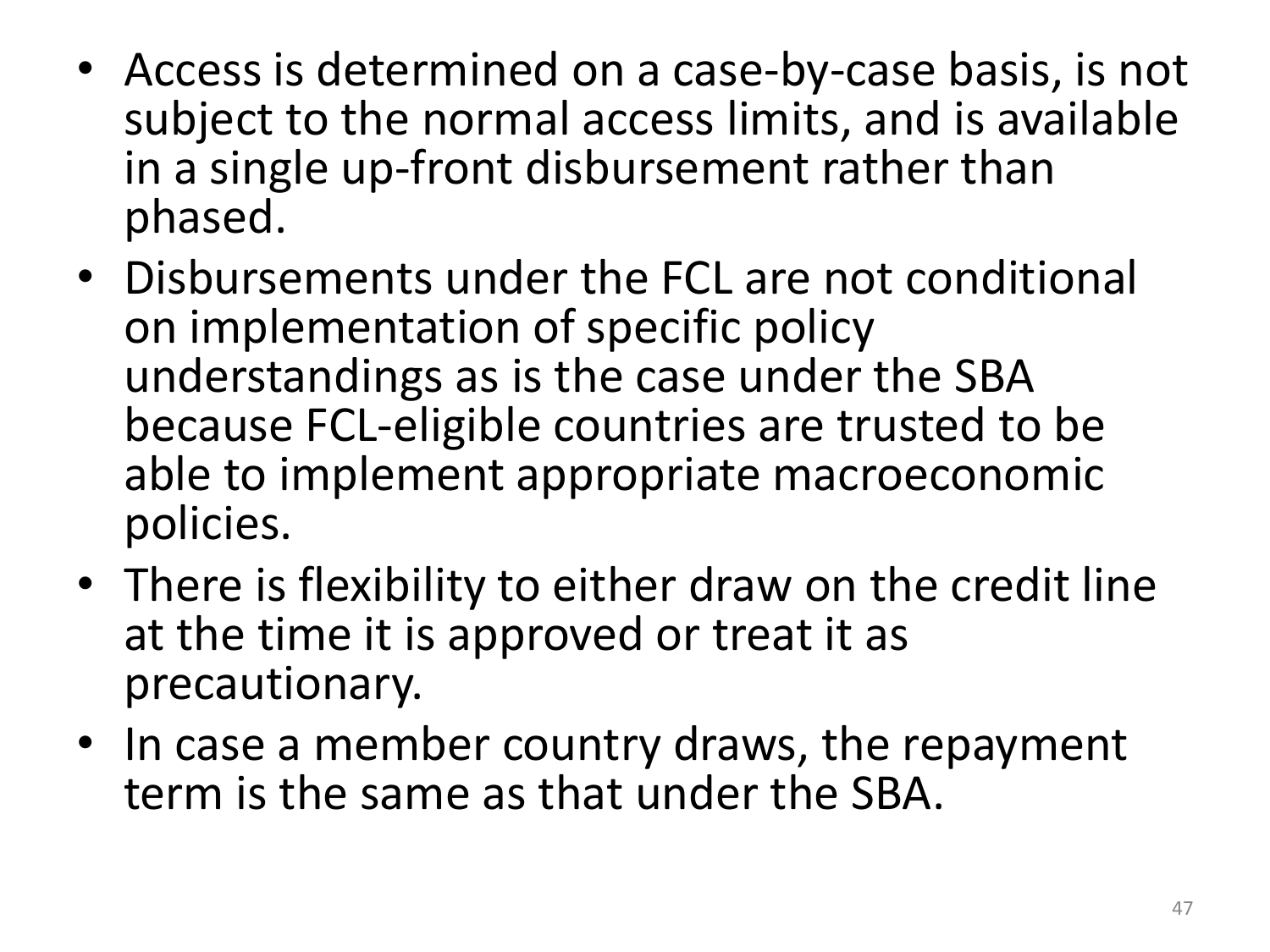• **c) Precautionary and Liquidity Line (PLL).** 

**-** The PLL can be used for both crisis prevention and crisis resolution purposes by countries with sound fundamentals and policies, and a track record of implementing such policies. PLL-eligible countries may face moderate vulnerabilities and may not meet the FCL qualification standards, but they do not require the same large-scale policy adjustments normally associated with SBAs. Duration of PLL arrangements can be either six months or 1-2 years. Access under the six-month PLL is limited to 250 percent of quota in normal times, but this limit can be raised to 500 percent of quota in exceptional circumstances where the balance of payments need is due to exogenous shocks, including heightened regional or global stress. 1-2 year PLL arrangements are subject to an annual access limit of 500 percent of quota and a cumulative limit of 1000 percent of quota. The repayment term of the PLL is the same as for the SBA.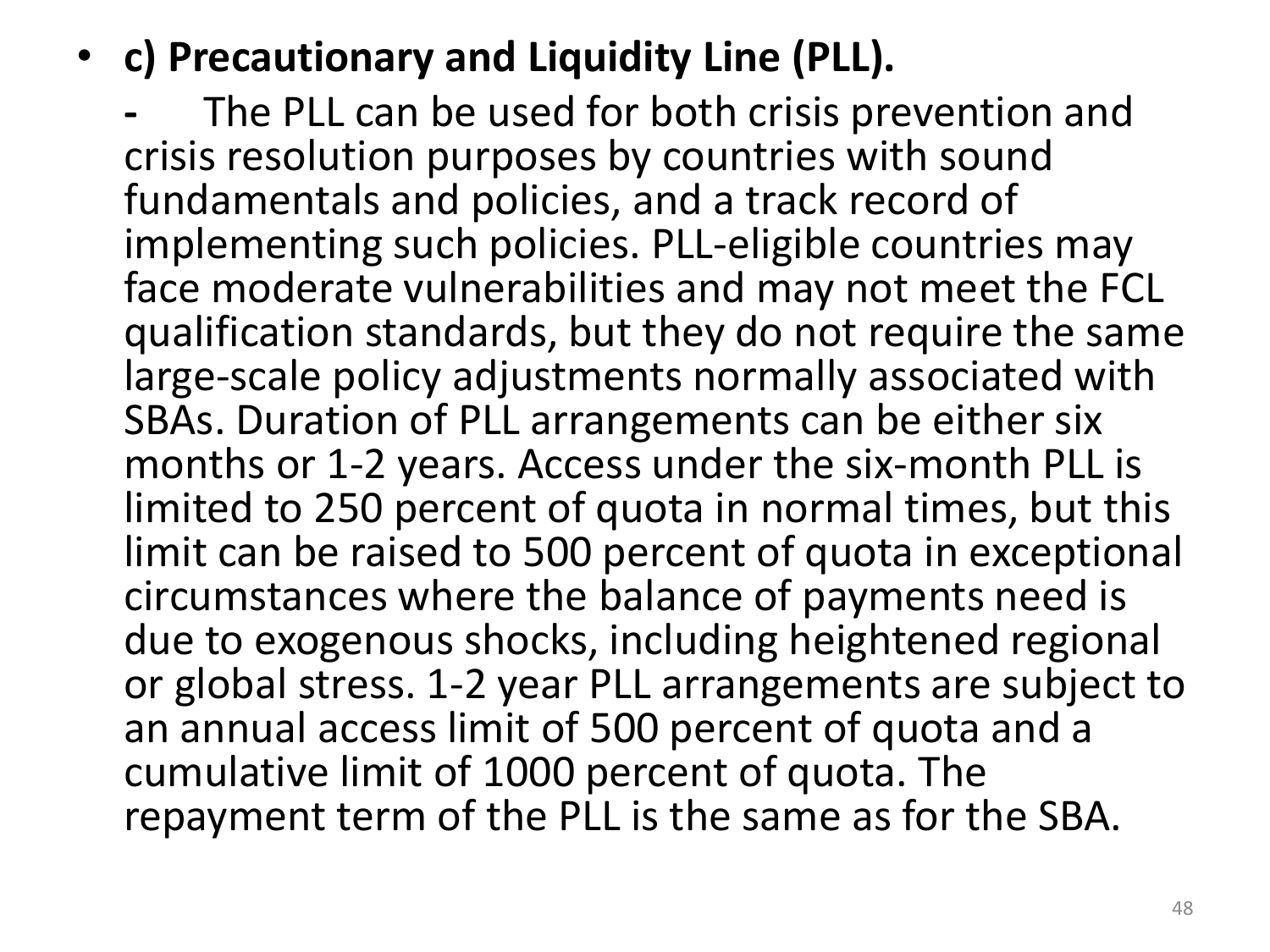- **d) Extended Fund Facility (EFF).**
- This facility was established in 1974 to help countries address medium- and longer-term balance of payments problems reflecting extensive distortions that require fundamental economic reforms.
- Arrangements under the EFF are thus longer than SBAs normally not exceeding three years at approval, with a maximum extension of up to one year where appropriate.
- However, a maximum duration of up to four years at approval is also allowed, predicated on the existence of a balance of payments need beyond the three-year period, the prolonged nature of the adjustment required to restore macroeconomic stability, and the presence of adequate assurances about the member's ability and willingness to implement deep and sustained structural reforms.
- Repayment is due within 4½–10 years from the date of disbursement.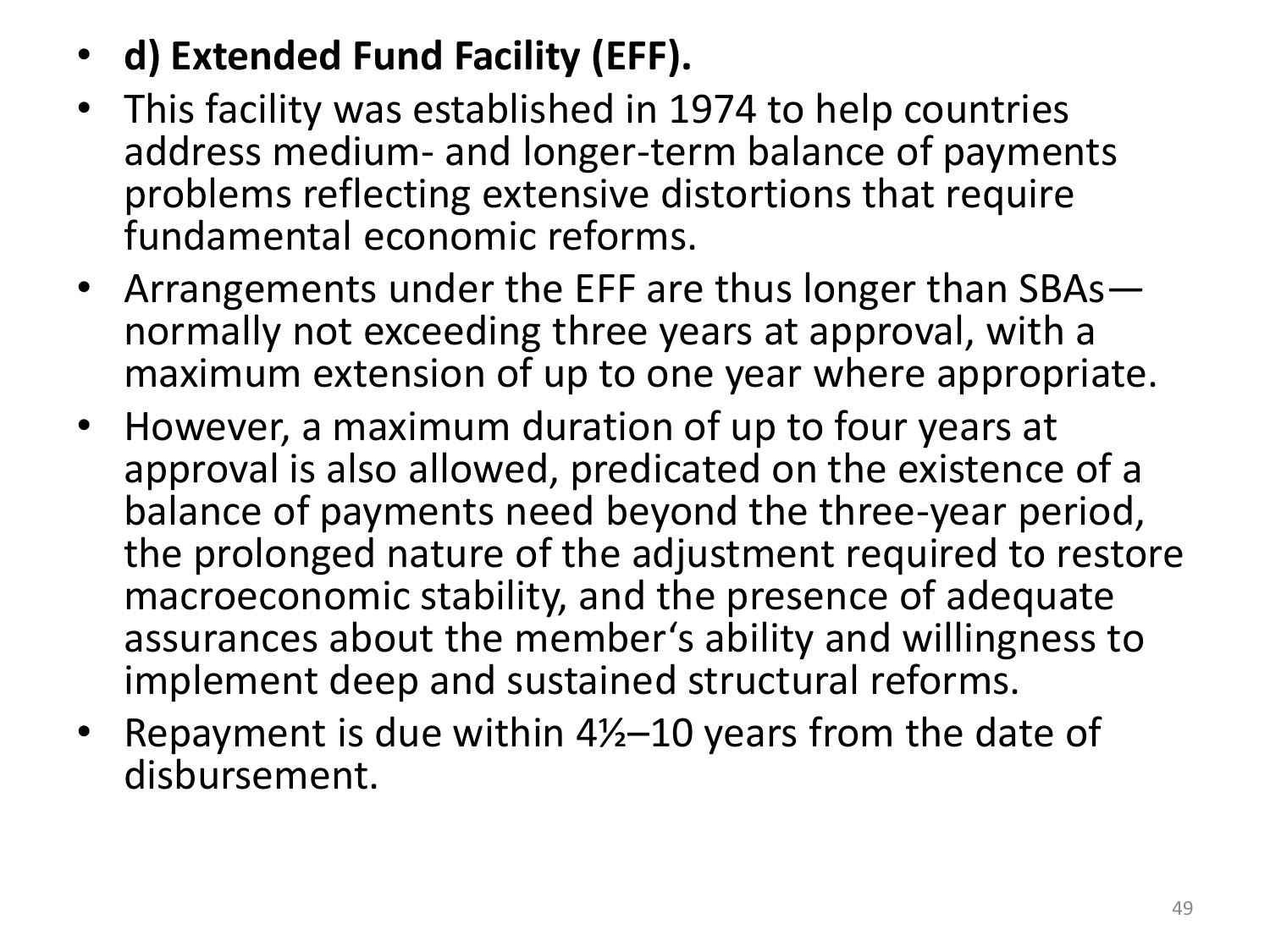# **III: Emergency Assistance Loan a) Rapid Financing Instrument (RFI).**

**-** The RFI was introduced to replace and broaden the scope of the earlier emergency assistance policies. The RFI provides rapid financial assistance with limited conditionality to all members facing an urgent balance of payments need. Access under the RFI is subject to an annual limit of 50 percent of quota and a cumulative limit of 100 percent of quota. Emergency loans are subject to the same terms as the FCL, PLL and SBA, with repayment within 3¼–5 years.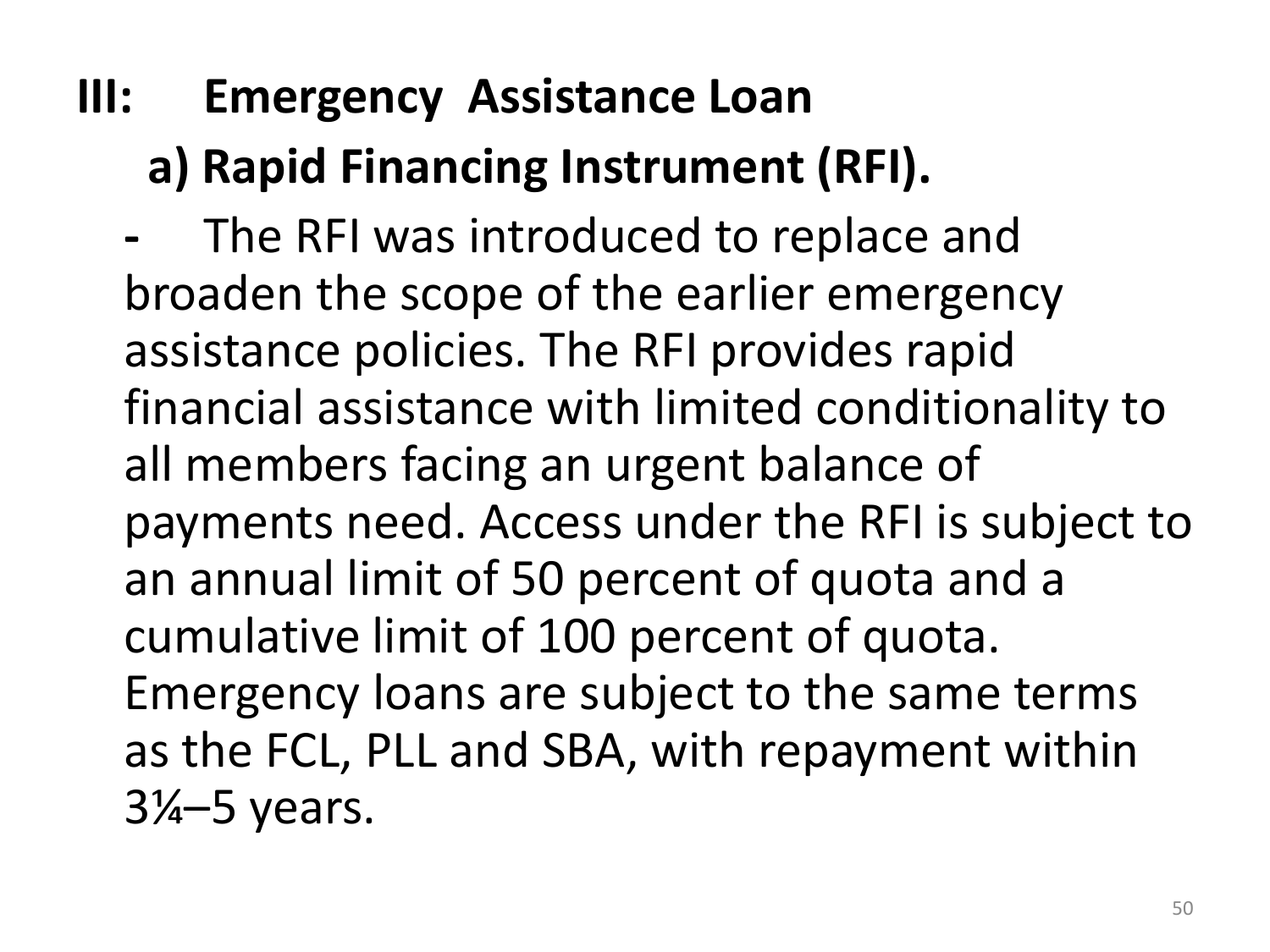### • **NOTE:**

• All non-concessional facilities are subject to the IMF's market-related interest rate, known as the ―rate of charge, and large loans (above certain limits) carry a surcharge. The rate of charge is based on the SDR interest rate, which is revised weekly to take account of changes in short-term interest rates in major international money markets. The maximum amount that a country can borrow from the IMF, known as its access limit, varies depending on the type of loan, but is typically a multiple of the country's IMF quota. This limit may be exceeded in exceptional circumstances. The Stand-By Arrangement, the Flexible Credit Line and the Extended Fund Facility have no pre-set cap on access.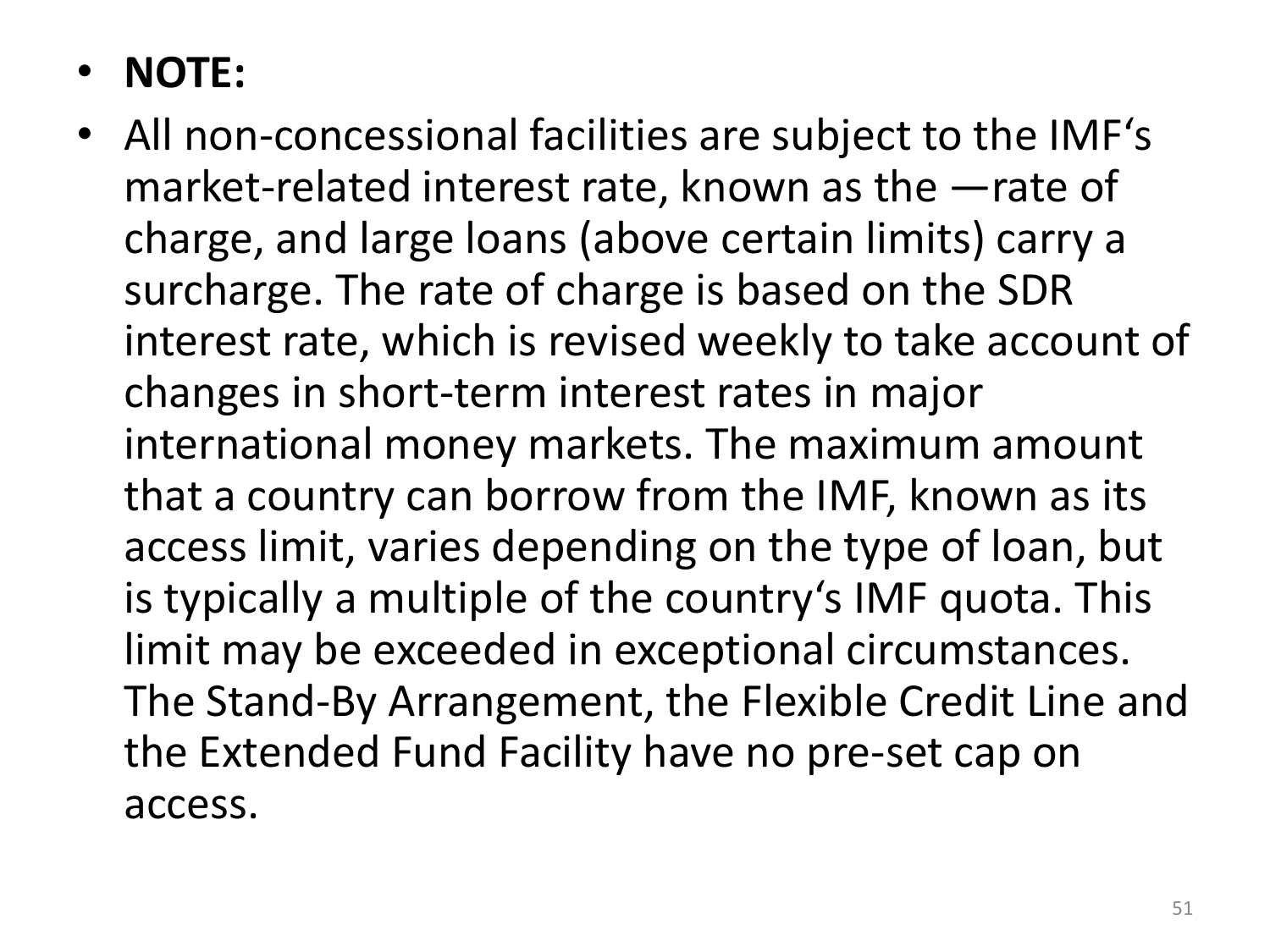# • *Benefits of IMF Membership*

- i) Member countries of the IMF have access to information on the economic policies of all member countries.
- ii) The opportunity to influence other members' economic policies.
- iii) Technical assistance in banking, fiscal affairs, and exchange matters.
- iv) Financial support in times of payment difficulties, and;
- v) Increased opportunities for trade and investment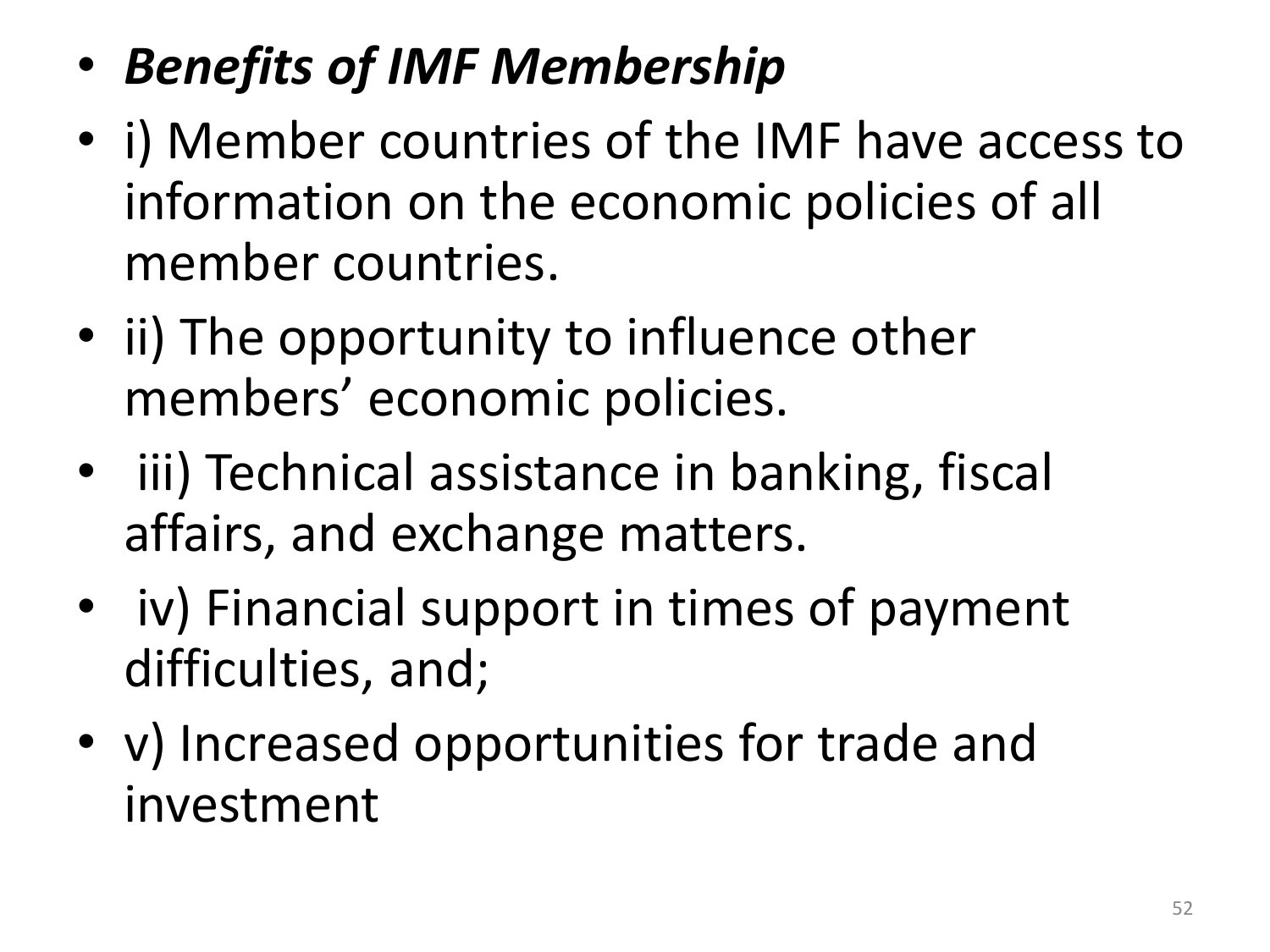### • **Voting and Quota Powers**

- Voting power in the IMF is based on a quota system.
- Quota subscriptions are a central component of the IMF's financial resources. Each member country of the IMF is assigned a quota, based broadly on its relative position in the world economy. A member country's quota determines its maximum financial commitment to the IMF, its voting power, and has a bearing on its access to IMF financing.
- When a country joins the IMF, it is assigned an initial quota in the same range as the quotas of existing members of broadly comparable economic size and characteristics. The IMF uses a quota formula to help assess a member's relative position.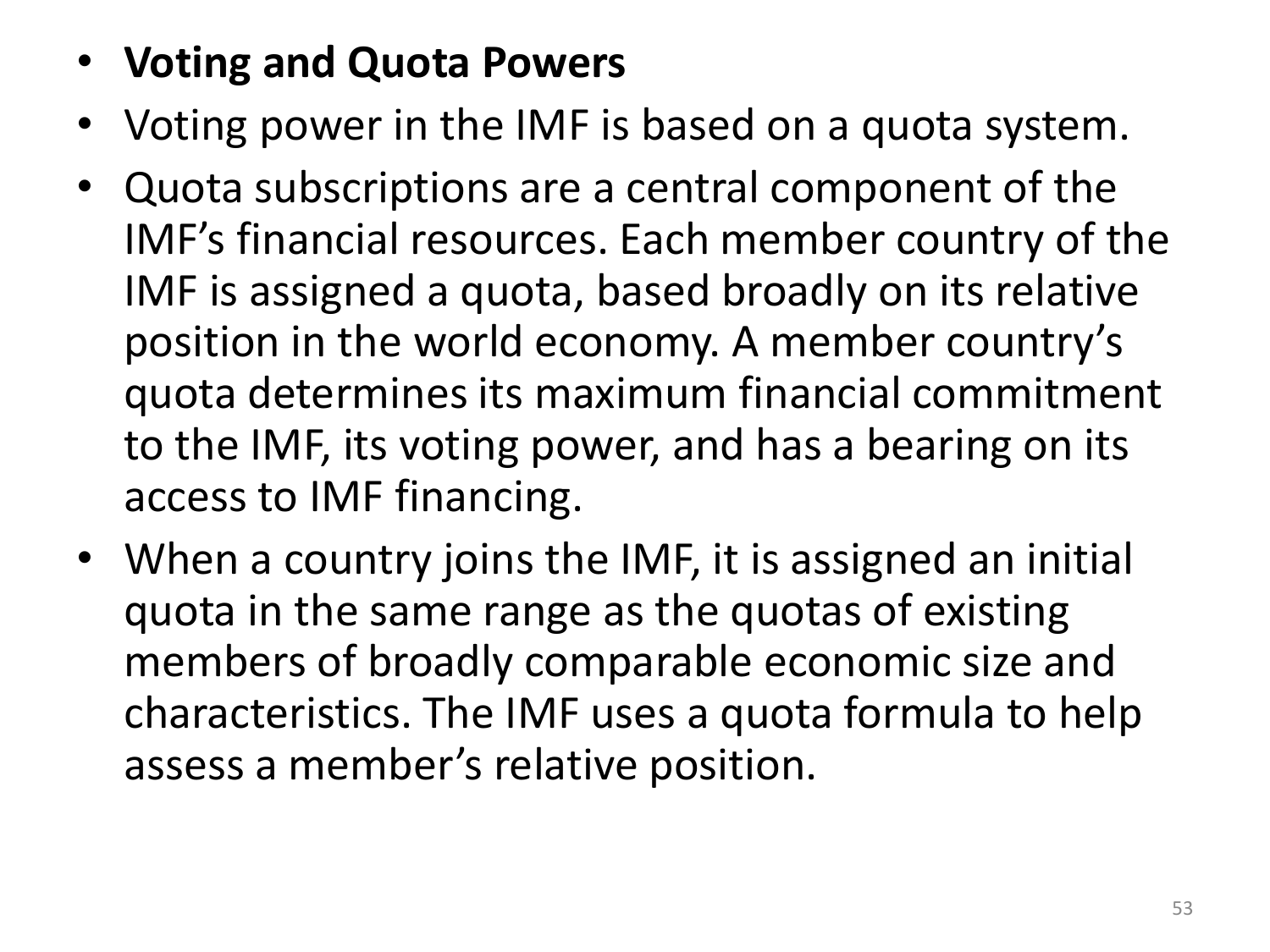- The current quota formula is a weighted average of GDP (weight of 50 percent), openness (30 percent), economic variability (15 percent), and international reserves (5 percent). For this purpose, GDP is measured through a blend of GDP—based on market exchange rates (weight of 60 percent) and on PPP exchange rates (40 percent). The formula also includes a "compression factor" that reduces the dispersion in calculated quota shares across members.
- Quotas are denominated in Special Drawing Rights (SDRs), the IMF's unit of account. The largest member of the IMF is the United States, with a current quota (as of September 12, 2016) of SDR 82.99 billion (about US\$116 billion), and the smallest member is Tuvalu, with a quota of SDR 2.5 million (about US\$3.5 million).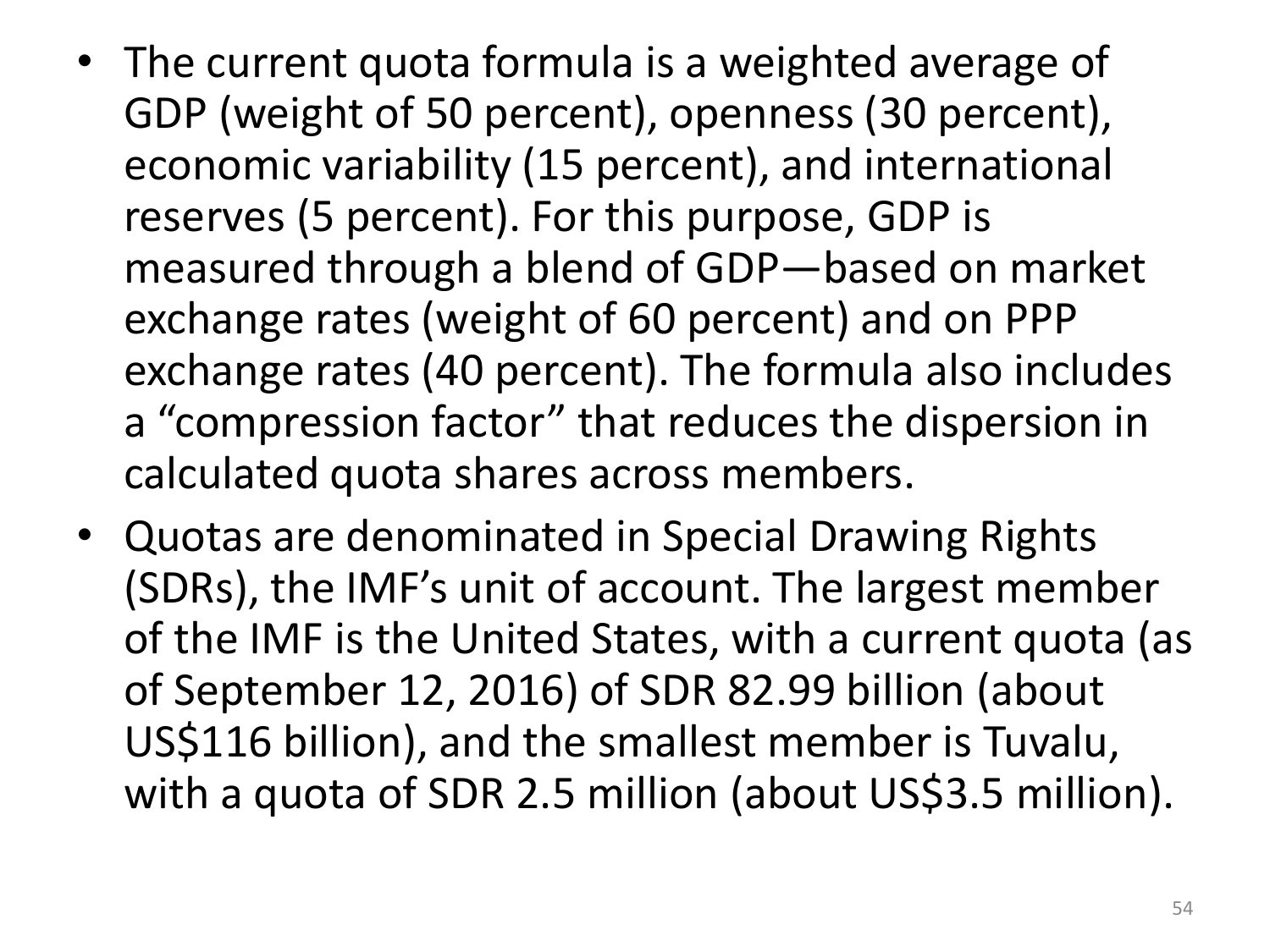- **Key Roles of Quotas in the IMF**
- A member's quota determines that country's financial and organizational relationship with the IMF, including:

i) **Subscriptions** . A member's quota subscription determines the maximum amount of financial resources the member is obliged to provide to the IMF. A member must pay its subscription in full upon joining the Fund: up to 25 percent must be paid in SDRs or widely accepted currencies (such as the U.S. dollar, the euro, the yen, or the pound sterling), while the rest is paid in the member's own currency.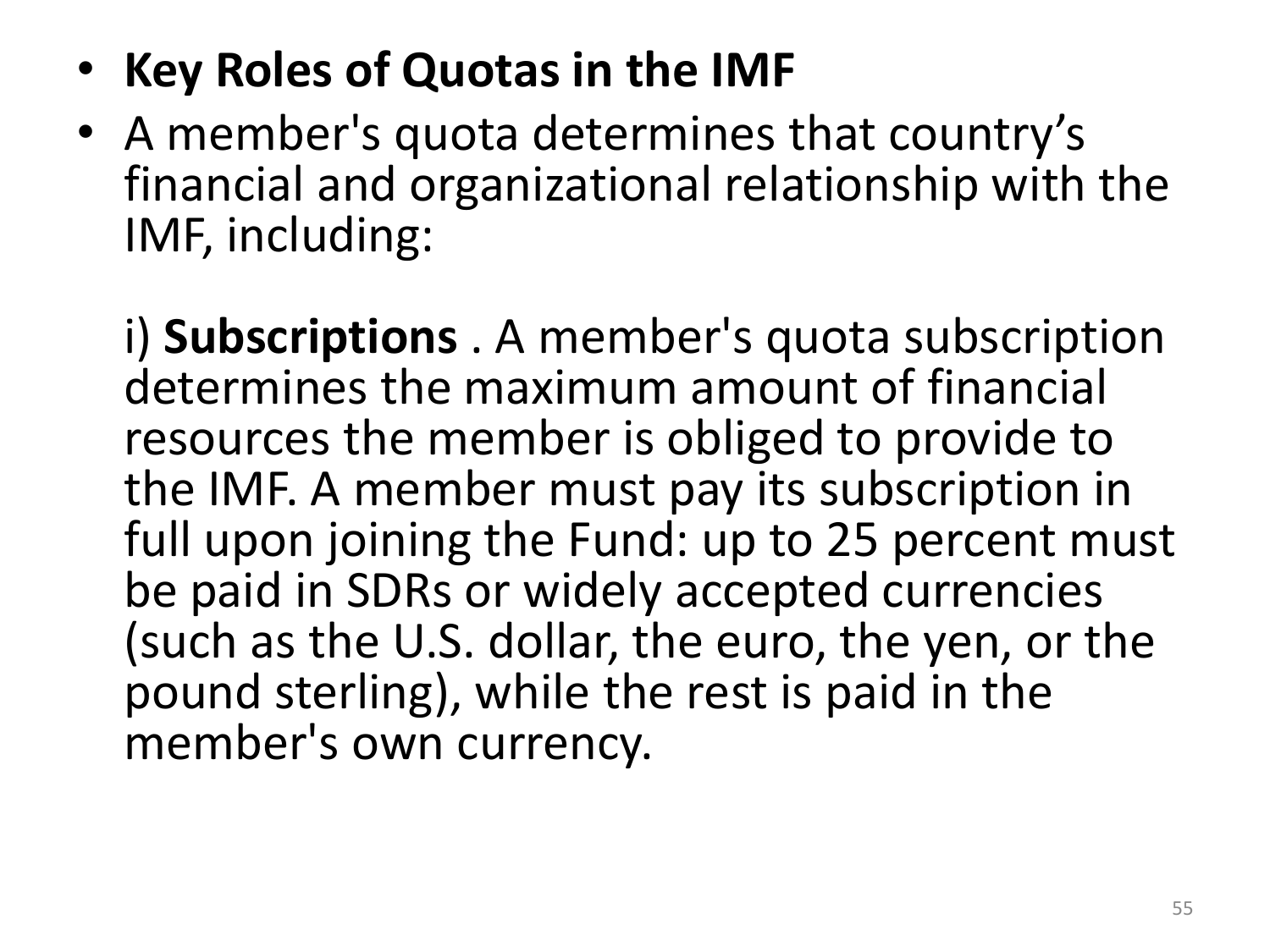- **ii) Voting power** . The quota largely determines a member's voting power in IMF decisions. Each IMF member's votes are comprised of basic votes plus one additional vote for each SDR 100,000 of quota. The 2008 reform fixed the number of basic votes at 5.502 percent of total votes. The current number of basic votes represents close to a tripling of the number prior to the implementation of the 2008 reforms.
	- **iii) Access to financing** . The amount of financing a member can obtain from the IMF (its access limit) is based on its quota. For example, under Stand-By and Extended Arrangements, a member can borrow up to 145 percent of its quota annually and 435 percent cumulatively. However, access may be higher in exceptional circumstances.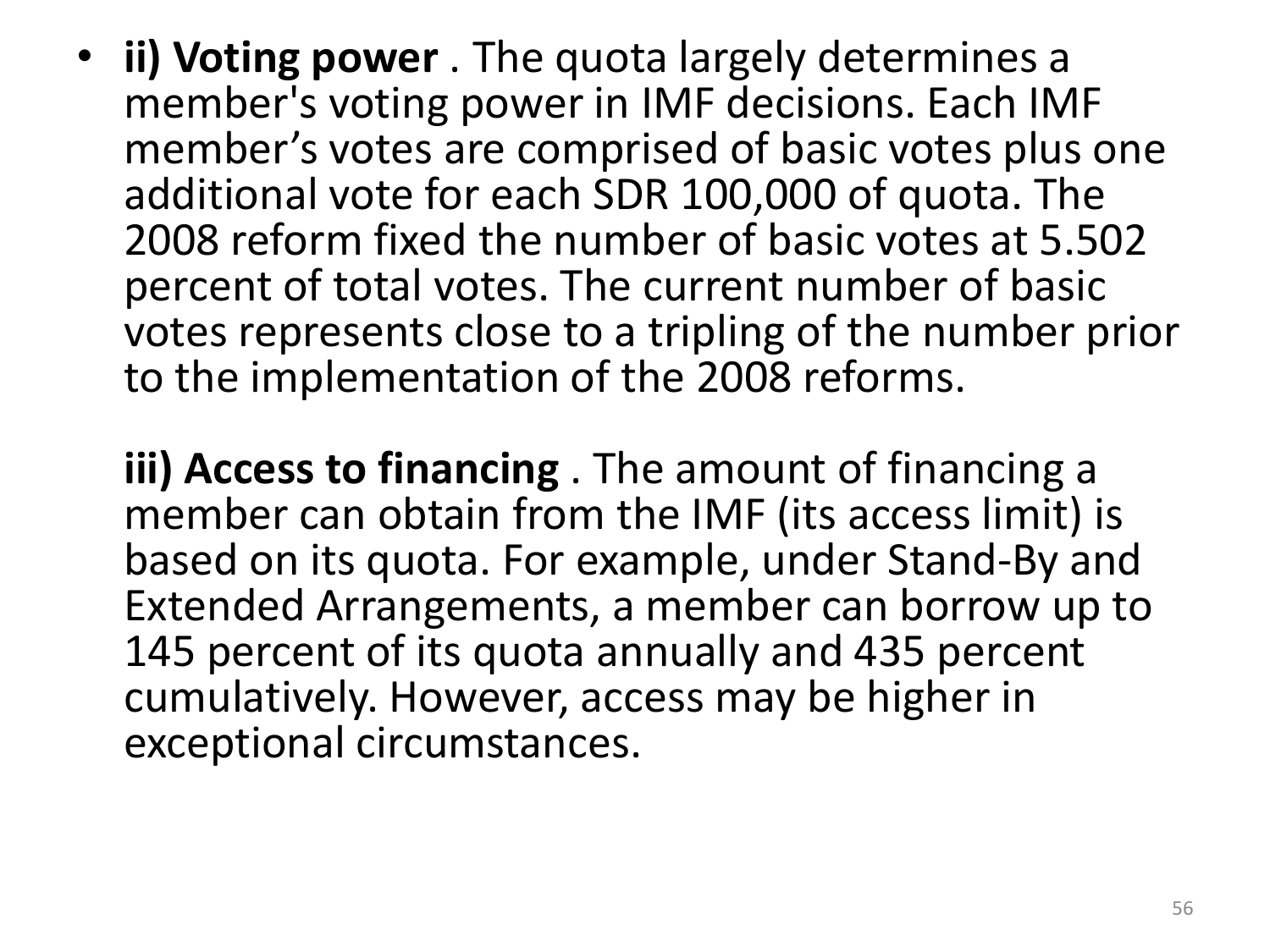#### • **Effects of the quota system**

- The IMF's quota system was created to raise funds for loans.
- Each IMF member country is assigned a quota, or contribution, that reflects the country's relative size in the global economy.
- Each member's quota also determines its relative voting power. Thus, financial contributions from member governments are linked to voting power in the organization.
- This system follows the logic of a shareholder-controlled organization: wealthy countries have more say in the making and revision of rules.
- Since decision making at the IMF reflects each member's relative economic position in the world, wealthier countries that provide more money to the fund have more influence in the IMF than poorer members that contribute less; nonetheless, the IMF focuses on redistribution.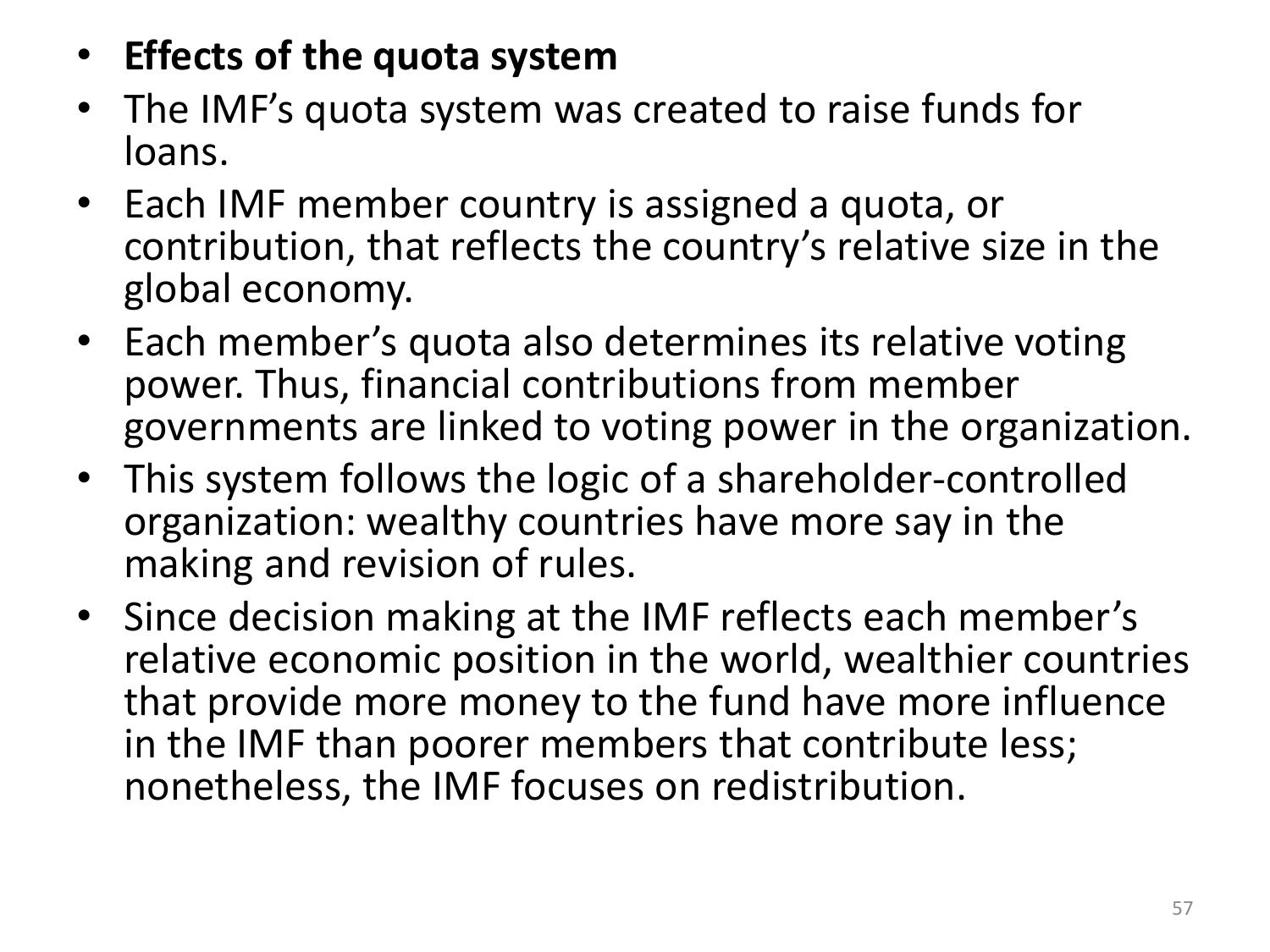- **Special Drawing Rights (SDRs)** The SDR is an international reserve asset, created by the IMF in 1969 to supplement its member countries' official reserves. Its value is based on a basket of four key international currencies, and SDRs can be exchanged for freely usable currencies. With a general SDR allocation that took effect on August 28 and a special allocation on September 9, 2009, the amount of SDRs increased from SDR 21.4 billion to around SDR 204 billion (equivalent to about \$310 billion, converted using the rate of August 20, 2012).
- **The role of the SDR**
- The SDR was created by the IMF in 1969 to support the Bretton Woods fixed exchange rate system. A country participating in this system needed official reserves government or central bank holdings of gold and widely accepted foreign currencies—that could be used to purchase the domestic currency in foreign exchange markets, as required to maintain its exchange rate.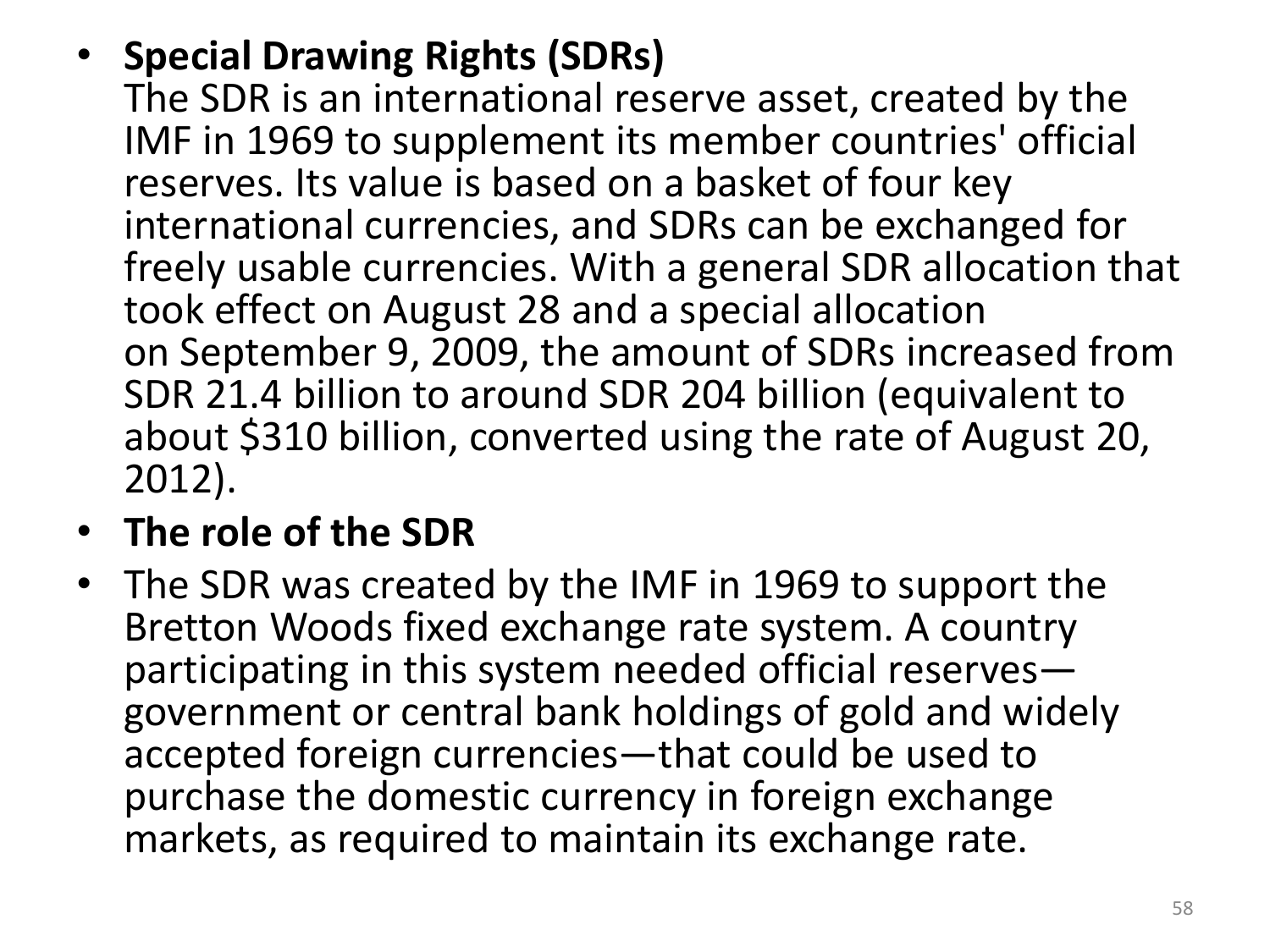- But the international supply of two key reserve assets—gold and the U.S. dollar—proved inadequate for supporting the expansion of world trade and financial development that was taking place. Therefore, the international community decided to create a new international reserve asset under the auspices of the IMF.
- However, only a few years later, the Bretton Woods system collapsed and the major currencies shifted to a floating exchange rate regime. In addition, the growth in international capital markets facilitated borrowing by creditworthy governments. Both of these developments lessened the need for SDRs.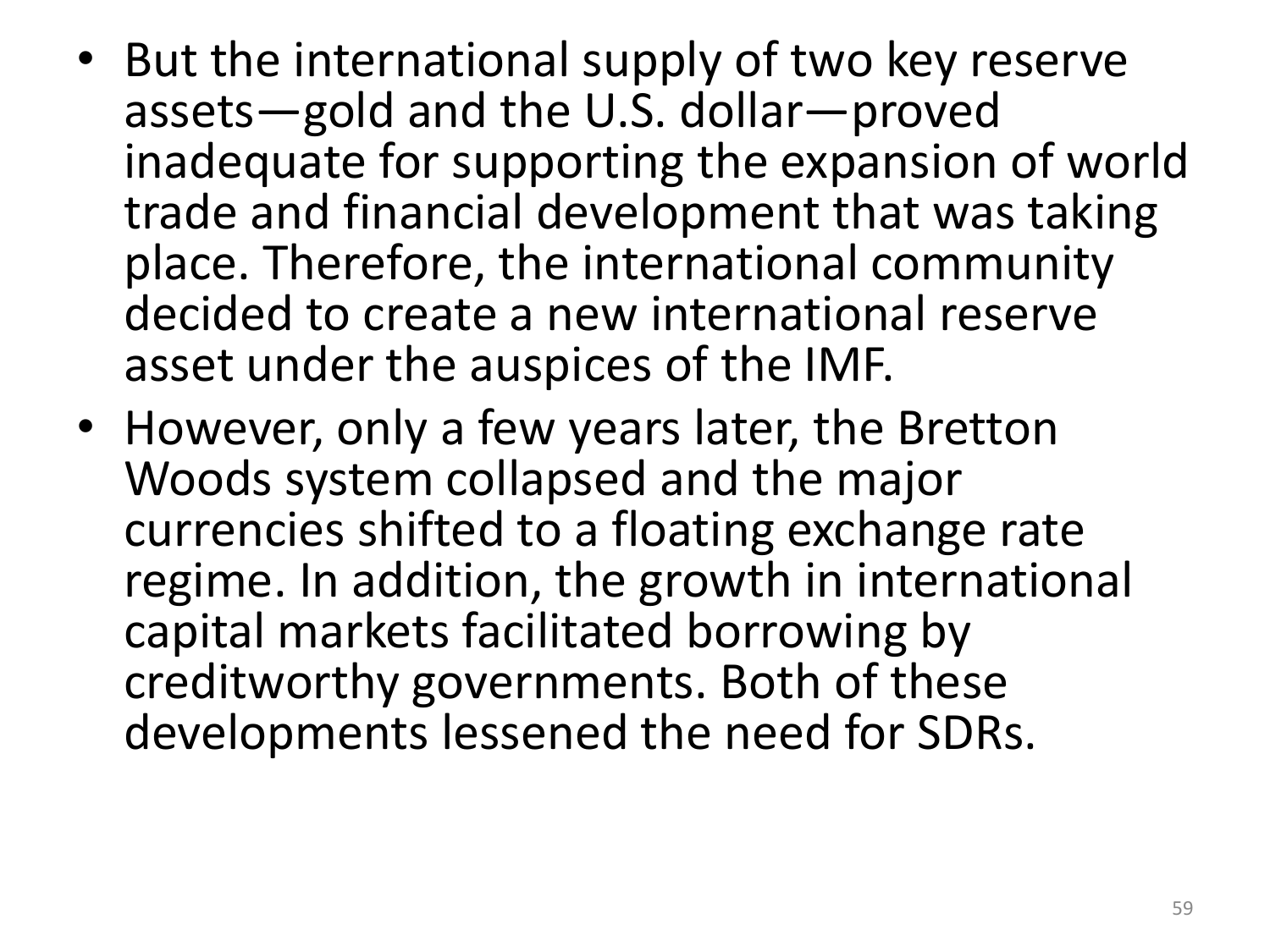- The SDR is neither a currency, nor a claim on the IMF. Rather, it is a potential claim on the freely usable currencies of IMF members.
- Holders of SDRs can obtain these currencies in exchange for their SDRs in two ways:
	- first, through the arrangement of voluntary exchanges between members; and,
	- second, by the IMF designating members with strong external positions to purchase SDRs from members with weak external positions.
- In addition to its role as a supplementary reserve asset, the SDR serves as the unit of account of the IMF and some other international organizations.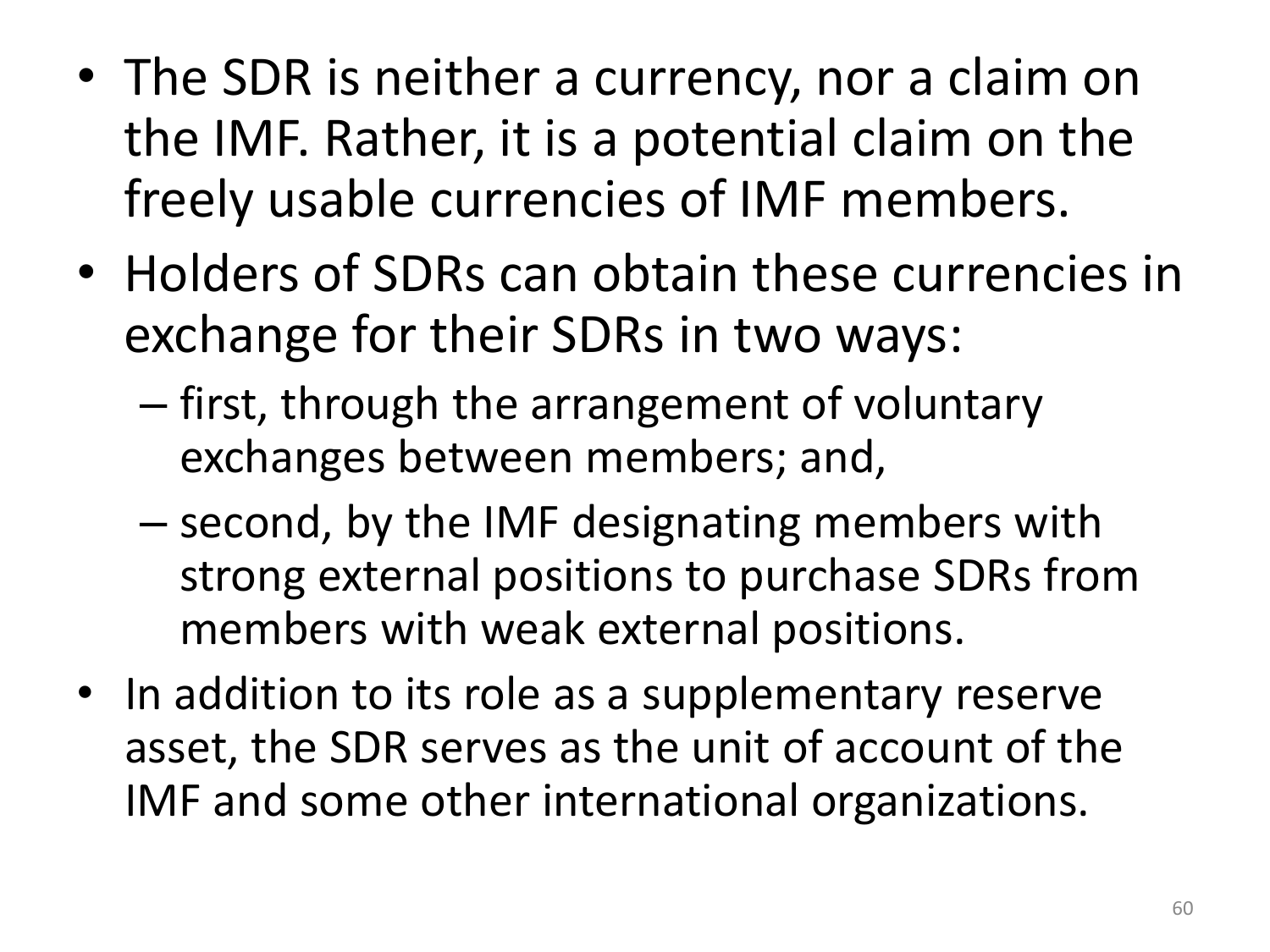## • **Criticisms of IMF**

- IMF has been a subject of criticisms on a wide range of issues.
- We shall be looking at some of these criticisms.
- 1) **Conditions of IMF Loans**
- IMF has been criticized for creating an immoral system of modern day colonialism that SAPs the poor.
- On giving loans to countries, IMF makes the loan conditional on the implementation of certain economic and structural adjustment policies (SAPs) that entail:
	- cutting down on government spending on education and health;
	- Reducing government borrowing which involves higher taxes and lower spending;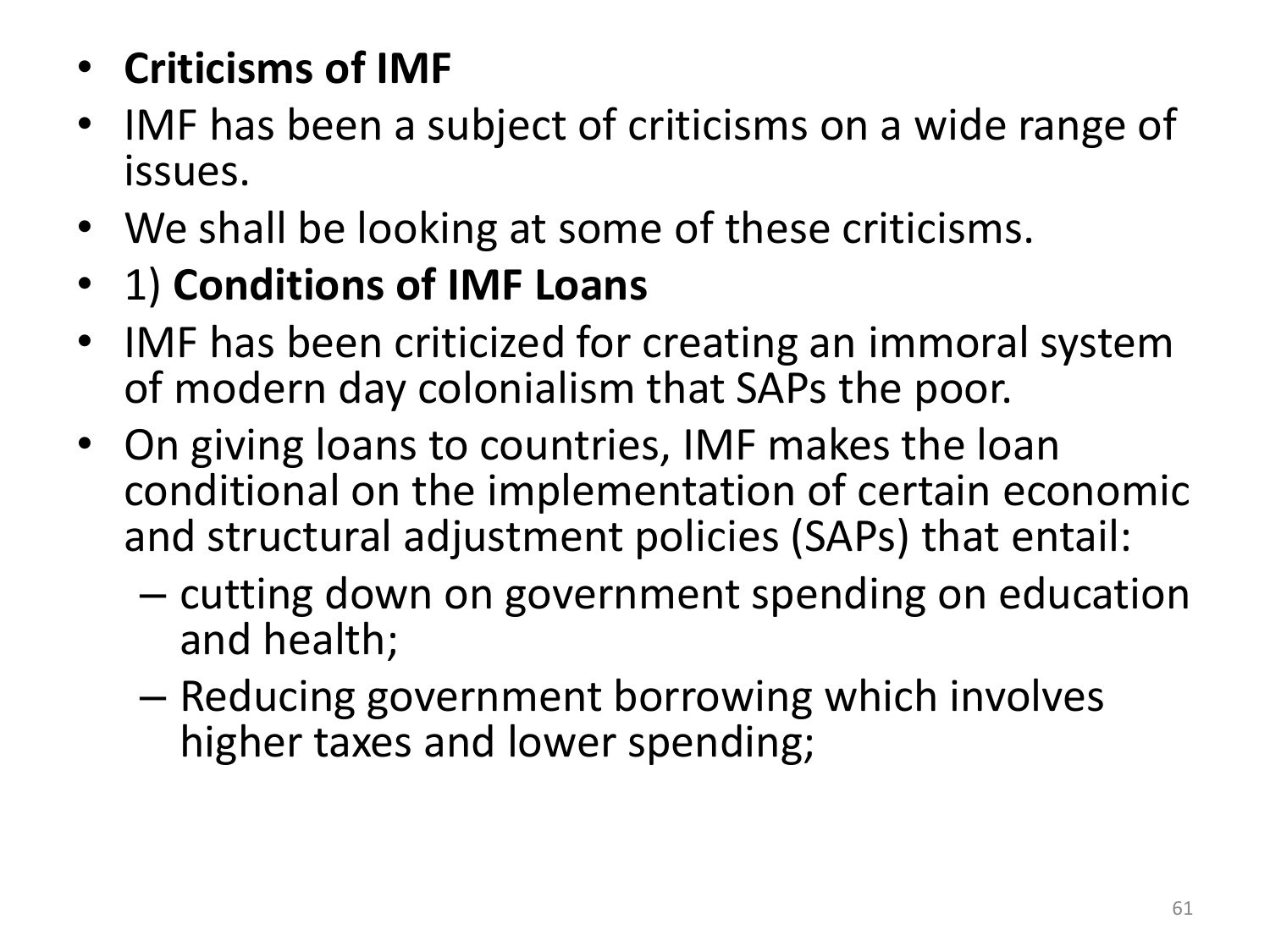- removing basic food and transportation subsidies;
- devaluing national currencies to make exports cheaper;
- Privatizing and commercializing national assets;
- freezing wages;
- Higher interest rates to stabilize the currency; and,
- Allowing failing firms to go bankrupt.
- The problem is that these policies of structural adjustment and macro economic intervention make the situation worse.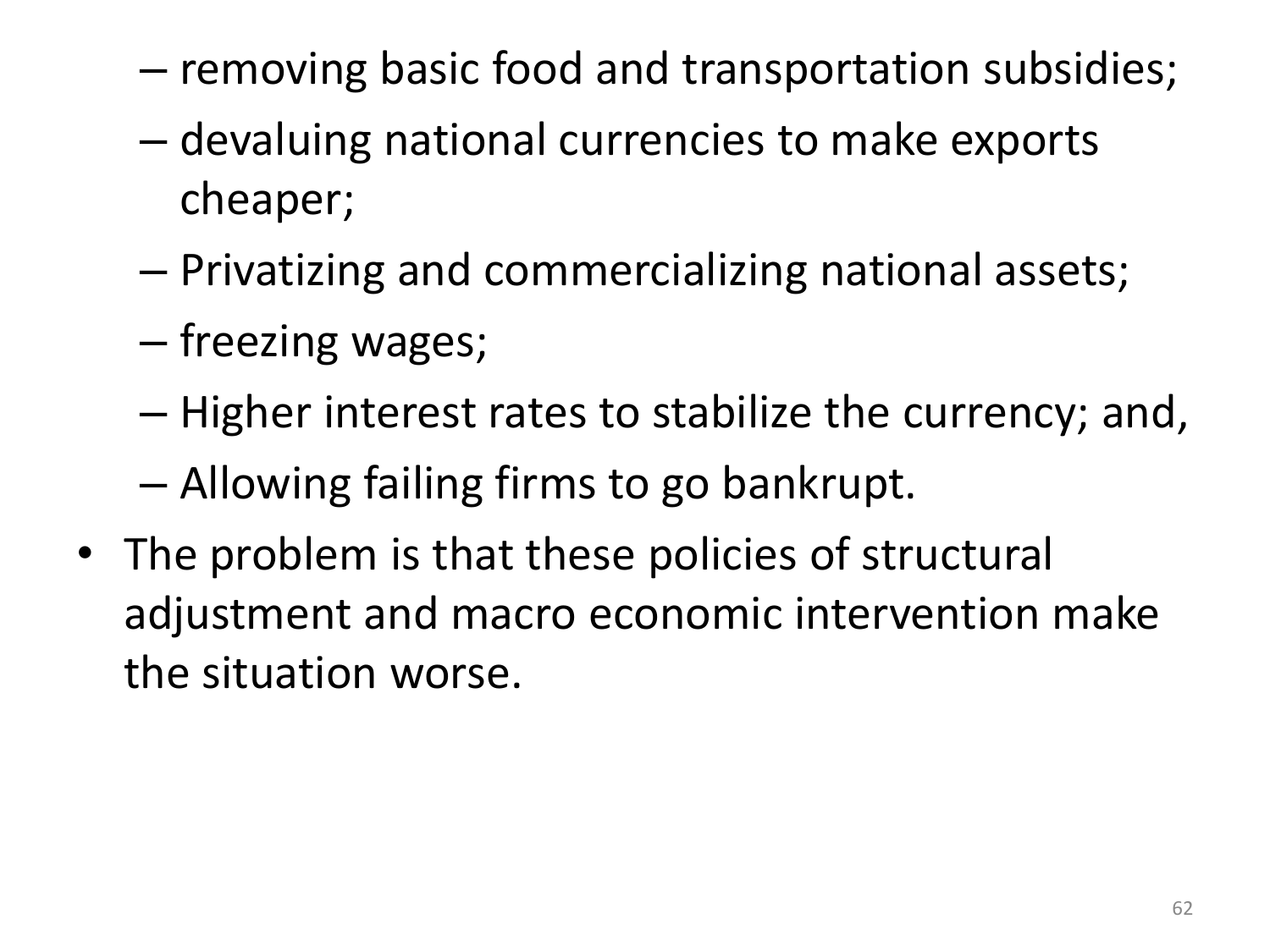- Such belt-tightening measures:
	- increase poverty;
	- reduce countries' ability to develop strong domestic economies; and,
	- allow multinational corporations to exploit workers and the environment
- A recent IMF loan packages for indebted countries often insist on cutting salaries and allowances of public sector workers as well as freezing salaries and decreases in social security payments.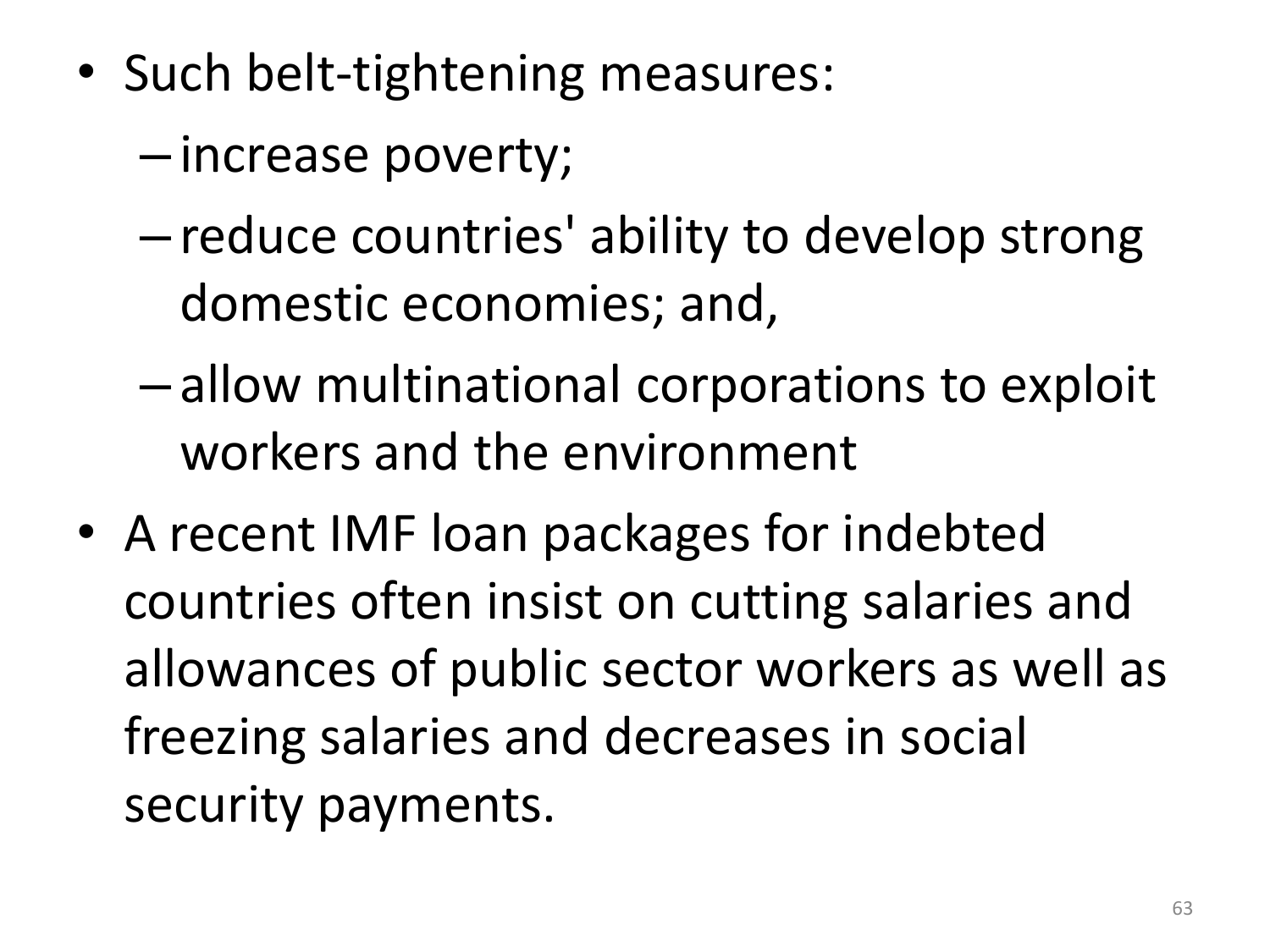- 2) **Imposition of Flawed Development Model**
- IMF has been accused of imposing a fundamentally flawed development model.
- Unlike the path historically followed by the industrialized countries, the IMF forces countries from the Global South to prioritize export production over the development of diversified domestic economies.
- Nearly 80 percent of all malnourished children in the developing world live in countries where farmers have been forced to shift from food production for local consumption to the production of export crops destined for wealthy countries.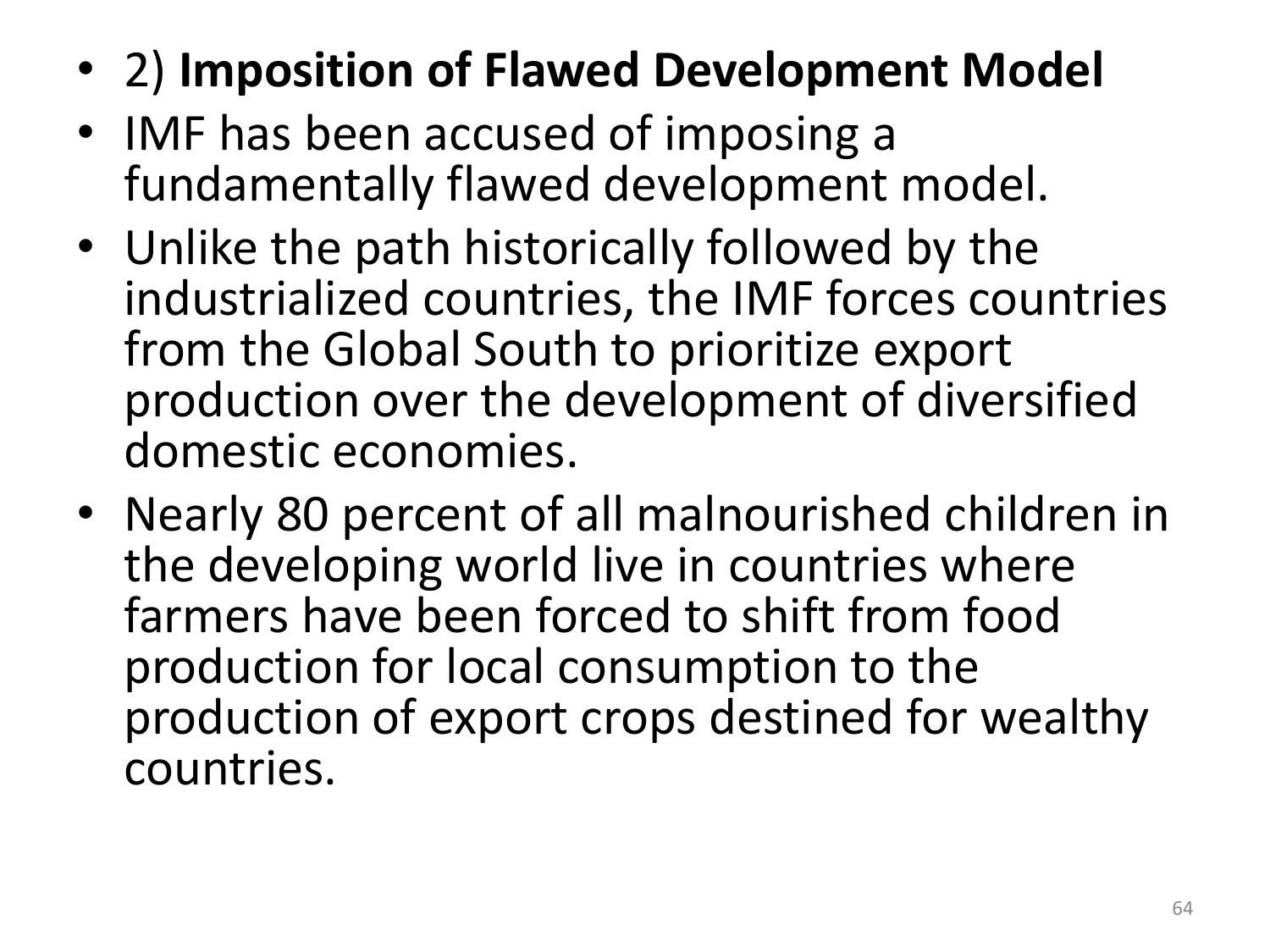- The IMF also requires countries to eliminate assistance to domestic industries while providing benefits for multinational corporations -- such as forcibly lowering labor costs making it difficult for small businesses and farmers to compete.
- Sweatshop\* workers in free trade zones set up by the IMF and World Bank earn starvation wages, live in deplorable conditions, and are unable to provide for their families.
- The cycle of poverty is perpetuated, not eliminated, as governments' debt to the IMF grows.
- *\*Sweatshop is a workplace with overworked, underpaid employees; that is, a small factory or other establishment where employees are made to work very hard in poor conditions for low wages*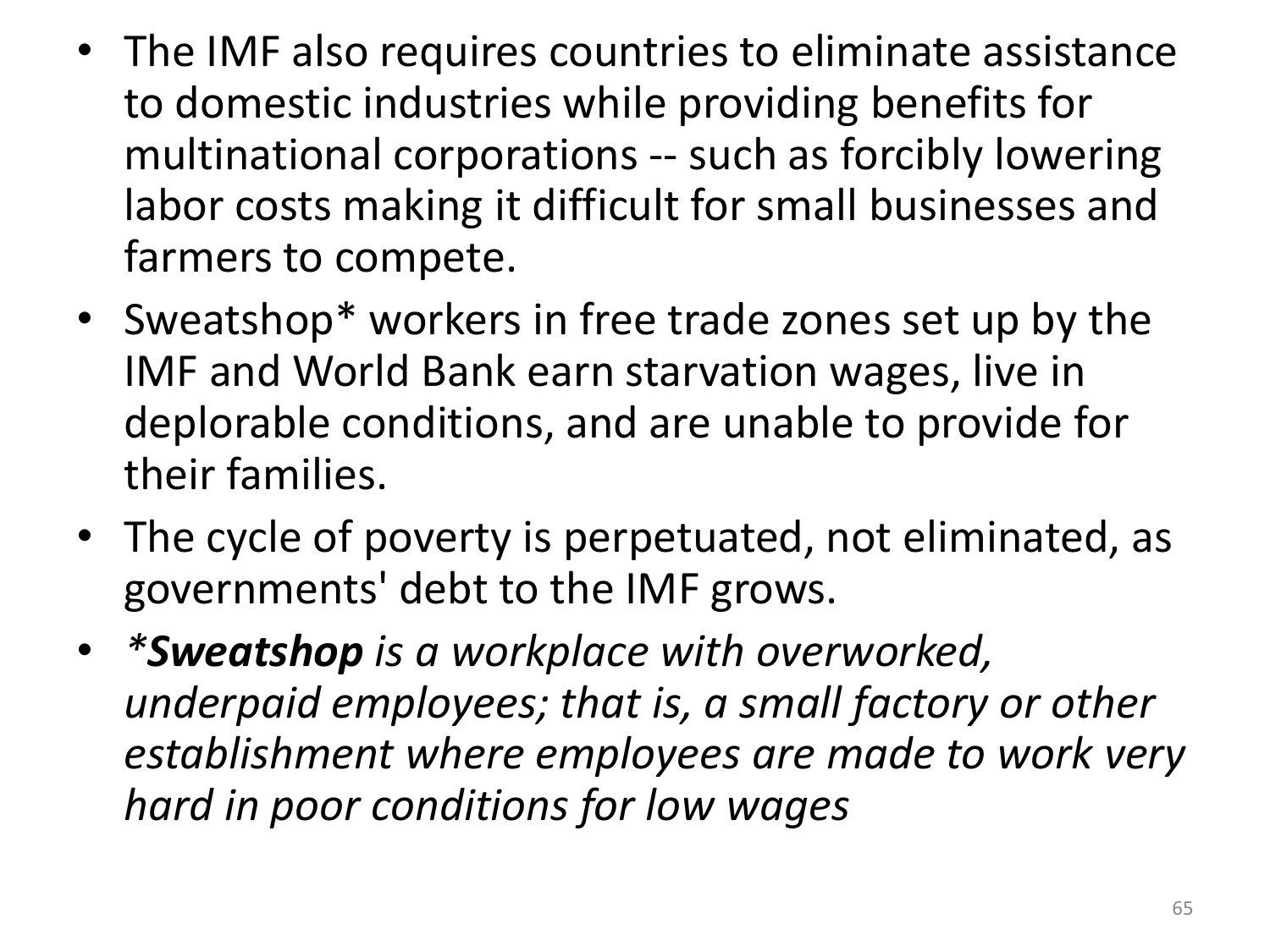- 3) **IMF bailouts deepen, rather then solve, economic crisis**
- During financial crises -- such as with Mexico in 1995 and South Korea, Indonesia, Thailand, Brazil, and Russia in 1997 -- the IMF stepped in as the lender of last resort.
- Yet the IMF bailouts in the Asian financial crisis did not stop the financial panic -- rather, the crisis deepened and spread to more countries.
- The policies imposed as conditions for these loans were bad medicine, causing layoffs in the short run and undermining development in the long run.
- In South Korea, the IMF sparked a recession by raising interest rates, which led to more bankruptcies and unemployment.
- Under the IMF imposed economic reforms after the peso bailout in 1995, the number of Mexicans living in extreme poverty increased more than 50 percent and the national average minimum wage fell 20 percent.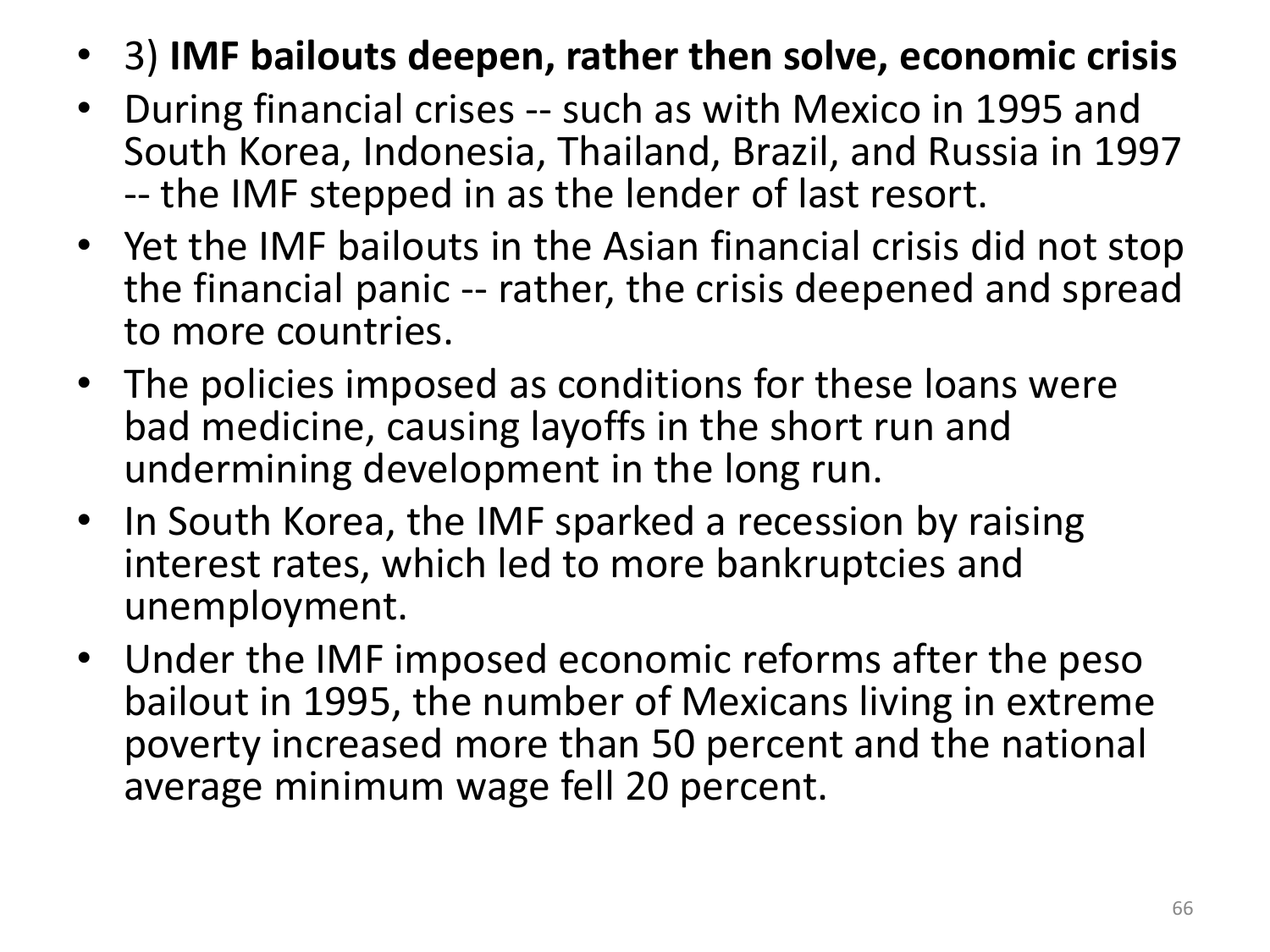- 4) **IMF Policies Hurt the Environment**
- IMF loans and bailout packages are paving the way for natural resource exploitation on a staggering scale.
- The IMF does not consider the environmental impacts of lending policies, and environmental ministries and groups are not included in policy making.
- The focus on export growth to earn hard currency to pay back loans has led to an unsustainable liquidation of natural resources.
- For example, the Ivory Coast's increased reliance on cocoa exports has led to a loss of two-thirds of the country's forests.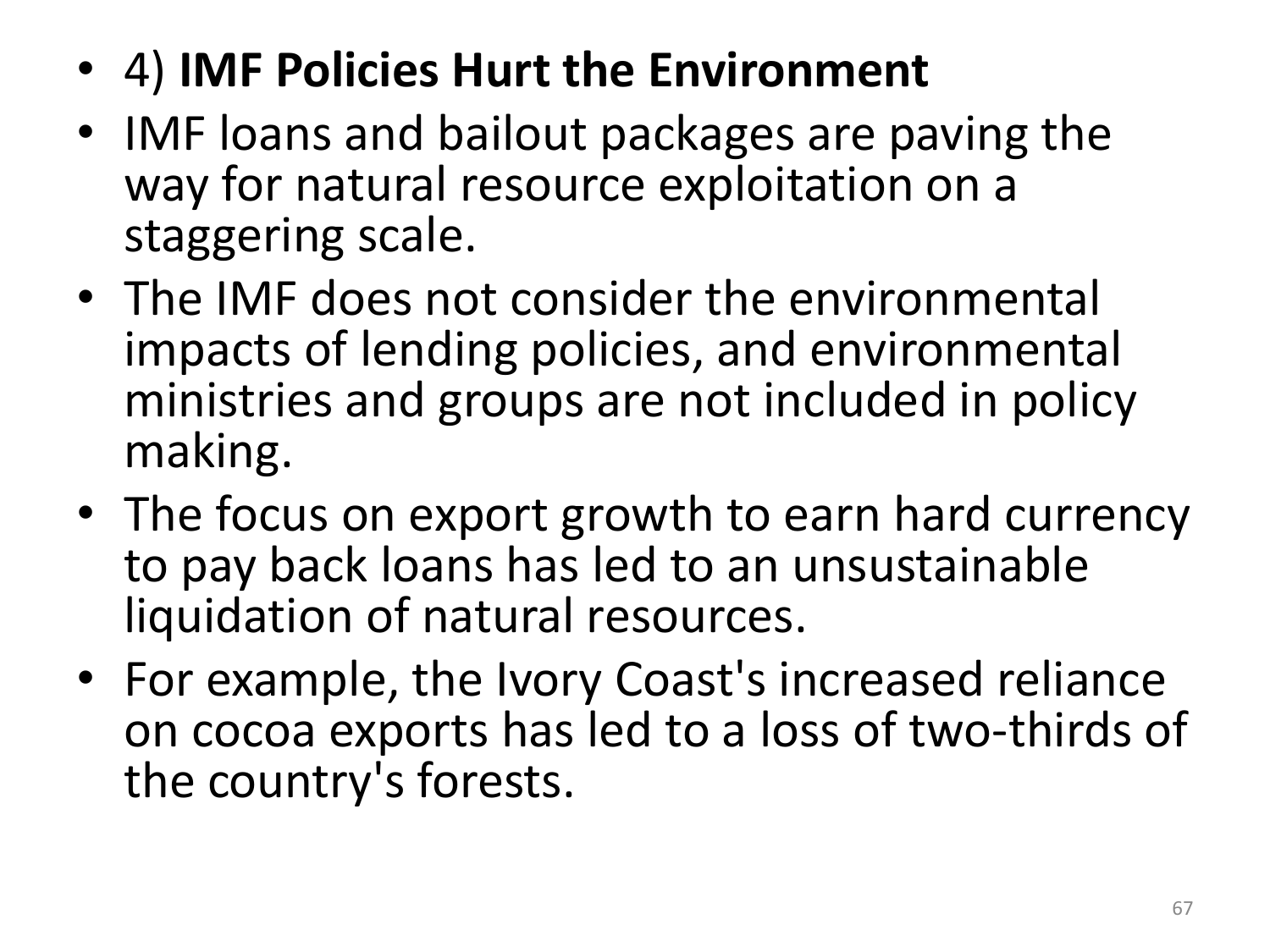- **5) Loss of National Sovereignty**
- IMF conditionalities result in the loss of a state's authority to govern its own economy as national economic policies are predetermined under IMF packages.
- IMF packages have also been associated with negative social outcomes such as reduced investment in public health and education.
- **6)**
- With the World Bank, there are concerns about the types of development projects funded. Many infrastructure projects financed by the World Bank Group have social and environmental implications for the populations in the affected areas and criticism has centred on the ethical issues of funding such projects. For example, World Bankfunded construction of hydroelectric dams in various countries has resulted in the displacement of indigenous peoples of the area.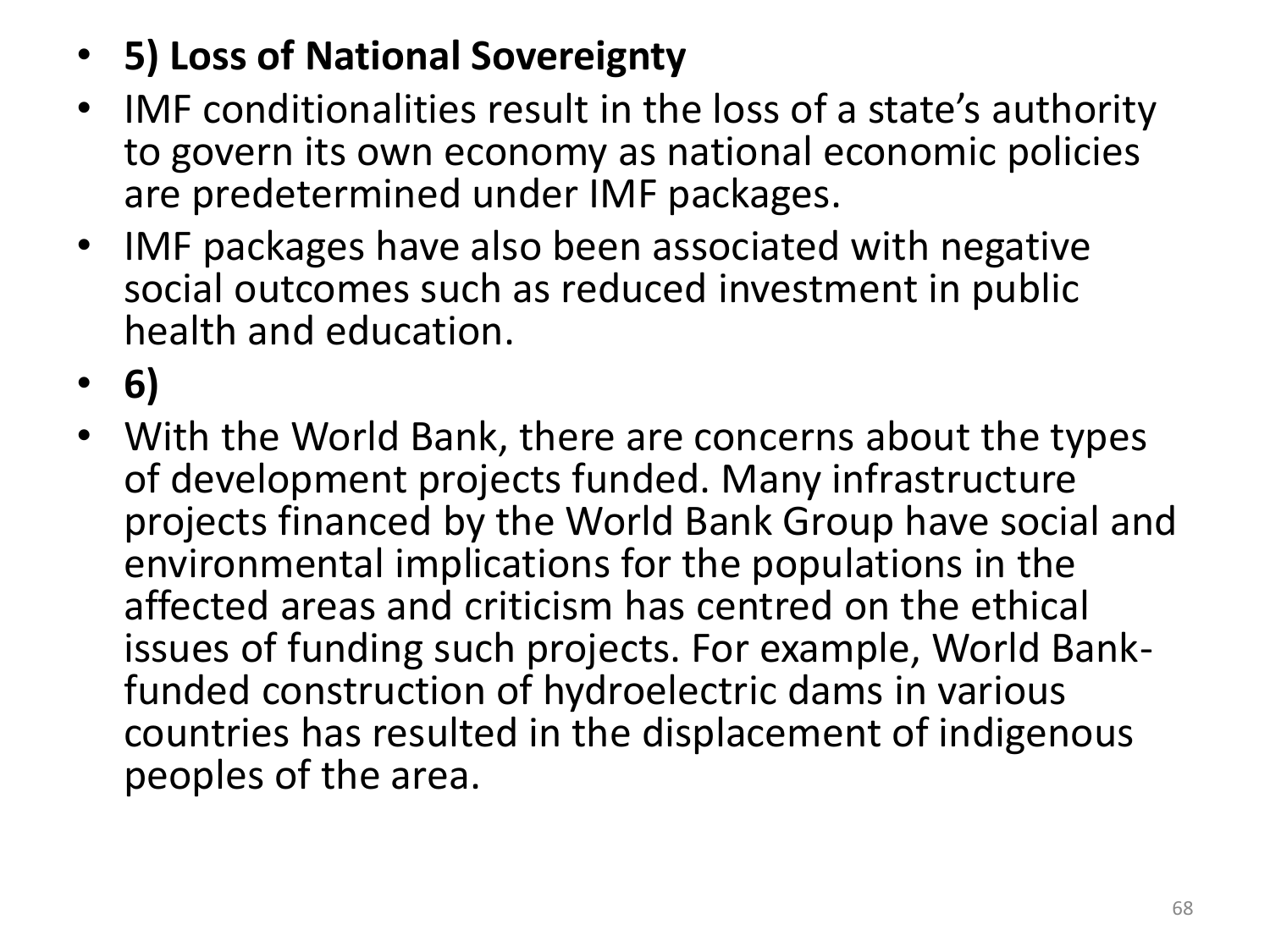- **7) IMF policies promote corporate welfare**
- To increase exports, countries are encouraged to give tax breaks and subsidies to export industries.
- Public assets such as forestland and government utilities (phone, water and electricity companies) are sold off to foreign investors at rock bottom prices.
- In Guyana, an Asian owned timber company called Barama received a logging concession that was 1.5 times the total amount of land all the indigenous communities were granted. Barama also received a five-year tax holiday.
- The IMF forced Haiti to open its market to imported, highly subsidized US rice at the same time it prohibited Haiti from subsidizing its own farmers. A US corporation called Early Rice now sells nearly 50 percent of the rice consumed in Haiti.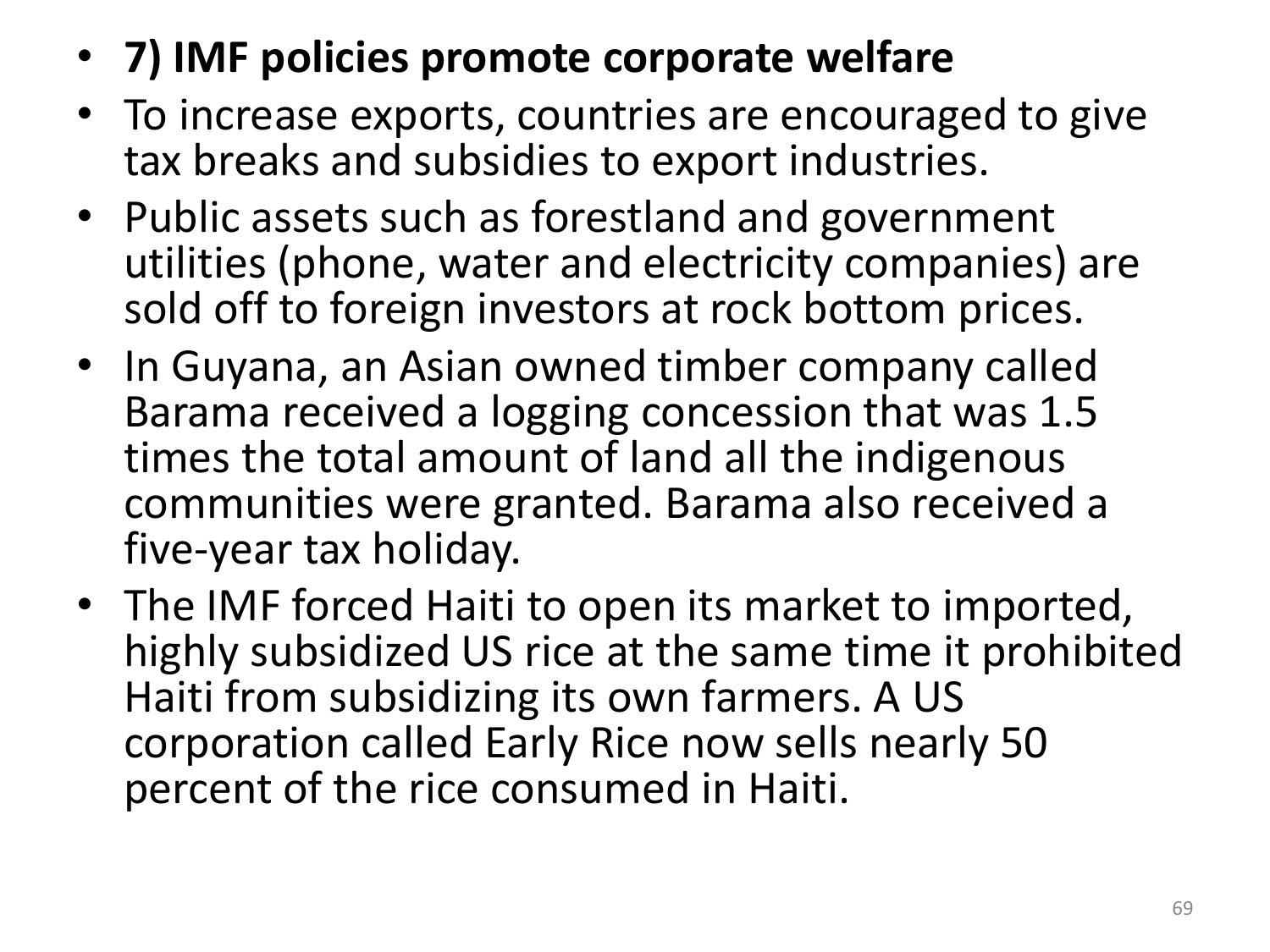- **8) IMF lending encourages "moral hazard"**
- "Moral hazard" is a term that denotes the idea that insurance makes people incautious**.** In other words, it is the tendency of people who are insured against a specific hazard to cease to exercise caution to avoid the hazard**.**
- With regards to IMF lending, critics argue that the knowledge that IMF financing will be made available in the event of a financial crisis makes the crisis more likely to occur.
- Put differently, the possibility of getting bailed out encourages countries to borrow more.
- The idea is that creditors know that IMF financing helps crisis-prone countries stave off default and are therefore willing to lend to such countries at lower interest rate spreads than would prevail if the IMF did not exist.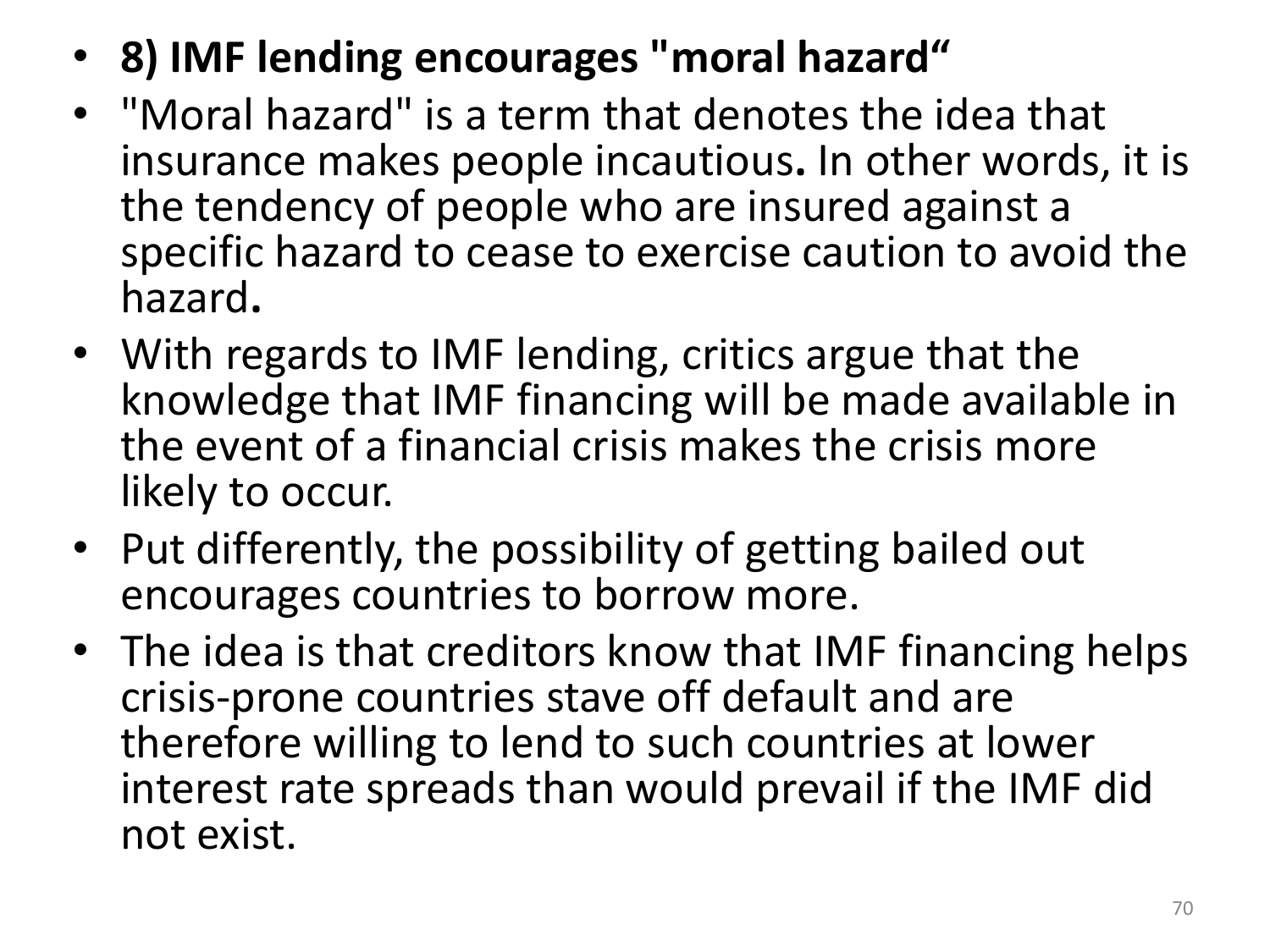- IMF's presence thus weakens pressure on governments to pursue policies—such as sustainable fiscal policies and sound financial supervision and regulation—that could help prevent crises.
- Associated with this view is the suggestion that moral hazard may have increased in recent years. It has been argued, in particular, that the IMF's response to Mexico's crisis in early 1995 signaled a new era of massive "bailouts" that inspired higher levels of risk taking and set the stage for crises in East Asia, Russia, and Brazil just a few years later.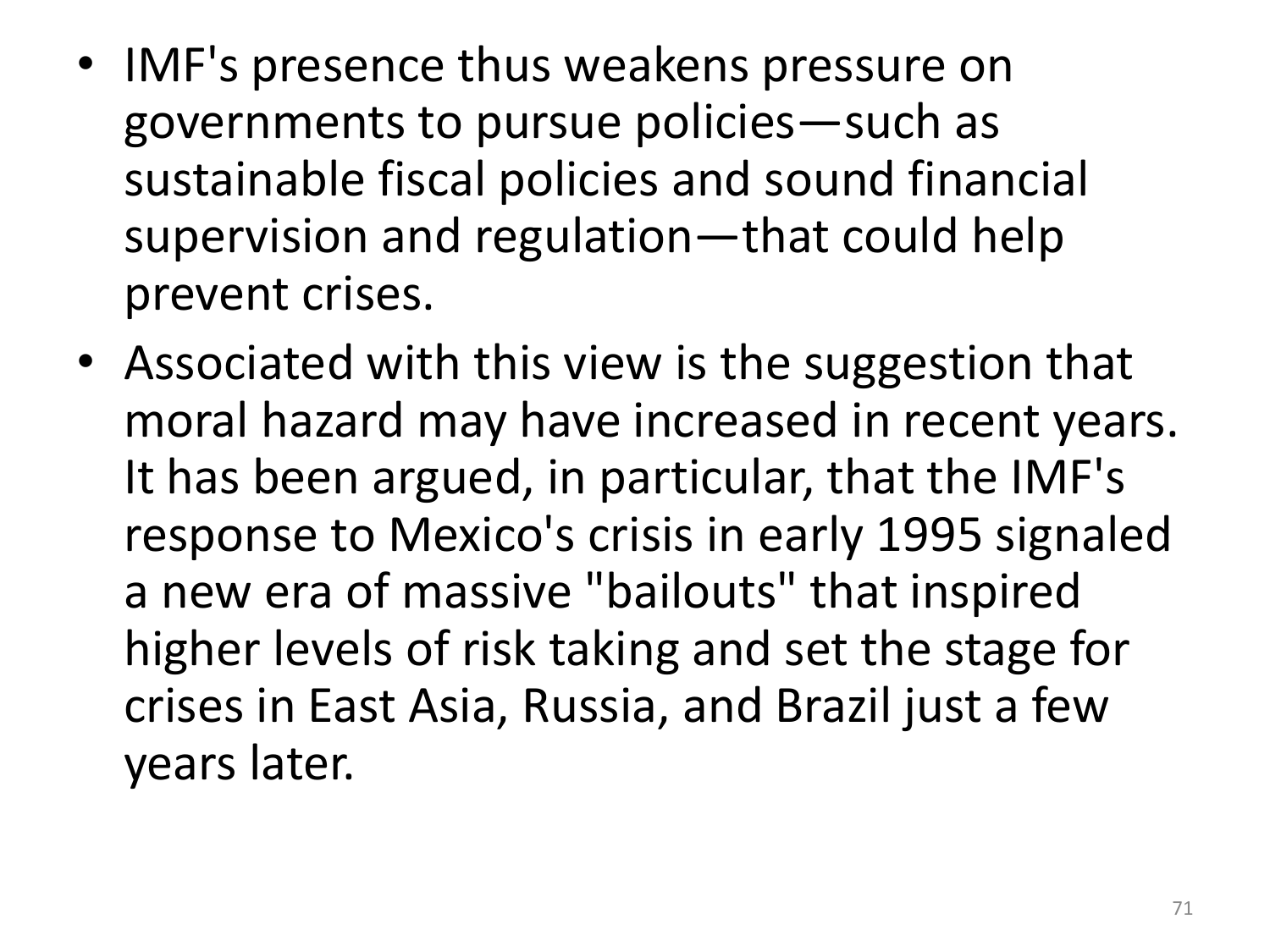- **9) The IMF serves wealthy countries and Wall Street**
- Unlike a democratic system in which each member country would have an equal vote, rich countries dominate decision-making in the IMF because voting power is determined by the amount of money that each country pays into the IMF's quota system.
- It's a system of one dollar, one vote. The U.S. is the largest shareholder with a quota of 18 percent. Germany, Japan, France, Great Britain, and the US combined control about 38 percent. The disproportionate amount of power held by wealthy countries means that the interests of bankers, investors and corporations from industrialized countries are put above the needs of the world's poor majority.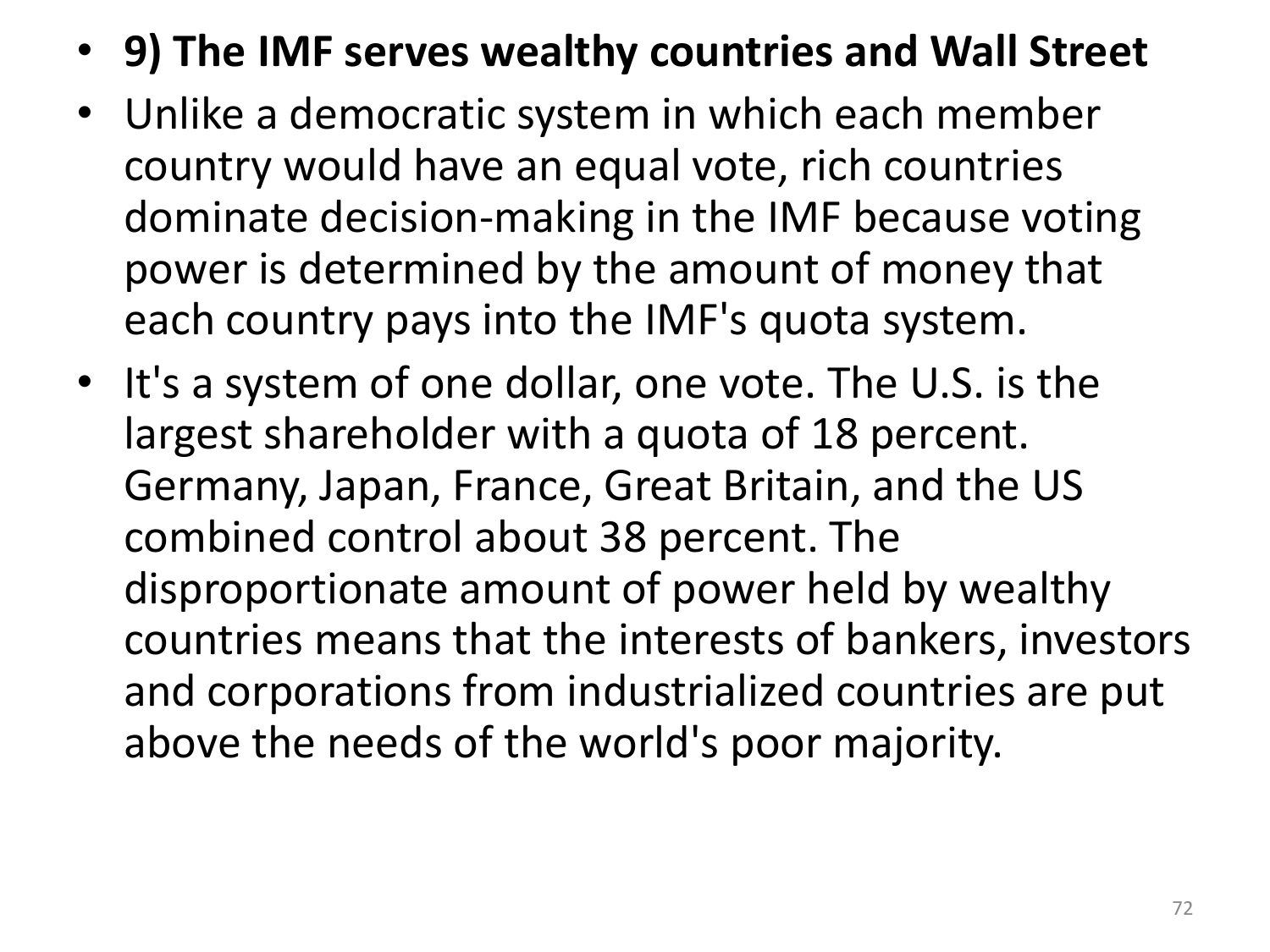- **10) Criticisms of the Neo Liberal basis of IMF**
- Critics contend that the neoliberal basis of IMF has far-reaching implications, namely:
	- critics point out the contradiction between 'free market reforms' and attempts to influence exchange rates.
	- Critics argue that IMF hurts workers. The IMF and World Bank frequently advise countries to attract foreign investors by weakening their labor laws - eliminating collective bargaining laws and suppressing wages, for example. The IMF's mantra of "labor flexibility" permits corporations to fire at whim and move where wages are cheapest.